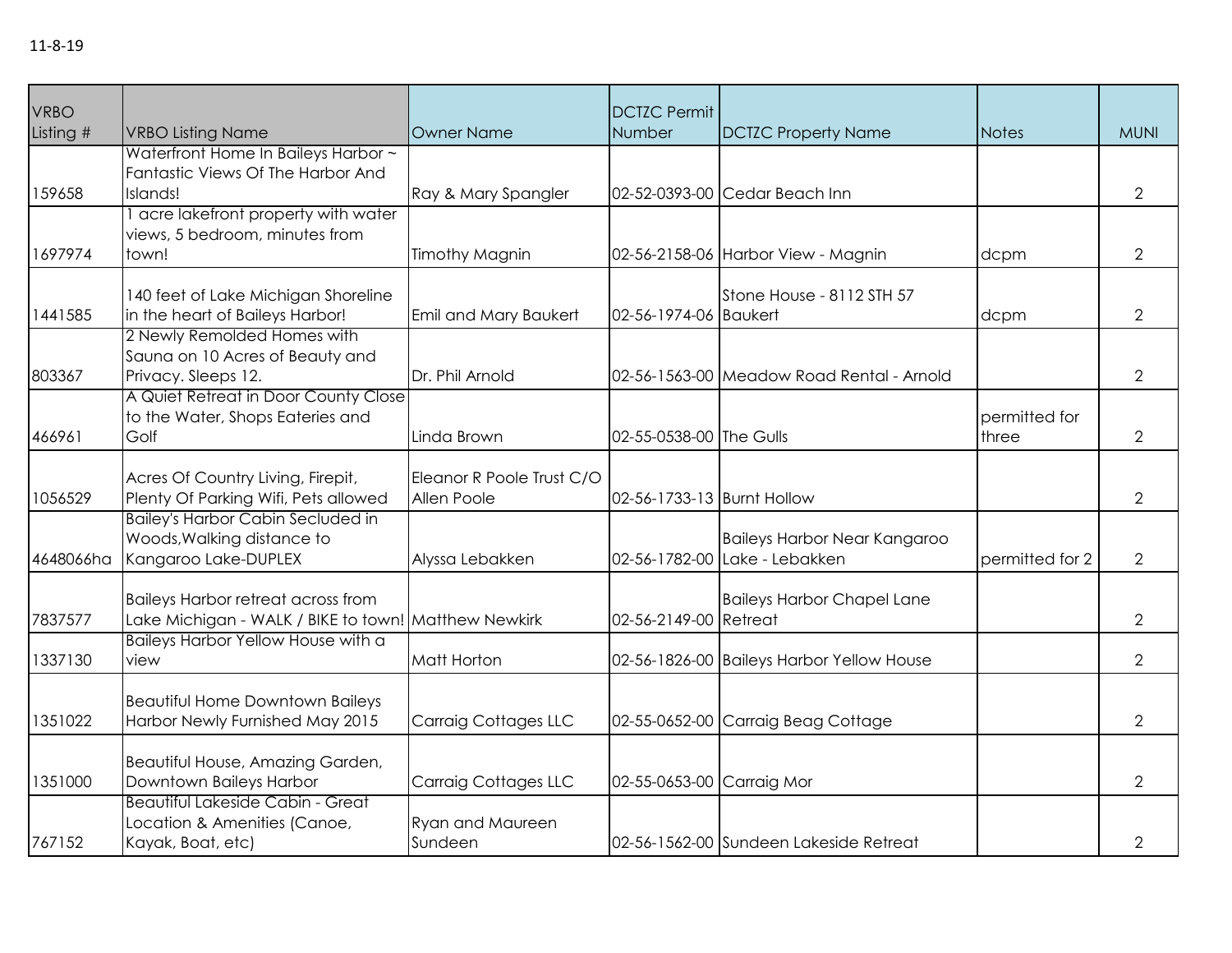|         | Bella Villa Log Home, One of a Kind       |                               |                      |                                                 |                 |                |
|---------|-------------------------------------------|-------------------------------|----------------------|-------------------------------------------------|-----------------|----------------|
| 69122   | Secluded Retreat                          | Saturnino Jauregui            |                      | 02-56-1058-00 Bella Villa Log Home              |                 | $\overline{2}$ |
|         |                                           |                               |                      |                                                 |                 |                |
|         | Century Old Door County in-Town           |                               |                      |                                                 |                 |                |
| 294539  | Farmhouse with Shore Access               | Joan Holliday                 |                      | 02-56-0542-00 Orchard House                     |                 | $\overline{2}$ |
|         | Charming 100yr. log home with             |                               |                      | Sunset Shores Resort - Kangaroo                 |                 |                |
| 510375  | upscale modern conveniences.              | <b>David Hass</b>             |                      | 02-56-1953-00 Kabin Unit #6                     |                 | $\overline{2}$ |
|         | Comfort and Beauty tucked                 | East Shorewood Cottage        |                      |                                                 | permitted for   |                |
| 221533  | between the Trees                         | Homeowners Assoc.             |                      | 02-55-0130-00 East Shorewood Cottages           | 10              | $\overline{2}$ |
|         | Cozy waterfront living at bargain         | <b>Sunset Shores Resort</b>   |                      |                                                 | permitted for   |                |
| 663478  | price!                                    | Condo Assoc                   |                      | 02-56-1952-00 Sunset Shores Resort - Tiger Lily | <b>∣</b> five   | $\overline{2}$ |
| 421057  | Woods                                     | <b>Steve and Sarah Bell</b>   |                      | 02-56-1223-13 Door County Harbor House          |                 | $\overline{2}$ |
|         | Door County Baileys Harbor Large          |                               |                      | <b>Baileys Large Home for Families -</b>        |                 |                |
| 1436478 | Home for Families and Groups              | Pelican Bay LLC               | 02-56-2016-00 Nguyen |                                                 |                 | $\overline{2}$ |
|         | Door County Cabin in the Woods,           |                               |                      | Door County Cabin in the                        |                 |                |
|         |                                           |                               |                      |                                                 |                 |                |
| 824979  | <b>Baileys Harbor</b>                     | Karen Berndt                  |                      | 02-56-1564-00 Wooods & Tranquil Condo           | permitted for 2 | $\overline{2}$ |
|         |                                           | <b>East Shorewood Cottage</b> |                      |                                                 | permitted for   |                |
| 221526  | <b>Enjoy the Quaint Lakefront Cottage</b> | Homeowners Assoc.             |                      | 02-55-0130-00 East Shorewood Cottages           | 10              | $\overline{2}$ |
|         | Enjoy the Quiet Die of the Door           |                               |                      |                                                 |                 |                |
|         | County Peninsula, 165' of Lake            |                               |                      |                                                 |                 |                |
| 661048  | Michigan Shore                            | Janet Batzli                  |                      | 02-55-0557-00 The Haven on North Bay            |                 | $\overline{2}$ |
|         |                                           |                               |                      |                                                 |                 |                |
|         | Enjoy the True Get-Away at                | <b>East Shorewood Cottage</b> |                      |                                                 | permitted for   |                |
| 221540  | Evergreen                                 | Homeowners Assoc.             |                      | 02-55-0130-00 East Shorewood Cottages           | 10              | $\overline{2}$ |
|         | Executive vacation home on                |                               |                      | Tretinyak - Blue on Roo-7571                    |                 |                |
| 1046385 | Kangaroo Lake                             | Anne Tretinyak                |                      | 02-56-1829-00 South Kangaroo Lake Drive         |                 | $\overline{2}$ |
|         |                                           |                               |                      |                                                 |                 |                |
|         | Fabulous Log Cabin on Kangaroo            |                               |                      |                                                 |                 |                |
| 230613  | Lake in Door County WI                    | William Andersen              |                      | 02-55-0394-00 Log Cabin on Kangaroo Lake        |                 | $\overline{2}$ |
|         | Fabulous New Two Bed, Two Bath            |                               |                      |                                                 |                 |                |
| 1351028 | Cottage On Kangaroo Lake                  | <b>Carraig Cottages LLC</b>   |                      | 02-56-1052-00 Carraigeen Cottage                |                 | $\overline{2}$ |
|         |                                           |                               |                      |                                                 |                 |                |
|         | Get away at this Quaint Cottage           | <b>East Shorewood Cottage</b> |                      |                                                 | permitted for   |                |
| 221452  | Tucked Behind Beautiful Fern Bed          | Homeowners Assoc.             |                      | 02-55-0130-00 East Shorewood Cottages           | 10              | $\overline{2}$ |
|         |                                           |                               |                      |                                                 |                 |                |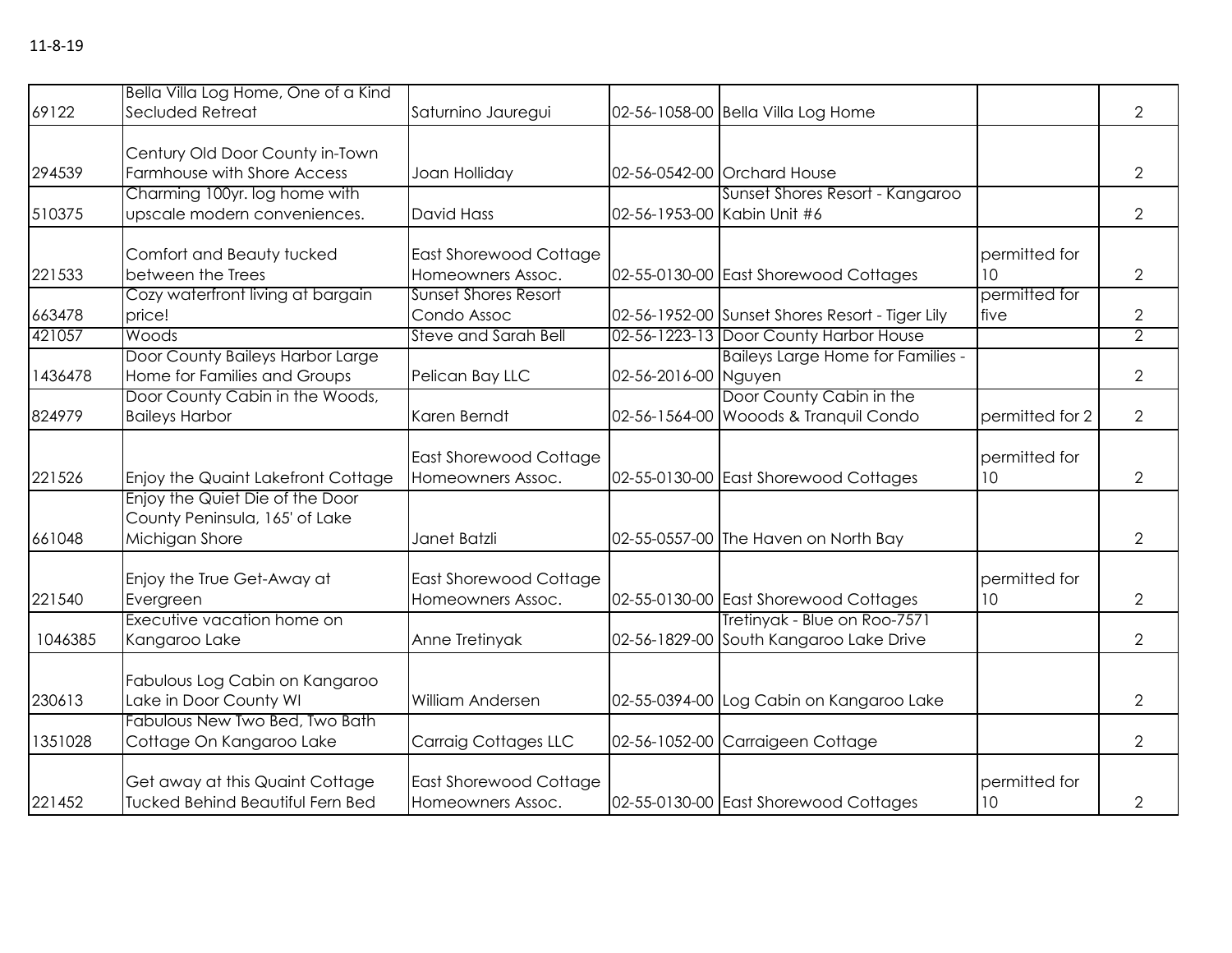|           | Get Away from it all at this Rustic and East Shorewood Cottage                         |                                           |                         |                                                               | permitted for                             |                |
|-----------|----------------------------------------------------------------------------------------|-------------------------------------------|-------------------------|---------------------------------------------------------------|-------------------------------------------|----------------|
| 221542    | Romantic Cottage                                                                       | Homeowners Assoc.                         |                         | 02-55-0130-00 East Shorewood Cottages                         | 10                                        | $\overline{2}$ |
| 1623317   | Havngård House- a historic and hip<br>house in the center of Door County<br>action!    | Kurt Heggland                             |                         | 02-56-2104-00 Havngard House                                  |                                           | $\overline{2}$ |
| 1270494   | Kangaroo lake water frontage<br>opening June 2018                                      | Michael Servais                           |                         | 02-56-1893-00 Island View Lake House                          |                                           | $\overline{2}$ |
| 93251     | Lake Living at its best                                                                | <b>Sunset Shores Resort</b><br>Condo Assn | 02-56-1950-00 #3        | Sunset Shores Resort - Chalet Unit                            |                                           | $\overline{2}$ |
| 1190668   | Lake-house With The Best View Of<br>Cana Island And It's Lighthouse You<br>Can Find!   | Stephen Clemnti Jr.                       |                         | 02-56-1820-00 Boreal Beach House                              | permitted for 2                           | $\overline{2}$ |
| 4924765ha | Lakeview Cottage in Downtown<br><b>Baileys Harbor</b>                                  | Pamela Schmitz                            |                         | 02-56-1876-00 Baileys Harbor Beach House                      |                                           | $\overline{2}$ |
| 1368115   | Large Beautiful 6 bedroom home<br>right on the lake sleeps 30 in Baileys<br>Harbor, WI | Cana Cove LLC - Kevin<br>Kleinert         | 02-56-1694-00 Cana Cove |                                                               |                                           | $\overline{2}$ |
| 723507    | Large Home on Kangaroo Lake                                                            | William and Heather<br>Andersen           |                         | 02-56-1543-06 Kangaroo Lake Retreat                           | dcpm                                      | $\overline{2}$ |
| 82233     | Million Dollar View, Affordable Price                                                  | <b>Judy Stang</b>                         | 02-56-1949-00 Resort    | Lakeside Cottage Sunset Shores                                |                                           | $\overline{2}$ |
| 640511    | New Million Dollar Property, 250'<br>Private Shoreline on 3.5 Acres                    | Chris Warecki                             |                         | 02-56-1312-00 All Creatures Lane - Warecki                    | permitted for 3                           | $\overline{2}$ |
| 467927    | Newly remodeled, 2 Acres W/200'<br>Private Waterfront, Huge Deck, 5 Star<br>Rating     | Chris Warecki                             |                         | 02-56-1312-00 All Creatures Lane - Warecki                    | permitted for 3                           | $\overline{2}$ |
| 4706534ha | North Unit Cabin Bailey's Harbor Door<br>County Near Kangaroo Lake                     | Alyssa Lebakken                           |                         | Baileys Harbor Near Kangaroo<br>02-56-1782-00 Lake - Lebakken | permitted for 2                           | $\overline{2}$ |
| 460436    | Peace in the Pines                                                                     | Ricardo M Ochoa                           |                         | 02-56-1297-00 Peace in the Pines                              |                                           | $\overline{2}$ |
| 160403    | Peak Season Weeks Still Available                                                      | <b>Sunset Shores Resort</b><br>Condo Assn |                         | 02-56-1951-00 Sunset Shores Resort Sunflower                  |                                           | $\overline{2}$ |
| 968606ha  | Private Cottages situated on a rock<br>bluff located in downtown baileys<br>harbor     | Pam Schmitz                               |                         | 02-56-2178-00 Baileys Harbor on the Rocks                     | Permitted for<br>two - temp 4<br>listings | 2              |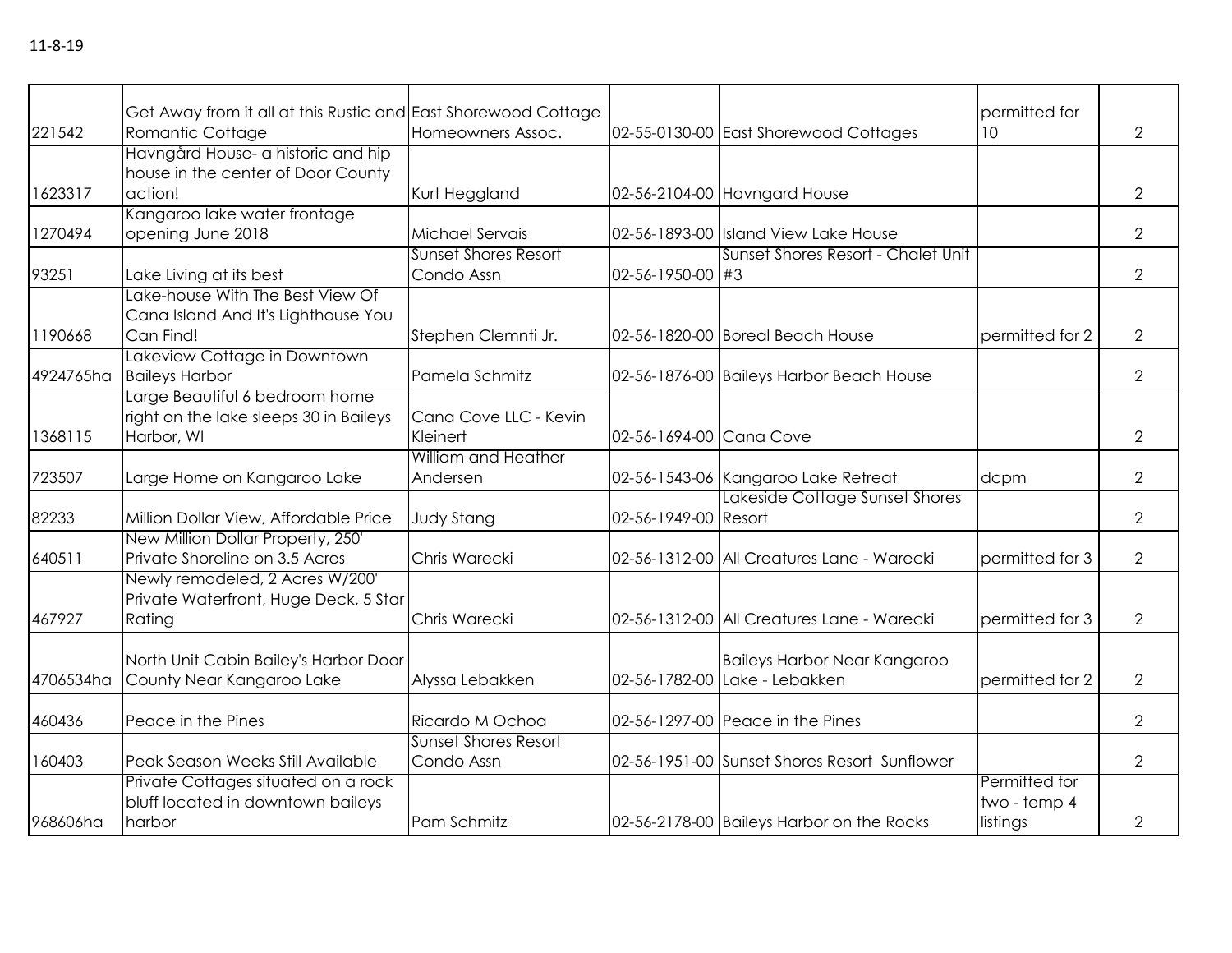|           | Private Cottages situated on a rock                                                            |                                                    |                                                | Permitted for            |                |
|-----------|------------------------------------------------------------------------------------------------|----------------------------------------------------|------------------------------------------------|--------------------------|----------------|
| 7968596ha | bluff located in downtown baileys<br>harbor                                                    | Pam Schmitz                                        | 02-56-2178-00 Baileys Harbor on the Rocks      | two - temp 4<br>listings | $\overline{2}$ |
| 220857    | Private Peninsula                                                                              | Dennis & Jeff Hickey                               | 02-56-0200-06 Heggland House                   |                          | $\overline{2}$ |
| 854909    | Private Water front estate!                                                                    | Cole Family LLC                                    | 02-56-1607-06 Schook Shack                     | dcpm                     | $\overline{2}$ |
| 1077847   | Quintessential Door County cottage<br>just steps from the water!                               | Jeffrey & Tamara Wiswell                           | 02-56-1696-06 Kangaroo Lake Road Cottage       | dcpm                     | 2              |
| 699521    | Remodeled, 250' waterfrontm 6<br>wooded acres, huge deck with view<br>of Cana Island           | Chris Warecki                                      | 02-56-1312-00 All Creatures Lane - Warecki     | permitted for 3          | $\overline{2}$ |
| 1279183   | Sand, Sand, and More Sand on Lake<br>Michigan!                                                 | Alexandra Pape                                     | 02-56-1903-00 Lyons Woods                      |                          | $\overline{2}$ |
| 1596072   | South Lane Cottage #1, with a living<br>room view of Lake Michigan.                            | Matt Horton                                        | 02-56-1826-00 Baileys Harbor Yellow House      | permitted for 3          | $\overline{2}$ |
| 221546    | Spring, Summer or Fall, Great Place<br>to Get Away from it All                                 | <b>East Shorewood Cottage</b><br>Homeowners Assoc. | 02-55-0130-00 East Shorewood Cottages          | permitted for<br>10      | $\overline{2}$ |
| 219987    | Stay at this cozy cottage perfect for<br>couples!                                              | <b>East Shorewood Cottage</b><br>Homeowners Assoc. | 02-55-0130-00 East Shorewood Cottages          | permitted for<br>10      | $\overline{2}$ |
| 1209428   | Stone Cottage, Nestled In The<br>Woods in Door County - Call for rates William & Lesley O'Kane | Dennis & Tamara Zee/                               | 02-56-1824-00 Stone Cottage                    | charnetski               | $\overline{2}$ |
| 1435263   | The Oaks at Baileys Bluff                                                                      | Tom and Michele<br>Schaefer                        | 02-56-1983-00 Oaks at Baileys Bluff - Schaefer |                          | $\overline{2}$ |
| 1248135   | THIS TREE HOUSE IS A PERFECT<br><b>COUPLES GETAWAY</b>                                         | Martha and Michael<br>Schulkins                    | 02-56-1835-00 The Treehouse - Schulkins        |                          | $\overline{2}$ |
| 418647    | Three Bedroom Lake House with Boat<br><b>Dock</b>                                              | <b>Family Style Contractor</b><br><b>LLC</b>       | 02-56-0339-06 Our Place on Kangaroo Lake       | dcpm                     | $\overline{2}$ |
| 221528    | Watch the Amazing Door County<br>Sunsets from Hickoy's Porch                                   | <b>East Shorewood Cottage</b><br>Homeowners Assoc. | 02-55-0130-00 East Shorewood Cottages          | permitted for<br>10      | $\overline{2}$ |
| 400026    | Waterfront 2-Story Log Cottage,<br>Decks, Beach, Canoe & Firepit                               | Donna & Peter Steffen                              | 02-56-0899-00 Steffan Log House                |                          | $\overline{2}$ |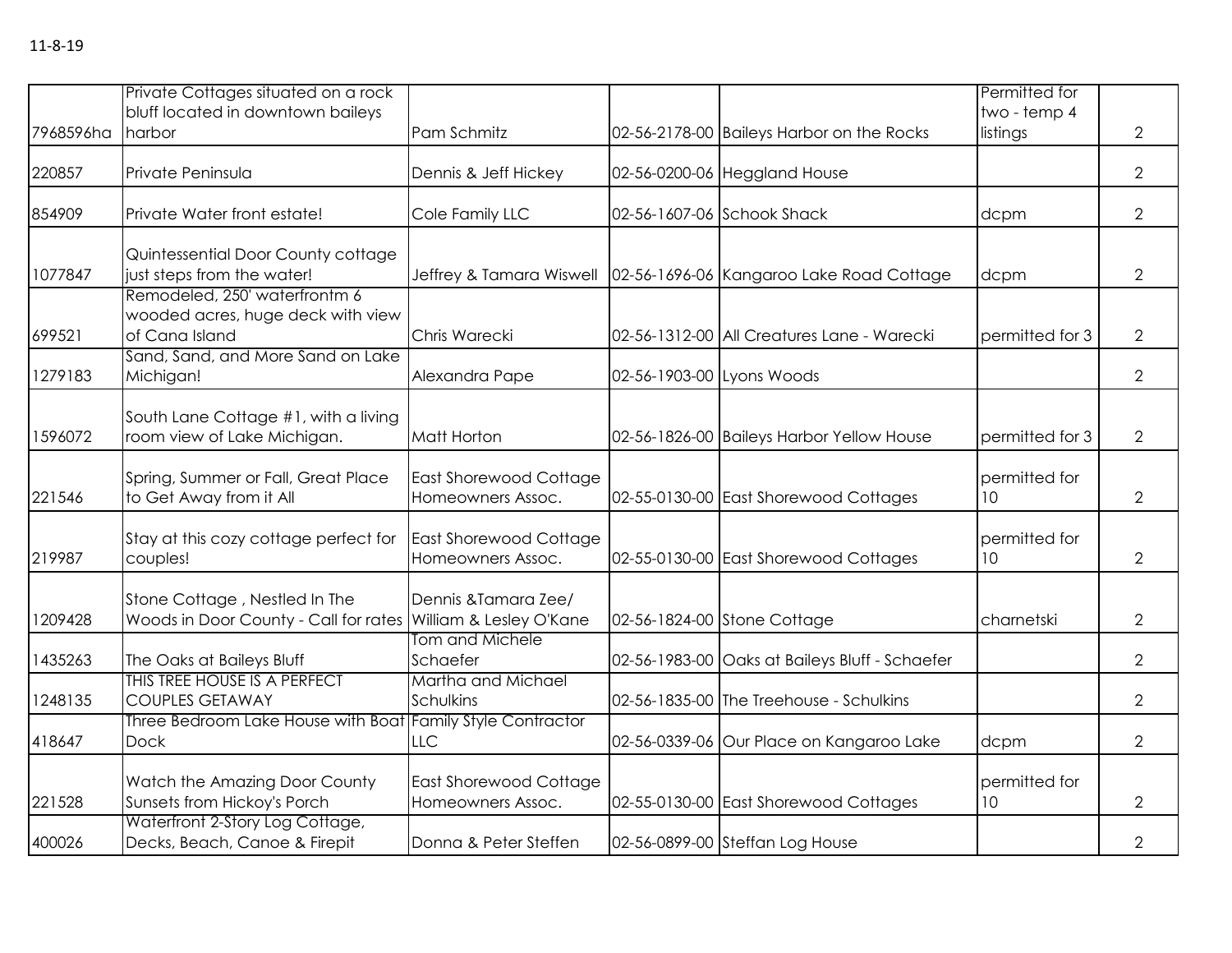|           | Waterfront Baileys Harbor Studio on                                                    |                                                    |                                                                  |                                 |                |
|-----------|----------------------------------------------------------------------------------------|----------------------------------------------------|------------------------------------------------------------------|---------------------------------|----------------|
| 4840107ha | Lake Michigan!                                                                         | James Dillenburg                                   | 02-56-1257-00 Shalom Stone                                       |                                 | $\overline{2}$ |
| 221358    | Waterfront Log Cabin with Boat<br>House and Pier                                       | Natalie & Terry McAllister                         | 02-56-0885-06 Rocky Bottom Ledge                                 | dcpm                            | $\overline{2}$ |
| 309037    | Water's Edge Cottage                                                                   | <b>Tim Hodkiewicz</b>                              | 02-55-0497-00 Water's Edge Cottage                               | Part of Sunset<br><b>Shores</b> | $\overline{2}$ |
| 1563963   | Wild Cedars - Cana Island - Lake<br>Michigan - Distinctive New Home                    | Stephen Clemnti Jr.                                | 02-56-1820-00 Boreal Beach House                                 | permitted for 2                 | $\overline{2}$ |
| 882335    | Wildwood Beach House Has A Large<br>Private Sandy Beach On The Shore<br>Of Lake Michig | Laura Thometz                                      | 02-56-1640-06 Wildwood Beach Home                                | dcpm                            | 2              |
| 1102901   | You Won't Want To Leave -- +                                                           | Deb Homan                                          | 02-56-1468-00 Merlin's Lake House - Homan                        |                                 | $\overline{2}$ |
| 221522    | Your Family will Love the Beautiful<br>Lake View at This Comfortable<br>Cottage        | <b>East Shorewood Cottage</b><br>Homeowners Assoc. | 02-55-0130-00 East Shorewood Cottages                            | permitted for<br>10             | $\overline{2}$ |
| 343303    | Beautiful Lakefront Home in Southern<br>Door County                                    | Robert & Mary O'Neil                               | 06-56-1147-00 O'Neil - 290 Clar Lin                              |                                 | 6              |
| 1244408   | Door County Retreat                                                                    | Door County Clay Banks<br>Retreat                  | 06-56-1866-00 Darelynn M Louscher                                |                                 | 6              |
| 754723    | Enjoy your own secluded beach                                                          | Mark Ciepluch                                      | 06-56-0901-00 White Sands Hideaway                               |                                 | 6              |
| 1206658   | 2 Bedroom, 1 Bath Home Away From<br>Home - Overlooks the lake                          | Jonathon Pesek - Pesek<br>Realty                   | 08-53-1856-00 Landmark Resort - Pesek                            |                                 | 8              |
| 1400614   | <b>Bay View Bungalow</b>                                                               | Dean Hellwing                                      | 08-53-1984-00 Landmark Bay View Bungalow                         |                                 | 8              |
| 1457421   | <b>Bay View Escape In Door County</b>                                                  | Zanky Properties LLC                               | 08-53-2007-00 Ladmark Zanky                                      |                                 | 8              |
| 1812858   | <b>Beautiful Pelican Cove of Egg</b><br>Harbor/Door County/Landmark<br>Resort          | Mister Kaplan Investments<br>LLC - John Jordan     | Landmark Resort- Mister Kaplan<br>08-53-2212-00 Invest Unit 1220 |                                 | 8              |
| 1684505   | Blue Skies Bungalow at the Landmark<br>Resort!                                         | Lucille and Todd Baker                             | Landmark Resort -Blue Skies<br>08-53-2156-00 Bungalow #4213      | moving to 00                    | 8              |
| 751221    | <b>Breathtaking Water View Condo -</b><br>Almost Everything New!                       | Michael & Leigh Dicks                              | 08-53-1554-00 Landmark Dick's Rental                             |                                 | 8              |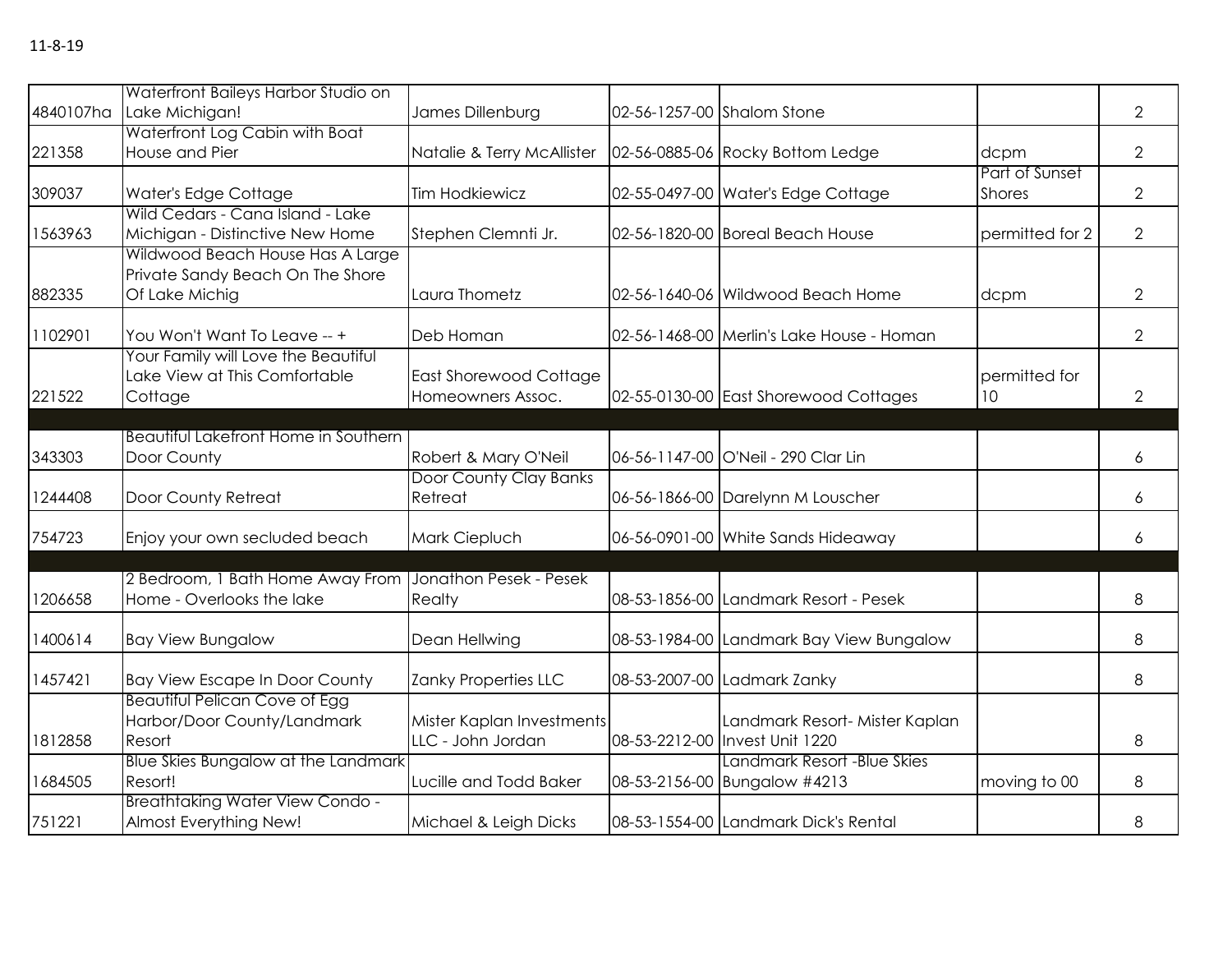|           | Cozy 1br Woodview! Landmark        |                         |                         | Landmark Resort - Door County             |                 |   |
|-----------|------------------------------------|-------------------------|-------------------------|-------------------------------------------|-----------------|---|
| 963491    | Resort                             | <b>Brian Wiegand</b>    | 08-53-1688-00 Getaweays |                                           | permitted for 4 | 8 |
|           | COZY WOODVIEW! Landmark Resort,    |                         |                         |                                           |                 |   |
|           | EGG HARBOR - Updated, Cozy, 1      |                         |                         | Landmark Resort - Door County             |                 |   |
| 1050857   | <b>Bdrm Woodview C</b>             | <b>Brian Wiegand</b>    | 08-53-1688-00 Getaweays |                                           | permitted for 4 | 8 |
|           | Door County Getaway @Landmark      |                         |                         | Landmark Resort #2230 & #2308 ·           |                 |   |
| 1696273   | Resort                             | Michal & A. Monika Chiu | 08-53-2031-00 Chiu      |                                           | permitted for 2 | 8 |
|           |                                    |                         |                         | Landmark Resort #2230 & #2308 -           |                 |   |
| 1629282   | Door County Happy Place            | Michal & A. Monika Chiu | 08-53-2031-00 Chiu      |                                           | permitted for2  | 8 |
| 1065393   | overlooking Green Bay              | Matt Pidgeon            |                         | 08-53-1754-00 Landmark Pidgeon            |                 | 8 |
|           |                                    |                         |                         | Landmark - Rudy - Units 1303,             |                 |   |
| 423455    | Landmark 2-BR King Beds, 2-Bath    | Curtis Rudy             |                         | 08-53-1346-00 4218 and 2332               | permitted for 2 | 8 |
|           | Landmark Resort - 2 Bedroom, 1     |                         |                         |                                           |                 |   |
|           | Bath, Wood View - NEWLY AND FULLY  |                         |                         | Landmark Rudy - units 1303, 4218          |                 |   |
| 3686164ha | REMODELED!!!                       | Curt Rudy               | 08-53-1346-00 & 2332    |                                           | permitted for 2 | 8 |
|           | Landmark Resort, 2 bedroom, 1 bath |                         |                         |                                           |                 |   |
| 7083628ha | sleeps 6. Lowest rates.            | Harry & Sharon Achino   |                         | 08-53-1140-00 Achino - Landmark           |                 | 8 |
|           |                                    |                         |                         | Landmark Resort - Nomad                   |                 |   |
| 7521534ha | Light & Bright Bay View Retreat    | Nomad Ventures LLC      |                         | 08-53-1990-00 Ventures LLC - #1110        | permitted for 3 | 8 |
|           | Magnificent Water View Condo-      |                         |                         |                                           |                 |   |
| 843029    | Completely Remodeled!              | Jeffrey Petsinger       |                         | 08-53-1617-00 Landmark Resort - Petsinger |                 | 8 |
|           | Modern, newly updated condo in     |                         |                         |                                           |                 |   |
|           | scenic Egg Harbor! Heart of Door   | David and Carrie        |                         | Landmark Resort - #3202-                  |                 |   |
| 1183567   | County                             | Counihan                | 08-53-1783-00 Counihan  |                                           |                 | 8 |
|           | NEW! Landmark Resort Condo w/      |                         |                         | Landmark Resort Good Faith                |                 |   |
| 7692101ha | Spectacular Views!                 | Good Faith Financial    | 8-53-1970-00            | Financial Unit #2324                      | Evolve          | 8 |
|           |                                    |                         |                         | Landmark Resort - Nomad                   |                 |   |
| 7849217ha | Newly Updated Lake View Escape     | Nomad Ventures LLC      |                         | 08-53-1990-00 Ventures LLC - #1110        | permitted for 3 | 8 |
|           | OFFSEASON special Nov to mid-May   |                         |                         |                                           |                 |   |
| 809045    | book 2 get 1; book 3 get 2.        | Landmark Resort- Callen |                         | 08-53-1623-00 John and Sue Callen         |                 | 8 |
|           | Quaint Door County Haven at The    |                         |                         |                                           |                 |   |
|           | Landmark Resort (Family-friendly   |                         |                         | Quaint Door County Haven-                 |                 |   |
| 1281266   | Condo)                             | Mark Lorenzo            |                         | 08-53-1832-00 Landmark Lorenzo            |                 | 8 |
|           | Sand Castle in Egg Harbor - the    |                         |                         |                                           |                 |   |
|           | perfect summer getaway! Landmark   |                         |                         | Landmark Resort - Blue Skies              |                 |   |
| 1497708   | condo!                             | Lucille and Todd Baker  |                         | 08-53-2156-07 Bungalow #4213              | simple life     | 8 |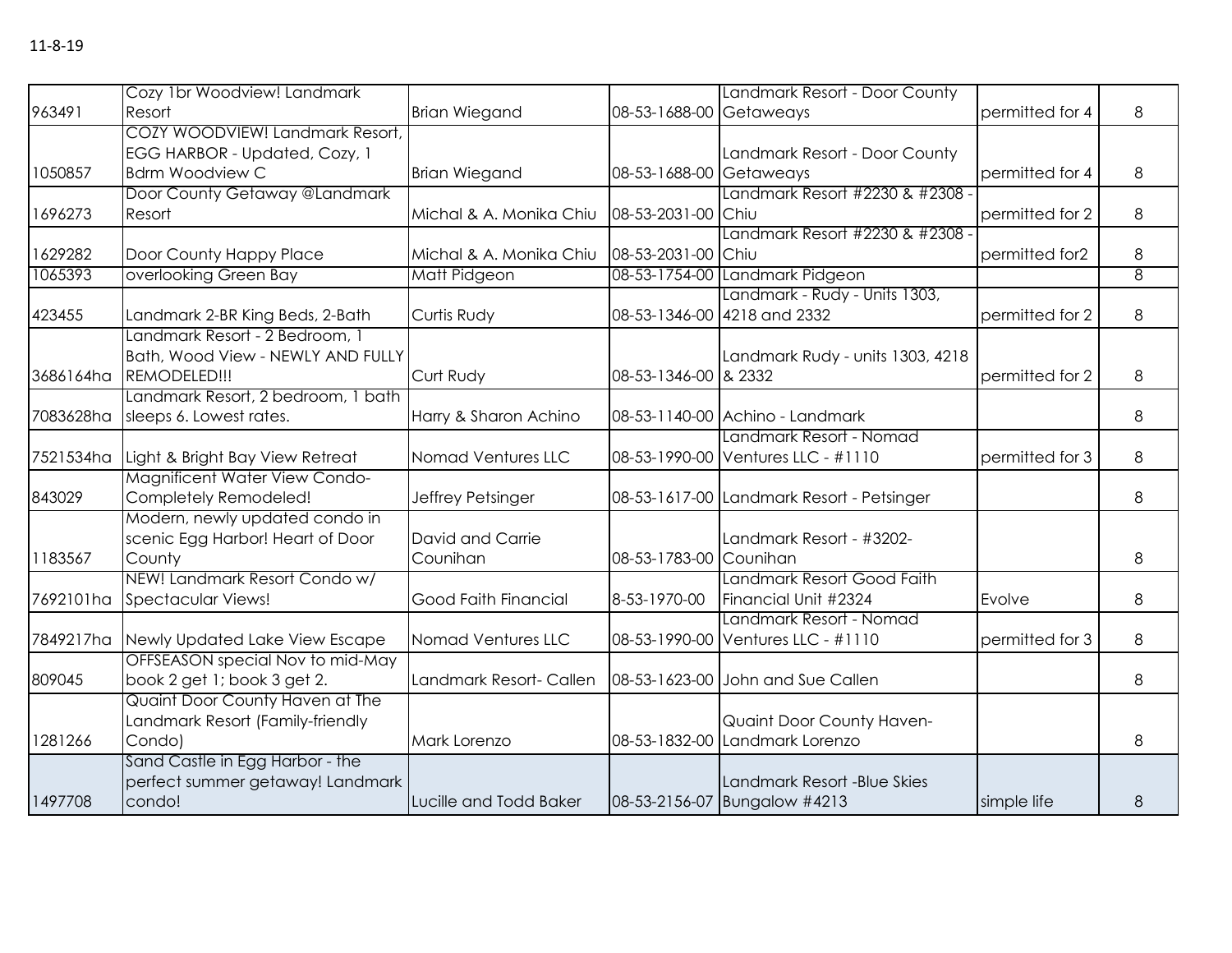| 1497704   | Seas the Bay in Egg Harbor - the<br>perfect summer getaway! Landmark<br>condo! | Michael White                                                      | 08-53-1834-07 1102         | Landmark Resort - White - Unit              | simple life     | 8              |
|-----------|--------------------------------------------------------------------------------|--------------------------------------------------------------------|----------------------------|---------------------------------------------|-----------------|----------------|
| 7849206ha | Serene Lake View Condo                                                         | <b>Nomad Ventures LLC</b>                                          |                            | 08-53-1990-00 Ventures LLC - #1110          | permitted for 3 | $\overline{8}$ |
| 1452844   | Spectacular Water View Condo, at<br>The Landmark Resort                        | Tod & Kathleen Kerscher                                            |                            | 08-53-2013-00 Landmark Resort - Kerscher    |                 | 8              |
| 513963    | Stunning waterview condo at the<br>Landmark Resort in Egg Harbor               | <b>Curtis &amp; Carrie Downes</b>                                  |                            | 08-53-1344-00 Landmark Downes #2207         |                 | 8              |
| 1372707   | Treat yourself staying at this romantic<br>retreat!                            | Natalia Luque                                                      |                            | 08-53-1929-00 Landmark Luque #1232          |                 | 8              |
| 476628    | Updated 1 bedroom king, book now<br>for winter fun in door county              | Michael Kostiuk                                                    |                            | 08-53-0676-00 Landmark Resort -MJK Rentals  |                 | 8              |
| 288910    | Vacation in Door County, Wisconsin -<br>Cape Cod of the Midwest                | Landmark Carson                                                    | 08-53-0945-00 Fred Carson  |                                             |                 | 8              |
| 1212725   | Wonderful place to relax for your<br>family in the heart of Door County        | Ditched LLC -Izabela<br>Ditchen Sims                               |                            | 08-53-1822-00 LandmarkDitched               |                 | 8              |
| 1646828   | 4 bedroom sunset views!                                                        | Brian & Krista Callaghan                                           |                            | 08-56-2056-06 Chateau Sunset                |                 | 8              |
| 1507889   | 5 bedroom waterfront home with<br>stunning views!                              | Aymee and David Balison<br><b>Balison Joint Revocable</b><br>Trust |                            | 08-56-2034-06 White Cliff Landing           |                 | 8              |
| 822530    | A newly renovated cottage on the<br>green bay waters                           | Daniel & Wanda Kupsco                                              |                            | 08-56-1566-06 Sunset Sanctuary              |                 | 8              |
| 375676    | overlooking green bay close to<br>beach                                        | Tim & Mary Kelley                                                  | 08-56-0305-00 Kelley House |                                             |                 | 8              |
| 403451    | Bayside Log Home Waterfront, WiFi, 3<br>bedrooms, Direct TV, Fire Pit          | Laurel Key                                                         |                            | 08-56-1037-13 Bayside Log Home              | dreamland       | 8              |
| 1518746   | <b>BRAND NEW CUSTOM BUILT HOME -</b><br>Egg Harbor Retreat                     | John and Susie Plumb                                               |                            | 08-56-1895-00 Secret Meadow                 |                 | 8              |
| 7839409   | <b>BRAND NEW LISTING in Egg Harbor</b><br>Luxury Log Cabin Home on 10 acres    | <b>Heather Donald</b>                                              |                            | 08-56-2084-00 Bjorktrod Forest Log Home LLC |                 | 8              |
| 1603674   | Close To It, Far From It                                                       | Lane Samuelon                                                      |                            | 08-56-2053-00 Samuleson - 5707 Hyline Trail |                 | 8              |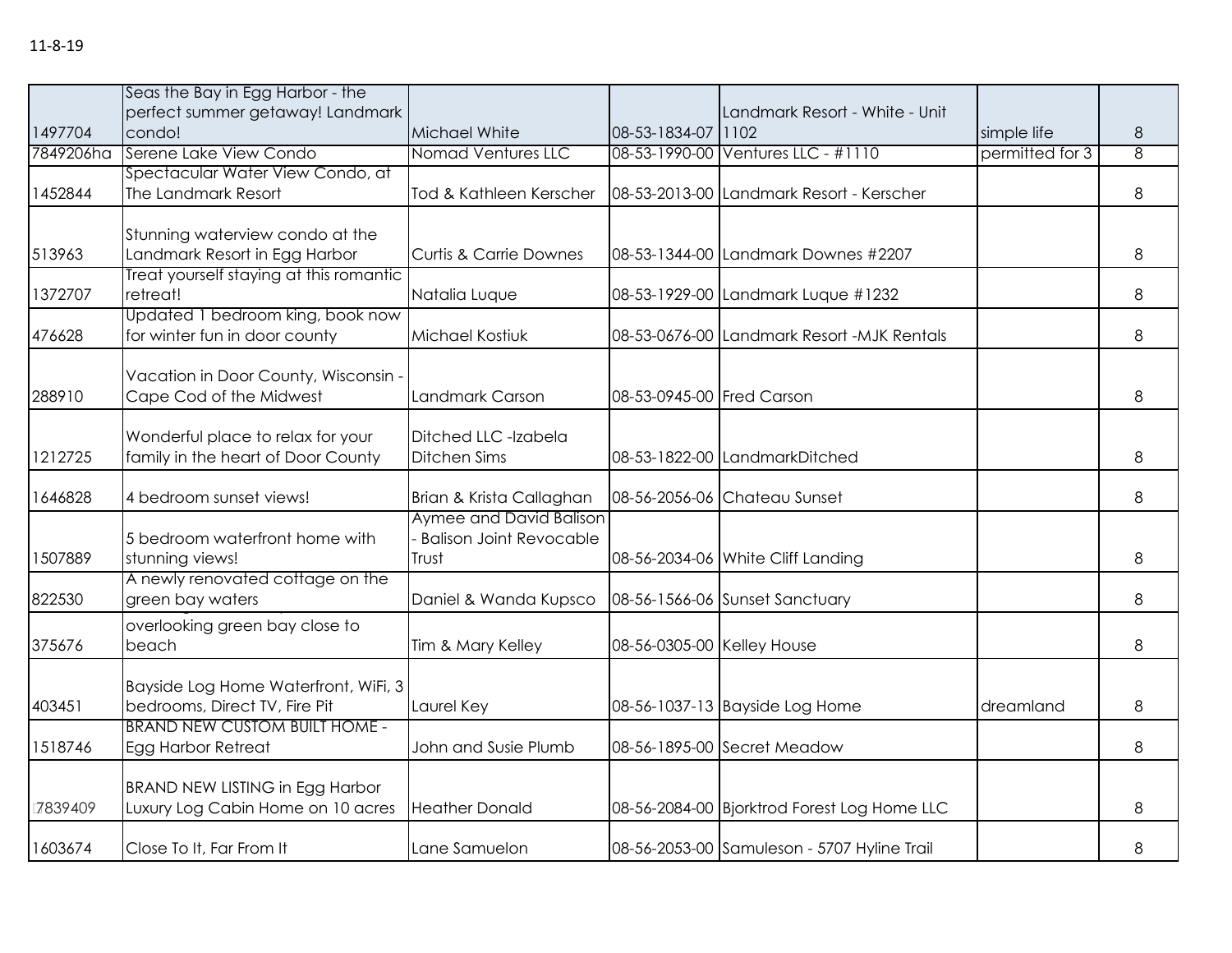|           | Contemporary 3 Bed 2.5 Bath Hand-<br>Hewn Log Cabin in Wooded Setting                                                               |                                                 |                             |                                             |             |   |
|-----------|-------------------------------------------------------------------------------------------------------------------------------------|-------------------------------------------------|-----------------------------|---------------------------------------------|-------------|---|
| 1024755   | of Egg Harbor                                                                                                                       | Patrick and Shari Hayes                         |                             | 08-56-1711-00 Hazy Hideaway                 |             | 8 |
| 1276892   | Diamond in the Wooods                                                                                                               | <b>Elaine DeMarb</b>                            | 08-56-1860-00               | Diamond in the Woods                        |             | 8 |
| 677495    | Door County Egg Harbor Private<br>waterfront beautiful sunsets, sleeps 6                                                            | Ricky & Susan Kwaterski                         |                             | 08-56-0806-13 Ski Shore Retreat             | dreamland   | 8 |
| 1214889   | Door County Log Cabin - Egg Harbor Blue Chair Capital, Mike<br>on 40 Acres; July 4th week still open!                               | and Becky Boyer                                 |                             | 08-56-1821-00 Boyer Log Home                |             | 8 |
| 7080871ha | Gray Gull Cottage-Waterfront Home                                                                                                   | Monument Point Lane LLP 08-55-0797-00 Grey Gull |                             |                                             |             | 8 |
| 1453926   | <b>JUST LISTED! Renovated Bay home</b><br>w/200 feet of waterfront - 3.3 acres.<br>Sleeps 10!                                       | Kurt Schmelter                                  | 08-56-2033-00 Lulus Bayside |                                             |             | 8 |
| 1671321   | NEW FOR 2019, CABIN IN THE<br>WOODS, A GREAT FAMILY GETAWAY                                                                         | David and Lynn Zawojski                         |                             | 08-56-2148-00 Cabin in the Woods - Zawojski |             | 8 |
| 1607253   | NEW FOR 2019, CABIN IN THE<br>WOODS, A GREAT FAMILY GETAWAY                                                                         | David and Lynn Zawojski                         |                             | 08-56-2148-00 Cabin in the Woods - Zawojski |             | 8 |
| 1740861   | NEW LISTING - Egg Harbor SUNSETS!<br>Idyllic Bay House, Peaceful, Views For<br>Miles!                                               | <b>Becky and Mike Boyer</b>                     |                             | 08-56-2203-00 Boyer Bay House               |             | 8 |
| 1454913   | NEW LISTING! Charming Door County<br>Cabin on the Shores of Green Bay!                                                              | <b>Jeff Garber</b>                              | 08-56-1396-07 Stones Throw  |                                             | simple life | 8 |
| 1454914   | NEW LISTING! Go back in time to<br>Grandmas cottage! Quaint Door<br>County Cabin with sunset views over<br>the shores of Green Bay! | <b>Jeff Garber</b>                              | 08-56-1395-07 Stoney Shore  |                                             | simple life | 8 |
| 4647662ha | NEW! 2BR Egg Harbor House on 2<br>Acres!                                                                                            | Kerri Zergoski                                  | 08-56-1768-00 Lodge 42      |                                             |             | 8 |
| 57138     | Panorama Waterfront Guest House<br>North of Sturgeon Bay                                                                            | Margaret Koenen                                 |                             | 08-55-0155-00 Koenens Panorama Guest House  |             | 8 |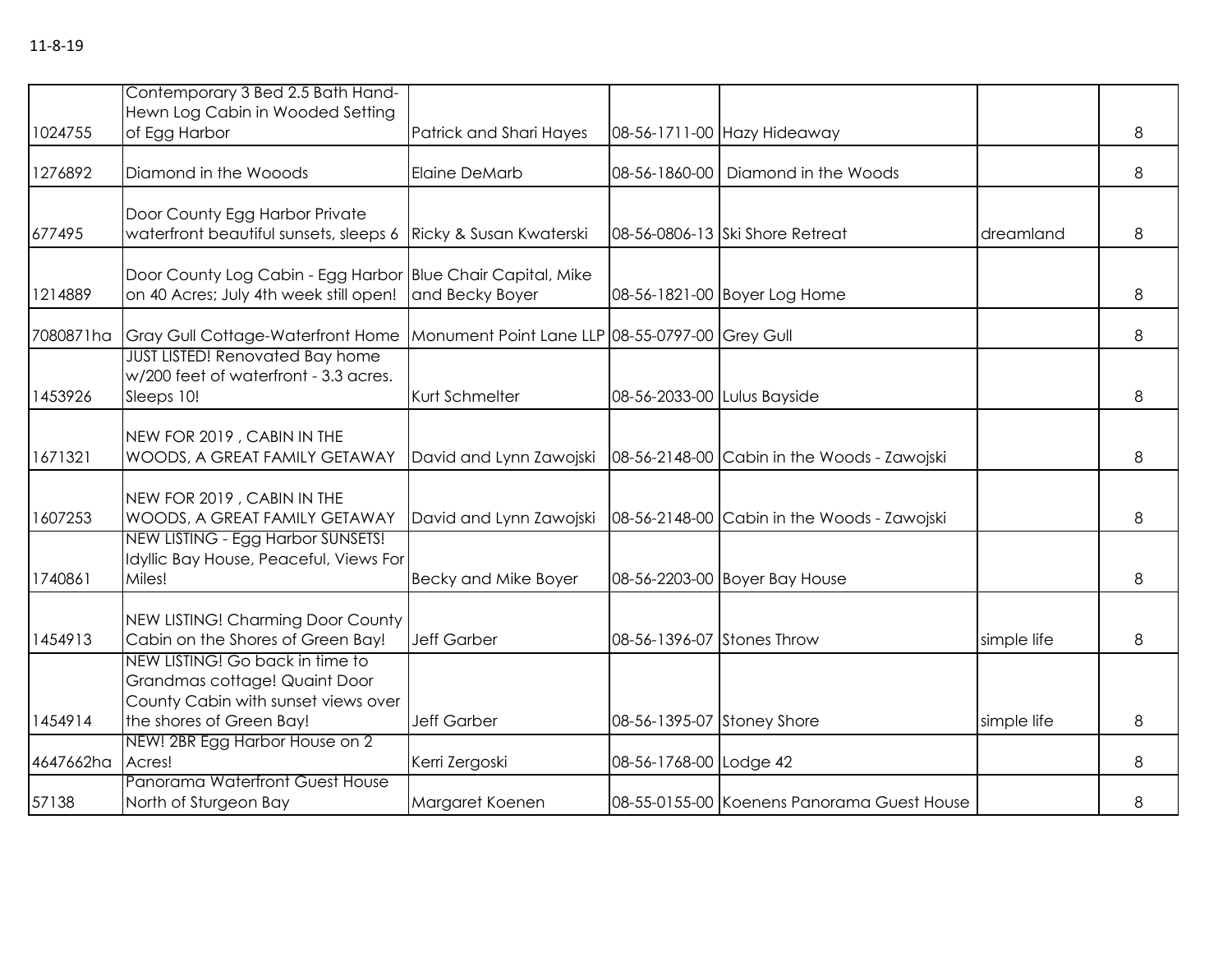|                   | Pet Friendly Private Cottage on 10                                                     | Applewood Cottage                                            |                              |                                            |                 |                     |
|-------------------|----------------------------------------------------------------------------------------|--------------------------------------------------------------|------------------------------|--------------------------------------------|-----------------|---------------------|
| 78867             | Acre Farm in Fish Creek                                                                | Property Managment LLC 08-55-0093-00 Applewood Cottage       |                              |                                            |                 | 8                   |
| 655760<br>1001072 | Privacy In The Woods, Yet Close To<br>All The Fun!<br>(3BR/2ba)                        | <b>Butterfly House - Blosser</b><br><b>Patricia Culliton</b> | 08-56-1580-00 Robert Blosser | 08-56-1715-00 Green Apple Lodge            |                 | 8<br>$\overline{8}$ |
|                   |                                                                                        |                                                              |                              |                                            |                 |                     |
| 456464            | Secluded Waterfront Cottage                                                            | <b>Robert Cowles</b>                                         | 08-56-1375-00 Cherry Lodge   |                                            | charnetski      | 8                   |
| 230079            | Stunning Door County Cabin in the<br>Woods, Wi-Fi, firepit, fireplace, game<br>room    | Charles Ireland                                              |                              | 08-56-0925-00 Hidden Bear Cabin            |                 | 8                   |
| 1319701           | <b>SUNSETS ON THE BLUFF! NEW</b><br>CONSTRUCTION! WATERVIEW!                           | Gail Bergman                                                 |                              | 08-56-1874-00 Bluff Cottage Sunset LLC     |                 | 8                   |
| 1445907           | The Cabin at Shady Grove                                                               | Maureen Gribble                                              |                              | 08-56-1925-00 Shady Grove - Gribble        |                 | 8                   |
| 1115406           | The Gull Cottage: New Construction,<br>Waterfront Home With Private Pier               | Anne Neuhaus                                                 | 08-56-1773-00 Gull Cottage   |                                            |                 | 8                   |
| 341406            | The Honey Dew Log Lodge at Egg<br>Harbor Door County Wisconsin                         | Kim Bell                                                     |                              | 08-56-0702-00 The Honey Dew Lodge          |                 | 8                   |
| 595501            | Unique Distinctive Cottage on the<br>Shores of Green Bay                               | Sara Steinharted/Jon<br>Chapman                              |                              | 08-56-1316-06 Whitestone at the Water      | dcpm            | 8                   |
| 566840            | Views of Green Bay and Egg Harbor                                                      | David Ohlson/ Charles<br>Chilcote                            |                              | 08-56-0729-06 Ohlson Chateau2              | dcpm            | 8                   |
| 7045122ha         | Villa Royer - Waterfront home                                                          | Villa Royer                                                  |                              | 08-56-1029-00 Barbara-Widder Lowry         |                 | 8                   |
| 456458            | Wooded Beach Front Property that<br>sleeps 12                                          | <b>Robert Cowles</b>                                         | 08-56-1376-00 The Annex      |                                            | charnetski      | 8                   |
|                   | Awesome Bluff Views of Green Bay in                                                    |                                                              |                              |                                            |                 |                     |
| 22662             | Egg Harbor from your private 2nd<br>floor deck                                         | Robert Baudo                                                 |                              | 09-53-0253-00 Baudo - 7810 Ridgewood Bluff |                 | 9                   |
| 114019            | Luxurios Large Condo - Great Water<br>Views Ac & WI FI                                 | Angie Vandenavond                                            |                              | 09-53-0637-00 Eames Farm m6                |                 | 9                   |
| 56038             | Newly furnished condo w/exquisite<br>sunset/water view from balcony. Wifi<br>included. | Angie Vandenavond                                            |                              | 09-53-0640-00 Ridgewood Condo 2-B          | permitted for 2 | 9                   |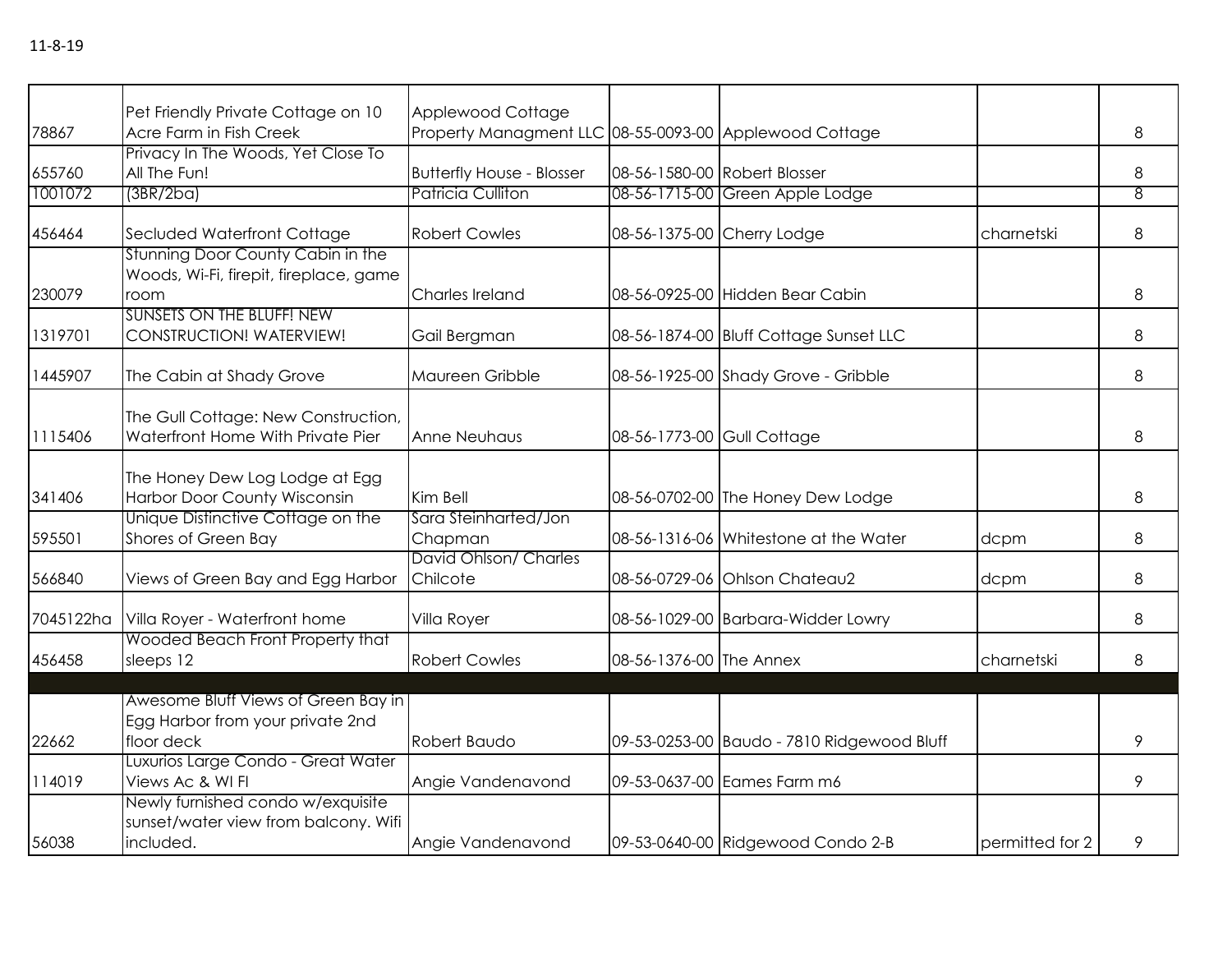|           | Summer of 2018 rentals-\$1350 per                           | <b>Thomasan Christensen</b>               |                           |                                                  |                 |                |
|-----------|-------------------------------------------------------------|-------------------------------------------|---------------------------|--------------------------------------------------|-----------------|----------------|
| 309573    | week off season 140 per night                               | Harnack                                   |                           | 09-53-0498-00 Eames Farm, #S-3 - Christensen     |                 | 9              |
|           |                                                             |                                           |                           |                                                  |                 |                |
| 429685    | Waterfront Town Home in Egg Harbor Arthur R. Derse          |                                           |                           | 09-53-1100-05 Derse's White Cliff Condo - Unit 5 |                 | 9              |
| 705682    | ranch style home in the village of                          | Joe Nimmer                                | 09-56-1537-00 Your Place  |                                                  |                 | $\overline{9}$ |
|           | 1 Bedroom Cape Cod-style Cottage                            |                                           |                           |                                                  |                 |                |
| 1008131   | in Egg Harbor, WI                                           | <b>Bertschinger Investments</b>           |                           | 09-55-0317-00 Bertschinger Investments           | permitted for 8 | 9              |
|           | 3 Bedroom Cape Cod-style Cottage                            |                                           |                           |                                                  |                 |                |
| 1008132   | in Egg Harbor, WI                                           | <b>Bertschinger LLC</b>                   |                           | 09-55-0316-00 Bertschinger LLC                   | permitted for 8 | 9              |
|           | 3 Bedroom, 2 Bath Ranch Home With                           |                                           |                           |                                                  |                 |                |
| 647346    | A Great Egg Harbor Location.                                | <b>Shallows Resort</b>                    | 09-56-1453-00 Falun House |                                                  |                 | 9              |
|           | Breathtaking views of the bay                               |                                           |                           |                                                  |                 |                |
| 1357071   | walking distance to town!                                   | Massoud Maleki                            |                           | 09-56-1086-06 Scenic Home in Egg Harbor          |                 | 9              |
|           |                                                             | Karen Northrup - SWNKCN                   |                           |                                                  |                 |                |
| 1788763   | Church Street House                                         | LLC                                       |                           | 09-56-1881-16 Church Street House                |                 | 9              |
|           | Door County Retreat, Sunset Views,                          | Mark and Elizabeth                        |                           | Door County Retreat-Sunset                       |                 |                |
| 1222367   | Egg Harbor                                                  | Sternig                                   |                           | 09-56-2146-00 Views- Egg Harbor                  |                 | 9              |
|           | Door County three bedroom                                   |                                           |                           |                                                  |                 |                |
| 449353    | vacation home                                               | Shallows, Inc.                            | 09-56-0361-00 Bluffside   |                                                  |                 | 9              |
|           | Door County Waterfront Home with                            |                                           |                           |                                                  |                 |                |
| 626232    | Private Beach                                               | <b>RPO Holdings</b>                       | 09-56-1460-00 Mariner II  |                                                  |                 | 9              |
|           |                                                             |                                           |                           |                                                  |                 |                |
| 881025    | Egg Harbor Log Cabin, Door County                           | Karen Berndt                              |                           | 09-56-1646-00 Egg Harbor Log Cabin               |                 | 9              |
|           | Large Five Bedroom on the Water in                          |                                           |                           |                                                  |                 |                |
| 672228    | Egg Harbor.                                                 | <b>Bertschinger Investments</b>           |                           | 09-55-0317-00 Bertschinger Investments           | permitted for 8 | 9              |
|           | Larsen Log Cabin in the beautiful                           |                                           |                           |                                                  |                 |                |
| 427036    | Village of Egg Harbor                                       | Paul Larsen                               |                           | 09-55-0381-00 Larsen Log Cabin                   | permitted for 2 | 9              |
|           | Lighthouse Place is the perfect place                       |                                           |                           |                                                  |                 |                |
|           | to enjoy Egg Harbor and all of Door                         |                                           |                           |                                                  |                 |                |
| 1341621   | County                                                      | Claire Murphy                             |                           | 09-56-1830-16 Lighthouse Place                   |                 | 9              |
|           |                                                             |                                           |                           |                                                  |                 |                |
| 591007    | Luxurious Door County Waterfront<br>Home with Private Beach |                                           |                           |                                                  |                 | 9              |
|           |                                                             | <b>RPO Holdings</b><br>Robert and Suzanne | 09-56-1417-00 Mariner     |                                                  |                 |                |
| 1503315   | Luxury Craftsman in the Heart of Egg<br>Harbor              |                                           |                           |                                                  |                 | 9              |
|           |                                                             | Esposito                                  |                           | 09-56-1780-00 Egg Harbor Hideaway - Esposito     | permitted for 2 |                |
| 4916534ha | Majestic Sunsets and Incredible<br>Views                    | <b>Trevor Farell</b>                      |                           | 09-56-1897-00 Majestic Sunsets                   |                 | 9              |
|           |                                                             |                                           |                           |                                                  |                 |                |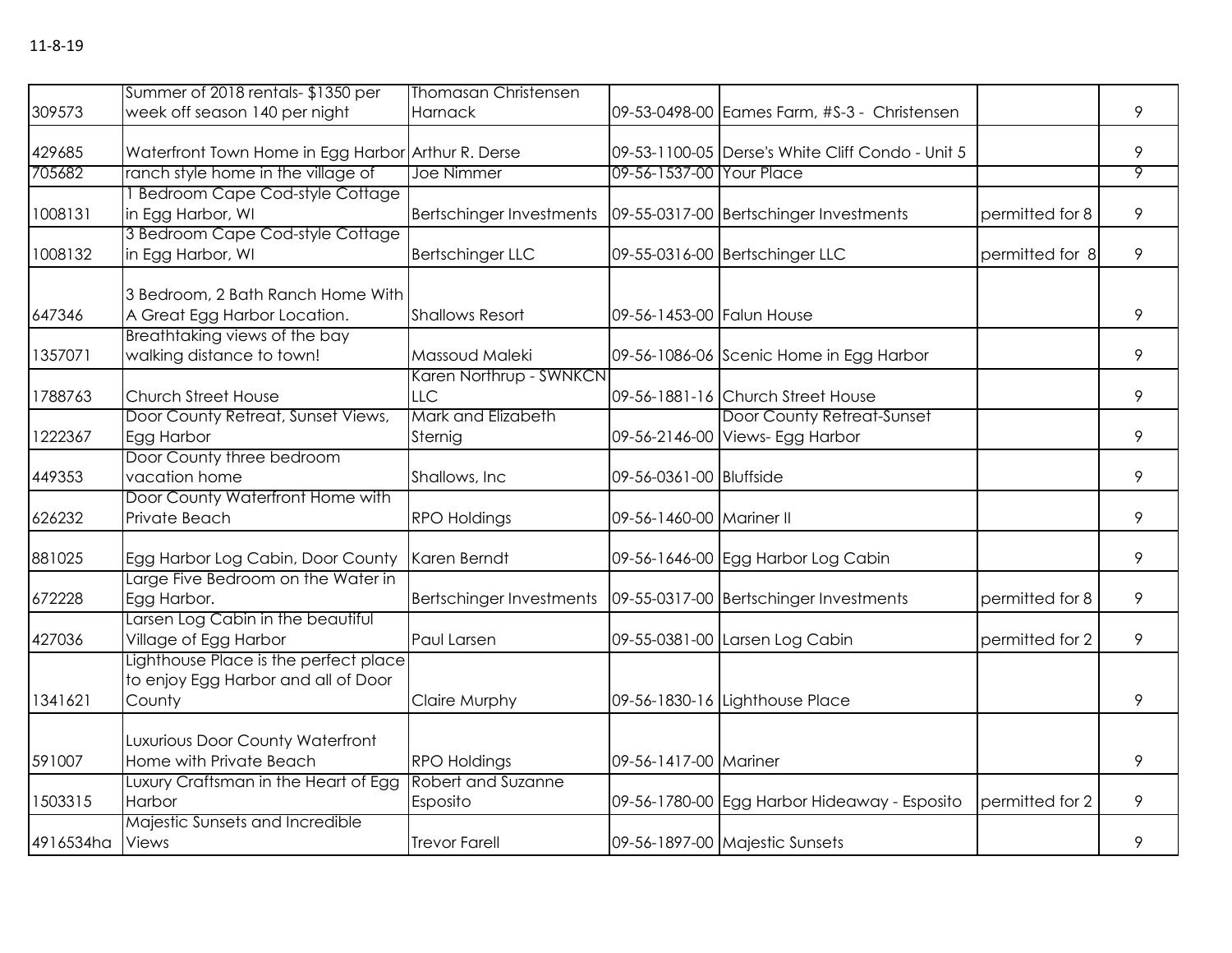|           | NEW on the VRBO Market 6/21/14,                   |                          |                                                |                 |   |
|-----------|---------------------------------------------------|--------------------------|------------------------------------------------|-----------------|---|
| 427037    | The Larsen House                                  | Paul Larsen              | 09-55-0381-00 Larson Log Cabin                 |                 | 9 |
|           | One Bedroom Cottage Near Central                  |                          |                                                |                 |   |
| 827152    | Egg Harbor                                        | Bertschinger Investments | 09-55-0317-00 Bertschinger Investments         | permitted for 8 | 9 |
|           |                                                   |                          |                                                |                 |   |
| 672229    | One Bedroom Cottage on the Water Bertschinger LLC |                          | 09-55-0316-00 Bertschinger LLC                 | permitted for 8 | 9 |
|           | Roomy Two Bedroom House Near                      |                          |                                                |                 |   |
| 1221143   | Central Egg Harbor                                | <b>Bertschinger LLC</b>  | 09-55-0316-00 Bertschinger LLC                 | permitted for 8 | 9 |
|           | Roomy Two Bedroom House Near                      |                          |                                                |                 |   |
| 562683    | Egg Harbor Marina                                 | <b>Bertschinger LLC</b>  | 09-55-0316-00 Bertschinger LLC                 | permitted for 8 | 9 |
|           | Roomy Two Bedroom House Near                      |                          |                                                |                 |   |
| 1221144   | Egg Harbor Marina                                 | <b>Bertschinger LLC</b>  | 09-55-0316-00 Bertschinger LLC                 | permitted for 8 | 9 |
|           | Secluded, water front home on the                 |                          | Secluded Waterfront Home on                    |                 |   |
| 1005094   | Bay in Egg Harbor                                 | Julie Kowalkowski        | 09-56-1738-00 the Bay in Egg Harbor            |                 | 9 |
|           | Sleepy Hollow Cottage, the Perfect                |                          |                                                |                 |   |
| 571420    | Location                                          | Paula W Peterson         | 09-56-1349-00 Sleepy Hollow Cottage - Peterson |                 | 9 |
| 1357675   | Sounds of the Bay                                 | <b>Brian Fecteau</b>     | 09-56-1725-06 Sounds of the Bay                |                 | 9 |
|           | Spacious four bedroom house near                  |                          |                                                |                 |   |
|           | Alpine Golf Course and Egg Harbor                 |                          |                                                |                 |   |
| 452105    | beach.                                            | Bertschinger Investments | 09-55-0317-00 Bertschinger Investments         | permitted for 8 | 9 |
|           | Spacious four bedroom house near                  |                          |                                                |                 |   |
|           | Alpine Golf Course and Egg Harbor                 |                          |                                                |                 |   |
| 1221145   | beach.                                            | <b>Bertschinger LLC</b>  | 09-55-0316-00 Bertschinger LLC                 | permitted for 8 | 9 |
|           | Spacious four bedroom house on the                |                          |                                                |                 |   |
| 899706    | bay of Green Bay.                                 | <b>Bertschinger LLC</b>  | 09-55-0316-00 Bertschinger LLC                 | permitted for 8 | 9 |
|           | Spacious waterfront home in Egg                   |                          |                                                |                 |   |
| 4728373ha | Harbor                                            | Mary Zeller              | 09-56-1882-00 Point Beach House                |                 | 9 |
|           | The 5th Hole- On a 36 hole golf                   |                          |                                                |                 |   |
| 7081743ha | course                                            | Kevin Murphy             | 09-55-0753-00 The Fifth Hole                   |                 | 9 |
|           | The Flats on Church Street - Door                 |                          |                                                |                 |   |
|           | County's Modern Vacation Rental                   |                          |                                                |                 |   |
| 1535497   | #101                                              | Egg Bnb LLC              | 09-56-2071-00 Flats on Church Street           | permitted for 4 | 9 |
|           | The Flats on Church Street - Door                 |                          |                                                |                 |   |
|           | County's Modern Vacation Rental                   |                          |                                                |                 |   |
| 1546893   | #102                                              | Egg Bnb LLC              | 09-56-2071-00 Flats on Church Street           | permitted for 4 | 9 |
|           |                                                   |                          |                                                |                 |   |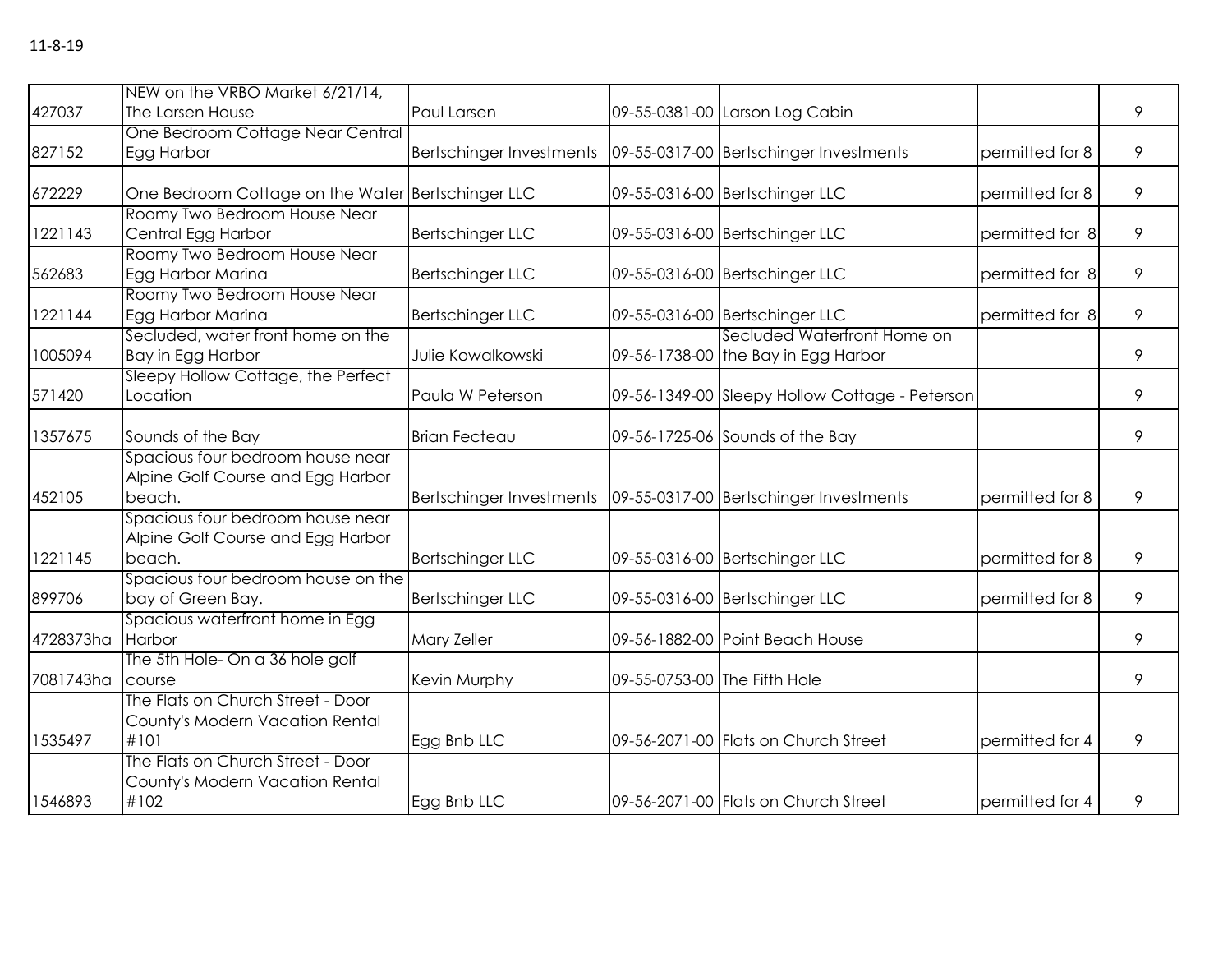|         | The Flats on Church Street - Door     |                                                             |                          |                                             |                  |    |
|---------|---------------------------------------|-------------------------------------------------------------|--------------------------|---------------------------------------------|------------------|----|
|         | County's Modern Vacation Rental       |                                                             |                          |                                             |                  |    |
| 1565071 | #103                                  | Egg Bnb LLC                                                 |                          | 09-56-2071-00 Flats on Church Street        | permitted for 4  | 9  |
|         | The Flats on Church Street - Door     |                                                             |                          |                                             |                  |    |
|         | County's Modern Vacation Rental       |                                                             |                          |                                             |                  |    |
| 1578249 | #104                                  | Egg Bnb LLC                                                 |                          | 09-56-2071-00 Flats on Church Street        | permitted for 4  | 9  |
|         | The Yellow House in Egg Harbor -      |                                                             |                          |                                             |                  |    |
|         | beautifully remodeled & ready for     |                                                             |                          |                                             |                  |    |
| 570970  | you!                                  | R Lynn & Sandi Rowe                                         |                          | 09-56-1404-00 The Yellow House              |                  | 9  |
|         | Three bedroom cottage in Point        |                                                             |                          |                                             |                  |    |
| 827151  | Beach area of Egg Harbor              | <b>Bertschinger Investments</b>                             |                          | 09-55-0317-00 Bertschinger Investments      | permitted for 8  | 9  |
|         | Trillium Gap Cottage - Woodland       | Trillium Gap, LLC - Rick &                                  |                          |                                             |                  |    |
| 401618  | Retreat - Walk to Beach               | Susie Julison                                               |                          | 09-56-1182-00 Trillium Gap Cottage          |                  | 9  |
|         |                                       |                                                             |                          |                                             | Combined         |    |
|         |                                       |                                                             |                          |                                             | listing for both |    |
|         | <b>Two Luxurious Waterfront Door</b>  |                                                             |                          |                                             | mariner          |    |
| 1618557 | County Properties                     | <b>RPO Holdings</b>                                         | 09-56-1460-00 Mariner II |                                             | properties       | 9  |
|         | Water Front Home With Spectacular     |                                                             |                          |                                             |                  |    |
| 660427  | Sunset View!                          | Jan and Craig Bilgen                                        |                          | 09-55-0817-06 On the Water Escape           |                  | 9  |
|         | We offer "country-quiet" a short walk |                                                             |                          |                                             |                  |    |
|         | from the village center and town      |                                                             |                          |                                             |                  |    |
| 889272  | dock.                                 | <b>Richard Woldt</b>                                        |                          | 09-55-0365-00 Woldts Intowm Farmette        |                  | 9  |
|         | White Cliff Water Front Home, the     |                                                             |                          |                                             |                  |    |
| 236719  | Finest in Door County!                | Michael & Dawn McCole 09-56-0894-06 White Cliff Cottage     |                          |                                             |                  | 9  |
|         | Best Waterview of Egg Harbor -        |                                                             |                          |                                             |                  |    |
|         | Beautiful, Fully Appointed Ground     |                                                             |                          |                                             |                  |    |
| 515418  | Level Condo                           | JRCH, LLC                                                   |                          | 09-59-1345-00 Eames Farm Condo - #M5 - JRCH |                  | 9  |
|         |                                       |                                                             |                          |                                             |                  |    |
|         |                                       |                                                             |                          |                                             |                  |    |
|         | Kulma Cottage in the Heart of         |                                                             |                          |                                             |                  |    |
| 177706  | Ephraim, blocks away from beach       | Gregg & Janice Kulma                                        |                          | 11-55-0279-06 Kulma Cottages                | permitted for 3  | 11 |
|         | Cedar Glen, a fresh, ephraim          |                                                             |                          |                                             |                  |    |
|         | cottage, one block from water and     |                                                             |                          |                                             |                  |    |
| 185458  | sunset                                | John & Rachel Rothschild 11-55-0758-06 Cedar Glen           |                          |                                             |                  | 11 |
|         | The beach across from public          |                                                             |                          |                                             |                  |    |
| 247187  | beach, views of eagle harbor          | Chris & Kirsten Bungener   11-56-0954-06   Beach - Bungener |                          |                                             |                  | 11 |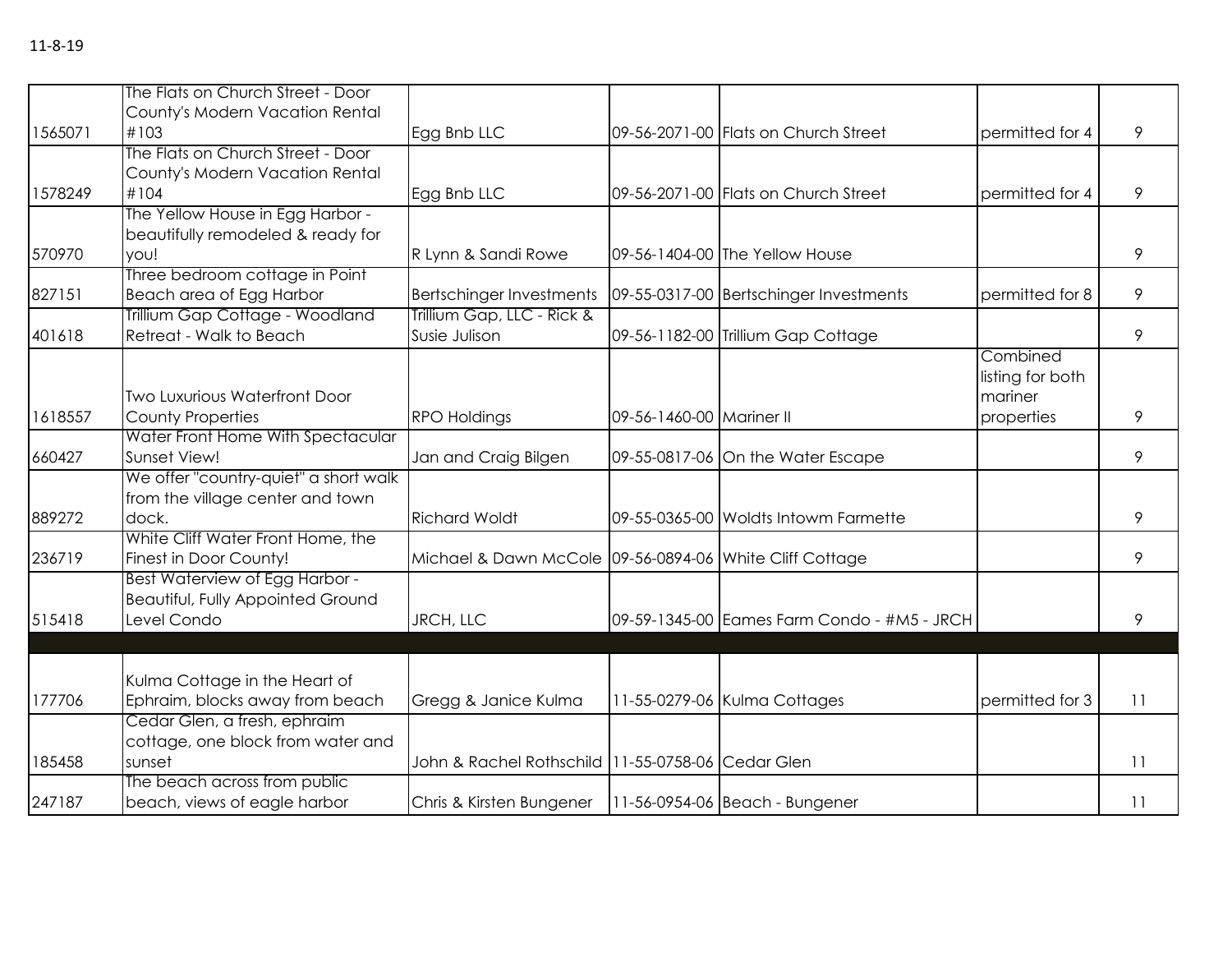|        | Door County Log Cabin in Ephraim,                                                      |                                                         |                           |                                          |                            |    |
|--------|----------------------------------------------------------------------------------------|---------------------------------------------------------|---------------------------|------------------------------------------|----------------------------|----|
| 249849 | #1 Small Town in Midwest                                                               | Steve & Susan Schroeder   11-56-1993-00 Log Cabin Place |                           |                                          | permitted for 2            | 11 |
| 307617 | Historic - Waterfront - Family/Pet<br>Friendly                                         | Brad & Amy Russell                                      |                           | 11-56-1265-00 Arbor Cottage              |                            | 11 |
| 309251 | 5 Star Rating! Check Out Our<br>Reviews! Pet Friendly, Too!                            | Kevin & Janell Hoey                                     |                           | 11-56-1381-00 mingary Cottage            |                            | 11 |
| 349721 | Family getaway by the beach in<br>beautiful Ephraim                                    | Kathy & Glenn Pentler                                   |                           | 11-56-1119-00 Larson Lane LLC            |                            | 11 |
| 390442 | Waterfront Historic Home, Views,<br>Private Beach, Walk to Town                        | <b>Charles Falwell</b>                                  |                           | 11-56-1185-00 Yeoman Cottage             |                            | 11 |
| 424825 | Door County Log Cabin in Ephraim,<br>#1 Small Town in Midwest                          | Steve & Susan Schroeder                                 |                           | 11-56-1993-00 Log Cabin Place            | permitted for 2            | 11 |
| 442496 | Enjoy Door County at its finest!!                                                      | PKJ2 LLC - Jim Blair                                    | 11-56-1373-00 Evans Woods |                                          |                            | 11 |
| 471850 | 2 Bedroom Cottage                                                                      | <b>Stuart Chomeau BTC</b><br><b>HOLDINGS II LLC</b>     |                           | 11-56-1295-19 Beach View Cottage         |                            | 11 |
| 475131 | Quaint and Quiet Cottage North of<br>Ephraim, Just of HWY 42 Easy to Find              | <b>Frances Richter</b>                                  |                           | 11-56-1386-00 Tuckaway Cottage/RBs House | permitted for<br>two units | 11 |
| 485111 | Experience True Door County Charm BD Thorp                                             |                                                         | 11-56-0809-06 Thorp       |                                          |                            | 11 |
| 502544 | Private Waterfront Property in the<br>Woods                                            | Robert Beart/Beart Family<br><b>LLC</b>                 |                           | 11-56-1072-00 All American Green House   |                            | 11 |
| 514956 | Private Sand Beach /5 Bedroom.<br>Harbor House & Guest Cottage                         | Randall & Elizabeth Frink                               | 11-56-1383-00 Cottage     | <b>Harbor House and Guest</b>            | permitted for 2            | 11 |
| 555709 | Beautiful Private, Modern Home,<br>Sleeps 12                                           | Patricia Sexton                                         |                           | 11-56-1448-00 Coral Hill Sexton          |                            | 11 |
| 617107 | Comfy Remodeled House a mile<br>north of downtown Ephraim on Hwy<br>42. Great Location | Fran Richter                                            |                           | 11-56-1386-00 Tuckaway Cottage           |                            | 11 |
| 677492 | Ephraim Home Away from Home                                                            | John Maher                                              |                           | 11-56-1528-00 Ephraim Lodge              |                            | 11 |
| 690840 | Pine Cone Cottage, Ideal Location! Pam Mache                                           |                                                         |                           | 11-56-1517-00 Pine Cone Cottage          |                            | 11 |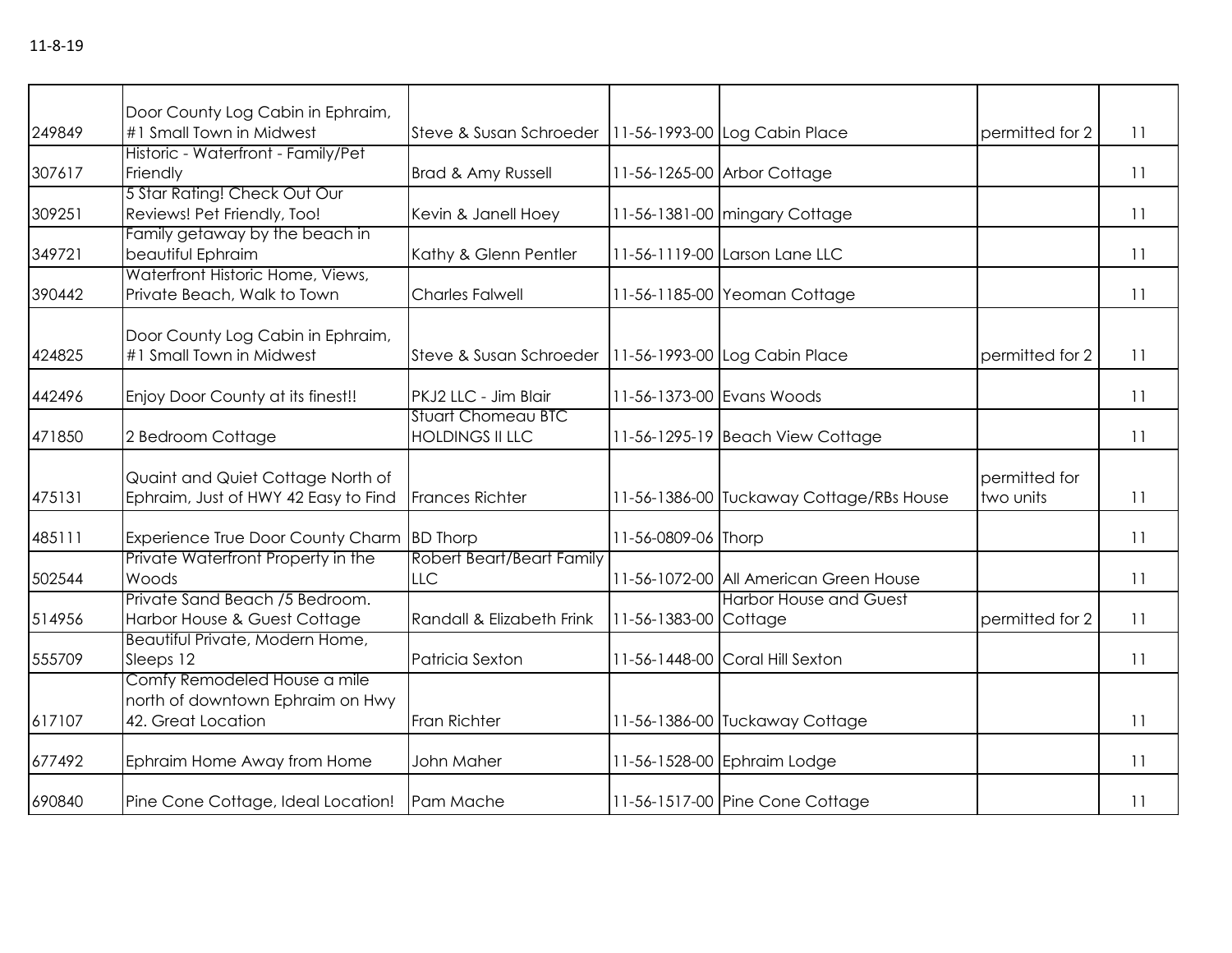|         | Enjoy Views Of Ephraim And Eagle     |                                                             |                           |                                            |                 |                 |
|---------|--------------------------------------|-------------------------------------------------------------|---------------------------|--------------------------------------------|-----------------|-----------------|
|         | Harbor While Sitting On The Porch Of |                                                             |                           |                                            |                 |                 |
| 710960  | <b>Bayview</b>                       | Parks Edge Lakeshore LLC 11-55-0411-06 Park's Edge Cottages |                           |                                            |                 | 11              |
|         | Location Location Location between   |                                                             |                           |                                            |                 |                 |
| 711105  | Sister Bay and Ephraim               | Cynthia Bungert                                             |                           | 11-56-1515-00 Bungert Haven                |                 | $\overline{11}$ |
|         | Modern Log Home In The Heart Of      |                                                             |                           |                                            |                 |                 |
| 794986  | Ephraim                              | Kim Cassidy                                                 |                           | 11-56-1574-00 Cassidy's Cottages           |                 | 11              |
|         | Adorable Cottage in the heart of     |                                                             |                           |                                            |                 |                 |
| 795001  | Ephraim!                             | Kim Cassidy                                                 |                           | 11-56-1574-00 Cassidy's Cottages           |                 | 11              |
|         | Spacious Home On 1.5 Acres           |                                                             |                           |                                            |                 |                 |
| 823896  | Overlooking The Bay In Ephraim       | Sandy Van Sickle                                            | 11-55-0057-00 Hobby Horse |                                            |                 | 11              |
|         | Ideally located between the towns    | Leslee and Morrie                                           |                           |                                            |                 |                 |
| 836338  | of Ephraim and Sister Ba             | Goldman                                                     |                           | 11-56-1258-06 Coral Hill Cottage           |                 | 11              |
|         |                                      |                                                             |                           |                                            |                 |                 |
|         | Newly Remodeled And Only Blocks      |                                                             |                           |                                            |                 |                 |
| 879597  | From Public Beach And Town!          | Jennifer & Bjorn Larson                                     |                           | 11-56-1635-06 Cedar Barn Rental            |                 | 11              |
| 882561  | Ephraim!                             | Daniel & Laurel Simons                                      |                           | 11-56-1656-00 Elegant Home Ephraim         |                 | $\overline{11}$ |
|         | Ephraim Waterfront Cottage With      |                                                             |                           |                                            |                 |                 |
| 894251  | Private Dock On Green Bay            | Jaco Mgmt                                                   |                           | 11-56-1662-00 The Shore - Schmeltz         |                 | 11              |
|         | Nordic Hearth Cabin - Charming and   |                                                             |                           |                                            |                 |                 |
| 926758  | Historic Log Home                    | Thomas & Donna Moretti                                      |                           | 11-56-1677-00 Moretti - 10438 Water St     |                 | 11              |
|         | 2BR / Harbor House Guest Cottage /   |                                                             |                           |                                            |                 |                 |
| 982888  | <b>Water Access</b>                  | Elizabeth Frink                                             |                           | 11-56-1383-00 Harbor House & Guest Cottage | permitted for 2 | 11              |
|         | Homestead Rental. Relax in Ephraim.  |                                                             |                           |                                            |                 |                 |
|         | Convienent Home in center of         | Glenn Gerdman & Diane                                       |                           |                                            |                 |                 |
| 990768  | village.                             | Jacobson                                                    |                           | 11-56-1630-00 Homestead Rental             |                 | 11              |
|         |                                      |                                                             |                           |                                            |                 |                 |
|         | Beautifully Appointed 4+ Bedroom,    |                                                             |                           |                                            |                 |                 |
| 1025601 | Waterfront Home - Sleeps 12          | Parks Edge Lakeshore LLC 11-55-0411-06 Park's Edge Cottages |                           |                                            |                 | 11              |
|         | 4 bedroom home on the water with     |                                                             |                           |                                            |                 |                 |
| 1050003 | westerly views of sunset             | Windsor McCutcheon                                          |                           | 11-56-1724-06 Harbor View on Northshore    |                 | 11              |
|         | New Listing: Unequaled Door County   |                                                             |                           |                                            |                 |                 |
|         | Harborview Location For Family Or    |                                                             |                           |                                            |                 |                 |
| 1221684 | Couples                              | Tim Christofferson                                          |                           | 11-56-1595-00 Heritage House               |                 | 11              |
|         |                                      |                                                             |                           |                                            |                 |                 |
| 1323313 | Natures Window                       | Bill and Heather Anderson 11-56-1958-00 Natures Window      |                           |                                            |                 | 11              |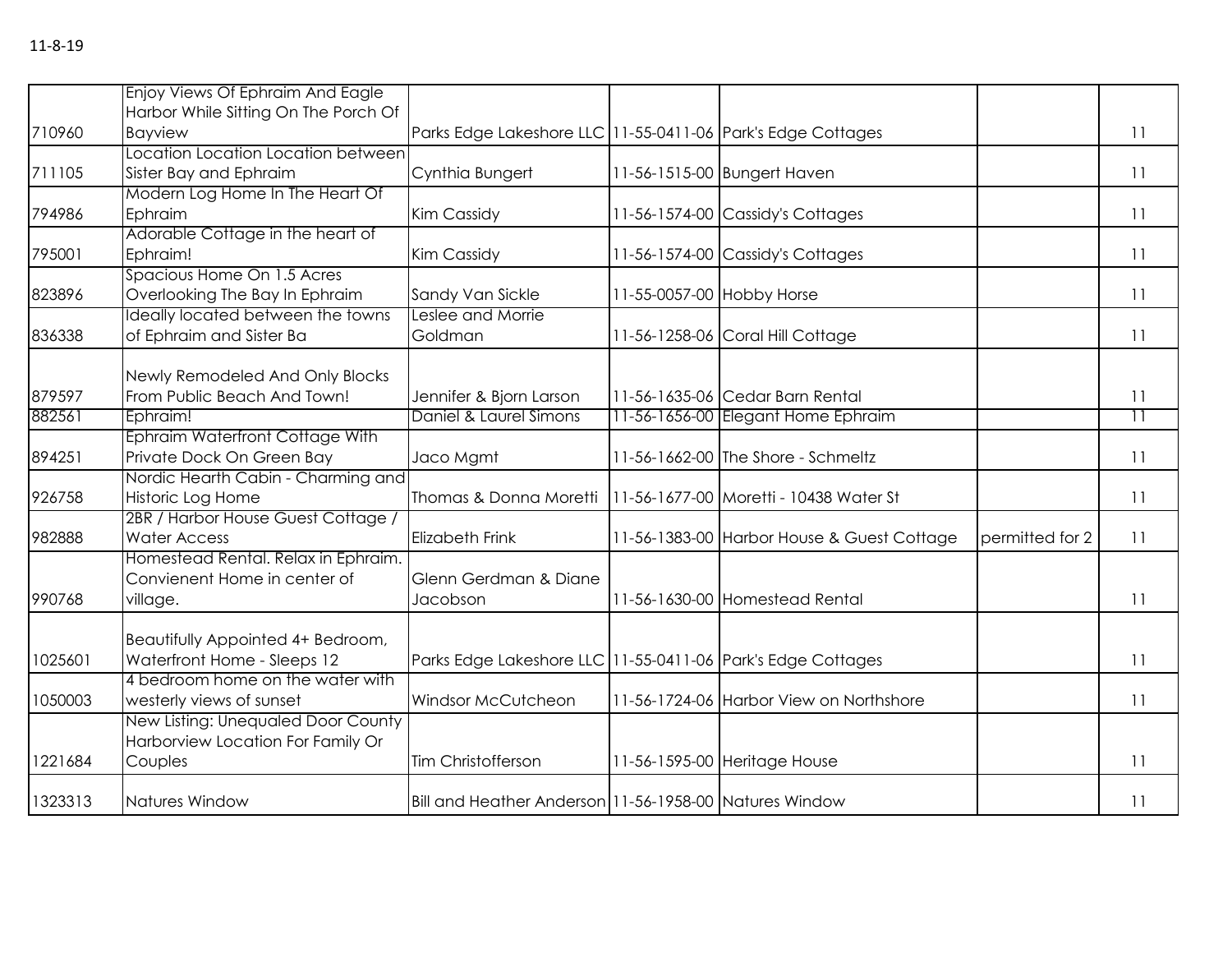|           | Experience the feel of staying in a       |                         |                       |                                                                   |                 |    |
|-----------|-------------------------------------------|-------------------------|-----------------------|-------------------------------------------------------------------|-----------------|----|
|           | century old farm house with modern        |                         |                       |                                                                   |                 |    |
| 1371859   | amenities                                 | Roy Elquist             |                       | 11-56-1069-06 Townline - 9895 Townline Rd                         |                 | 11 |
|           | Newly renovated in the heart of           |                         |                       |                                                                   |                 |    |
| 1427259   | Ephraim, one block from water!            | Robert & Nicole Collins |                       | 11-56-1708-06 Ephraim Boat House, The                             |                 | 11 |
|           | Unique rental in Ephraim! The             | Cathcart Holdings LLC - |                       | <b>Binkhaven The Rosemaling</b>                                   |                 |    |
| 1508507   | <b>Rosemailing Cottage</b>                | <b>Elliot Taillon</b>   |                       | 11-56-2028-00 Cottage - 9697 Maple Grove                          |                 | 11 |
|           | New New New WATER View View               |                         |                       |                                                                   |                 |    |
| 1591624   | View                                      | Tim Christofferson      |                       | 11-56-1595-00 Heritage House                                      |                 | 11 |
|           | The House at Green Gables - Nestled       |                         |                       |                                                                   |                 |    |
| 1656219   | in the heart of Ephraim!                  | Colin Welford           |                       | 11-56-2133-00 Green Gables                                        | permitted for 2 | 11 |
|           | The House at Green Gables- a              |                         |                       |                                                                   |                 |    |
|           | dream retreat in the heart of             |                         |                       |                                                                   |                 |    |
| 1658362   | Ephraim!                                  | Colin Welford           |                       | 11-56-2133-00 Green Gables                                        | permitted for 2 | 11 |
|           | <b>Breathtaking Views of Eagle Harbor</b> |                         |                       | Cassidy's Cottage - 9963 S Dane                                   |                 |    |
| 1676970   | <b>Bay and Sunsets!</b>                   | Kim Cassidy             | 11-56-2061-00 St      |                                                                   |                 | 11 |
|           | NEW! 3BR Ephraim House w/ Harbor          |                         |                       |                                                                   |                 |    |
| 4712540ha | Views!                                    | Carol Corbet            |                       | 11-56-1806-00 Harbor View Ephraim - Corbett                       | permitted for 2 | 11 |
|           | NEW! 'Butternut Cottage' in Central       |                         |                       |                                                                   |                 |    |
| 7181473ha | Door County!                              | Deborah Eckert          |                       | 11-55-0680-00 Park's Place Cottages                               | permitted for 5 | 11 |
|           | NEW! Cozy Ephraim 'Cedar Cottage'         |                         |                       |                                                                   |                 |    |
| 7181476ha | w/Private Deck!                           | Deborah Eckert          |                       | 11-55-0680-00 Park's Place Cottages                               | permitted for 5 | 11 |
|           | NEW! 'Cherry Cottage' near                |                         |                       |                                                                   |                 |    |
| 7181482ha | Peninsula State Park!                     | Deborah Eckert          |                       | 11-55-0680-00 Park's Place Cottages                               | permitted for 5 | 11 |
|           | NEW! Updated Ephraim 'Pine                |                         |                       |                                                                   |                 |    |
| 7181486ha | Cottage' w/Deck!                          | Deborah Eckert          |                       | 11-55-0680-00 Park's Place Cottages                               | permitted for 5 | 11 |
|           | NEW 'The Carriage House' Walk to          |                         |                       |                                                                   |                 |    |
| 7181525ha | Peninsula St Park                         | Deborah Eckert          |                       | 11-55-0680-00 Park's Place Cottages                               | permitted for 5 | 11 |
|           | Family Retreat in Heart of Door           |                         |                       |                                                                   |                 |    |
| 7339901ha | County - Norra Skogen                     | Brian & Amanda Jenkins  | 11-56-1407-0          | Norra Skogen                                                      |                 | 11 |
|           | NEW! Ephraim Cottage w/Green Bay          |                         |                       | <b>Blue Shutter and Mooring</b>                                   | new evolve      |    |
| 7353778ha | View - Near Beach                         | <b>Tony Schmeltz</b>    | 11-56-1718-00 Cottage |                                                                   | listing         | 11 |
|           | NEW! Ephraim Home w/ Yard - Walk          |                         |                       |                                                                   |                 |    |
| 9074890ha | to Lake Michigan!                         | Carol Corbet            |                       | 11-56-1806-00 Harbor View Ephraim - Corbett                       | permitted for 2 | 11 |
|           |                                           |                         |                       |                                                                   |                 |    |
|           | Stunning 3800 square penthouse            |                         |                       |                                                                   |                 |    |
| 7453010ha | condo                                     |                         |                       | Little Sweden Condo Assc 12-51-0298-00 Little Sweden Condominiums |                 | 12 |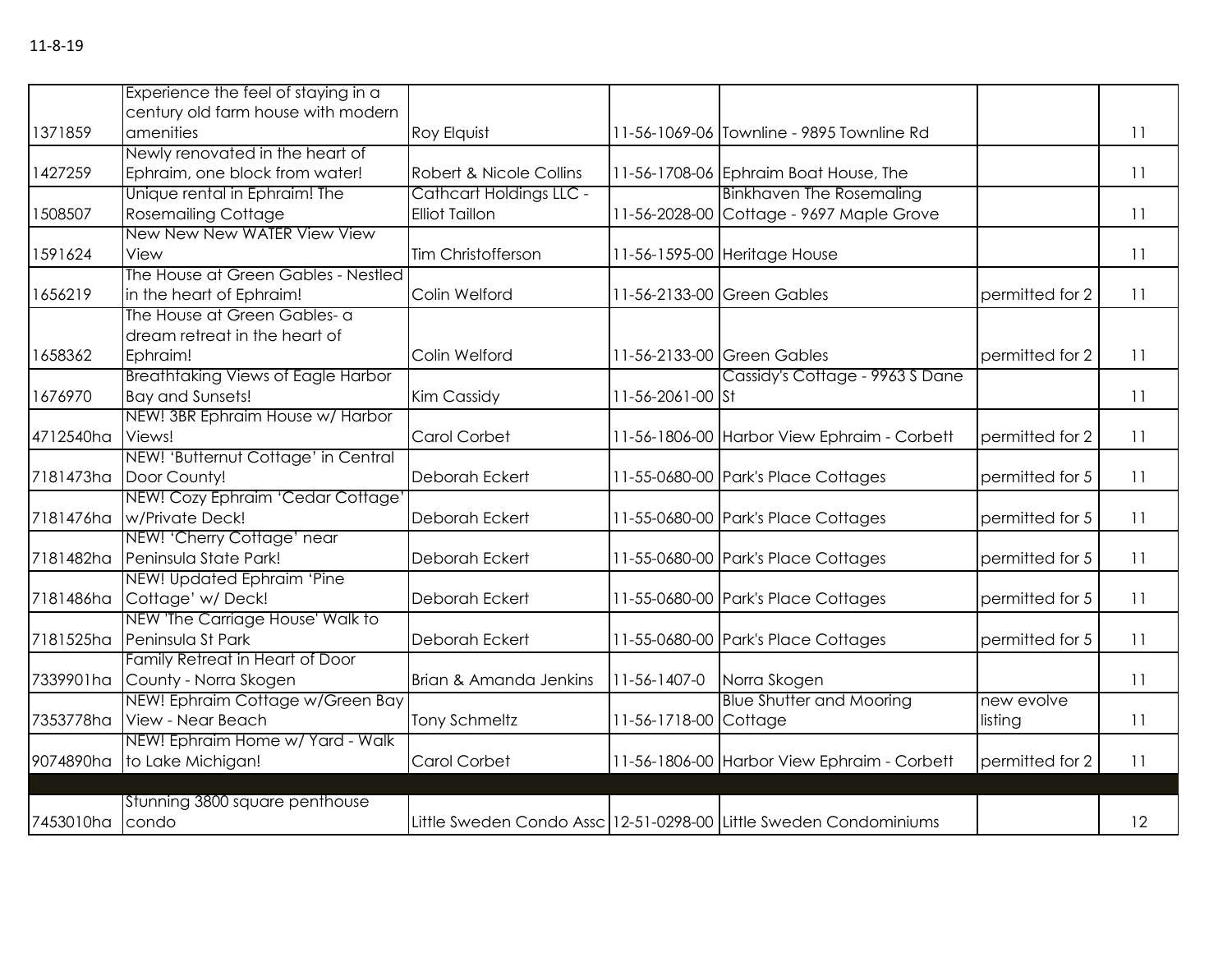|           | 4190 Cottage Row Ct. - New                                |                               |                      |                                                   |    |
|-----------|-----------------------------------------------------------|-------------------------------|----------------------|---------------------------------------------------|----|
|           | Contruction Downtown Fish Creek -                         |                               |                      |                                                   |    |
| 1360182   | Walk Everywhere!                                          | Kurt Doman et al              |                      | 12-53-1981-00 Cottage Row Court - Doman           | 12 |
|           | Brook Point Luxurious 2 Bedroom 2                         |                               |                      |                                                   |    |
| 402228    | 1/2 Bath Home in Fish Creek                               | SMC Door County, LLC          |                      | 12-53-0626-19 Brook Point Condo #4- BRK4          | 12 |
|           |                                                           | Kathleen & Danny              |                      |                                                   |    |
| 224945    | Down town Fish Creek                                      | Stanton                       |                      | 12-53-0929-12 Birch Grove Condo Stanton           | 12 |
|           |                                                           | Downtown Fish Creek           |                      | <b>Magnificent Memories - Stacey</b>              |    |
| 4840082ha | Downtown Fish Creek with a view                           | with a view - Berndt          | 12-53-1855-00 Berndt |                                                   | 12 |
|           | Elegant Creekside Cottage in                              |                               |                      |                                                   |    |
| 1320444   | downtown Fish Creek!                                      | <b>Patricia Culliton</b>      | 12-53-1890-00        | Elegant Creekside Cottage                         | 12 |
|           | Excellent water view from this                            |                               |                      |                                                   |    |
|           | apartment in perfect Fish Creek                           | Scott Schmitz & Karin         |                      |                                                   |    |
| 7542655ha | location                                                  | <b>Skare</b>                  |                      | 12-53-1764-00 Fish Creek Beach House, The         | 12 |
|           | Fish Creek Condo/Town Home at                             |                               |                      | Brook Point Condo - Unit 5 -                      |    |
| 946469    | <b>Brook Point, Door County</b>                           | Karen Berndt                  | 12-53-1681-00 Berndt |                                                   | 12 |
|           | Fish Creek/Northhaven - Beautiful,                        |                               |                      |                                                   |    |
|           | newly furnished 3 bed, 2.5 bath                           |                               |                      |                                                   |    |
| 997926    | condo                                                     | Nicholas M Peiffer            |                      | 12-53-1703-00 Northhaven Condo - Peiffer          | 12 |
|           | Fish Creek/Northhaven-3bd/2.5bt -                         |                               |                      |                                                   |    |
|           | in/Outdr Pools! - Like New-Great                          |                               |                      | Door County Retreat -                             |    |
| 710547    | Location-Wifi                                             | <b>Heather Paulis</b>         |                      | 12-53-1511-00 Northhaven Unit 17006               | 12 |
|           |                                                           |                               |                      |                                                   |    |
|           | Heart of Fish Creek!- Newer                               |                               |                      |                                                   |    |
|           | Construction - 4BR, 4.5BA Condo-                          |                               |                      |                                                   |    |
| 257802    | Sleeps 8-10                                               | Doman                         |                      | 12-56-0898-00 Bluffs at Cottage Row Court         | 12 |
|           | Luxury Tri-Level Condo Downtown                           |                               |                      |                                                   |    |
| 1151019   | <b>Fish Creek</b>                                         | Jon and Katie Glapa           |                      | 12-53-1791-00 Luxury Tri-Level Fish Creek - Glapa | 12 |
|           | NEW!!! Spacious 3BR, 3 bath, 2                            |                               |                      |                                                   |    |
|           | balconies on Main Street! Walkable                        |                               |                      |                                                   |    |
| 1564582   | to everything!                                            | <b>Bob and Laurie Zanotti</b> | 12-53-2092-00        | Creekside Cove #3 Zanotti                         | 12 |
|           | Northhaven - Great Family Value                           |                               |                      |                                                   |    |
| 882273    | Retreat! Free WiFi                                        | Carolyn Ahmad                 |                      | 12-53-1643-00 Northhaven Fountain View            | 12 |
|           |                                                           |                               |                      |                                                   |    |
|           | Private 3 BR 3 Bath condo on the Fish Peter C Diltz, Sole |                               |                      | Creekside Cove Unit 11 - RRRP                     |    |
| 1080095   | Creek, overlooking private harbor                         | Member                        | 12-53-1712-00 LLC    |                                                   | 12 |
|           |                                                           | Amanda and Derek              |                      |                                                   |    |
| 1141807   | Quiet condo in heart of Fish Creek                        | Rhodes                        |                      | 12-53-2098-19 Cedar Court Condo #17               | 12 |
|           |                                                           |                               |                      |                                                   |    |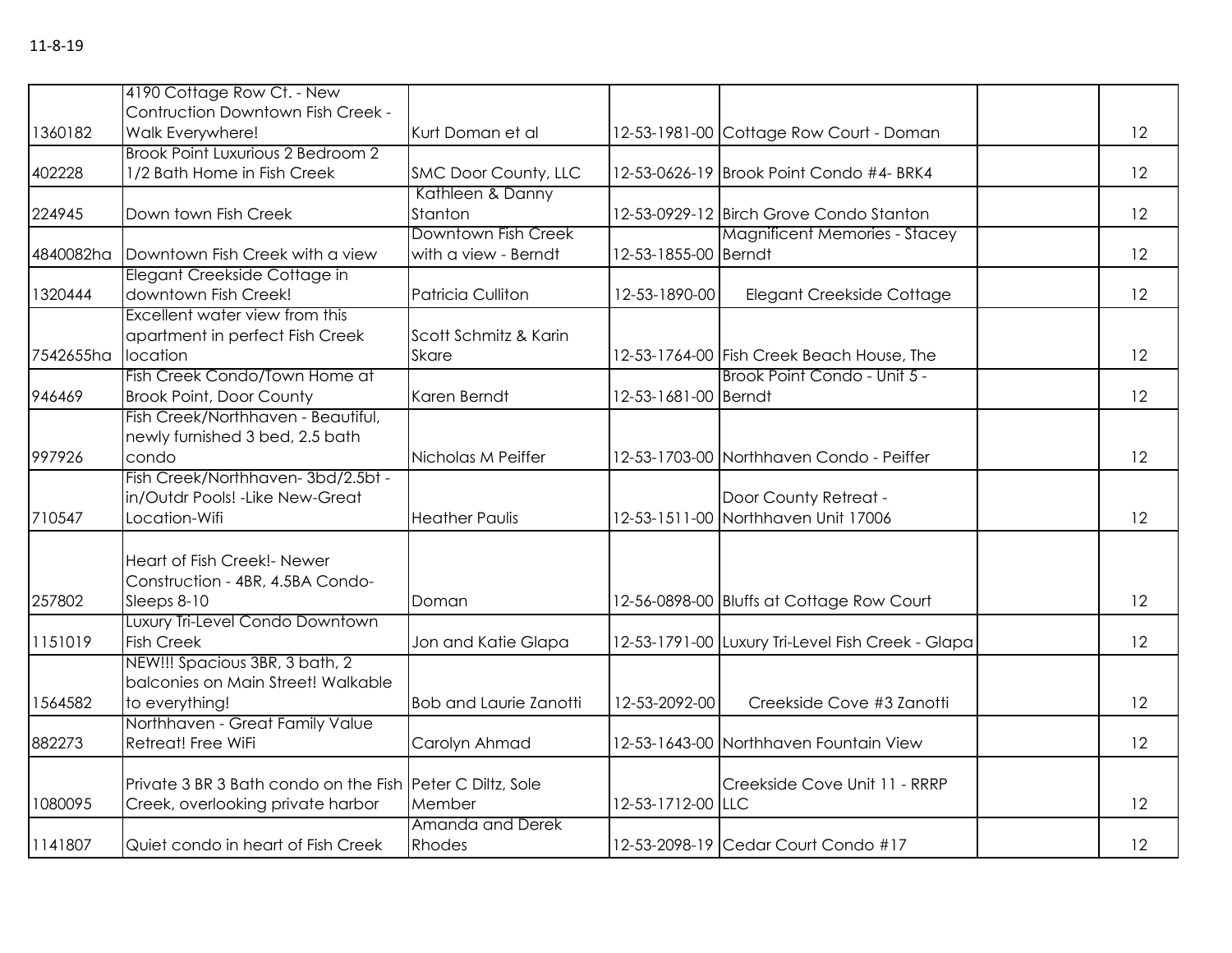|           | This is the best place we have ever                          |                           |                             |                                                |                 |    |
|-----------|--------------------------------------------------------------|---------------------------|-----------------------------|------------------------------------------------|-----------------|----|
| 353378    | stayed at by far!'                                           | Jennifer & Michael Briggs | 12-53-0424-00 R & R         |                                                |                 | 12 |
|           | Walking distance to downtown Fish                            |                           |                             |                                                |                 |    |
|           | Creek and Minutes From Peninsula                             |                           |                             |                                                |                 |    |
| 920769    | State Park!                                                  | Jack & Diane Holzman      |                             | 12-53-1687-00 Top of the Hills Shops - Holzman |                 | 12 |
|           | Walking distance to downtown Fish                            |                           |                             |                                                |                 |    |
|           | Creek, DC Auditorium and Peninsula                           | William and Kathleen      |                             |                                                |                 |    |
| 1595723   | State Park.                                                  | Kunst                     |                             | 12-53-2082-00 Top of the Hill Shops - Kunst    |                 | 12 |
|           | Walking distance to everything in                            |                           |                             |                                                |                 |    |
|           | Heart of Fish Creek! 3BR/4BA Sleeps 8-                       |                           |                             |                                                |                 |    |
| 354913    |                                                              | Martone                   |                             | 12-56-1989-00 Bluffs at Cottage Row Court      |                 | 12 |
|           | Water view from Beach House! Walk Fish Creek Beach House,    |                           |                             |                                                |                 |    |
| 3010889ha | anywhere in town.                                            | The                       |                             | 12-53-1764-00 Scott Schmitz & Karin Skare      | permitted for 3 | 12 |
|           | Waterview apartment in downtown                              |                           |                             |                                                |                 |    |
|           | Fish Creek, right across from the town Scott Schmitz & Karin |                           |                             |                                                |                 |    |
| 7528189ha | beach!                                                       | <b>Skare</b>              |                             | 12-53-1764-00 Fish Creek Beach House, The      | permitted for 3 | 12 |
|           | Wonderful downtown Fish Creek                                |                           |                             |                                                |                 |    |
| 7633541ha | townhome.                                                    | Ron and Melissa Schmitz   |                             | 12-53-2109-00 Noble Square #104                |                 | 12 |
| 469264    | Irish Hospitality In County Door!                            | Megan O'Meara             |                             | 12-54-0685-00 O'Meara's Cottage Loft           |                 | 12 |
|           |                                                              |                           |                             |                                                |                 |    |
|           | Retro, Cozy Cottage - Peninsula St.                          |                           |                             |                                                |                 |    |
|           | Park, Family/Pet Friendly - Open year                        |                           |                             |                                                |                 |    |
|           | around                                                       |                           |                             |                                                |                 |    |
| 1060002   |                                                              | <b>Brad Russell</b>       | 12-56-1744-00 Lille Cottage |                                                |                 | 12 |
|           | 'Cliff Cottage' Door County Home -                           |                           |                             |                                                |                 |    |
| 4961062ha | Walk to Bay!                                                 | Jennifer Ciesar           |                             | 12-56-1979-00 Cliff Cottage LLC                |                 | 12 |
|           |                                                              |                           |                             |                                                | permitted for 3 |    |
| 619373    | 2 bedroom, Across from the YMCA                              | Troy and Carolee Lasecki  | 12-56-1450-00 The Treeport  |                                                | units           | 12 |
|           | 4188 Cottage Row Ct. - Beautiful                             |                           |                             |                                                |                 |    |
|           | New Construction Condo Downtown                              |                           |                             |                                                |                 |    |
| 1361191   | <b>Fish Creek</b>                                            | Kurt Doman et al          |                             | 12-56-0898-00 Cottage Row Bluff House          | permitted for 2 | 12 |
|           | A deluxe vacation rental home in fish                        |                           |                             |                                                |                 |    |
| 144492    | creek area open all year                                     | Leon Hasenjager           |                             | 12-56-0588-00 Hasenjagers Country Home         |                 | 12 |
| 1351038   | A Truly Luxurious Door County Retreat Carraig Cottages LLC   |                           | 12-56-1277-00 Carruag Nua   |                                                |                 | 12 |
|           |                                                              |                           |                             |                                                |                 |    |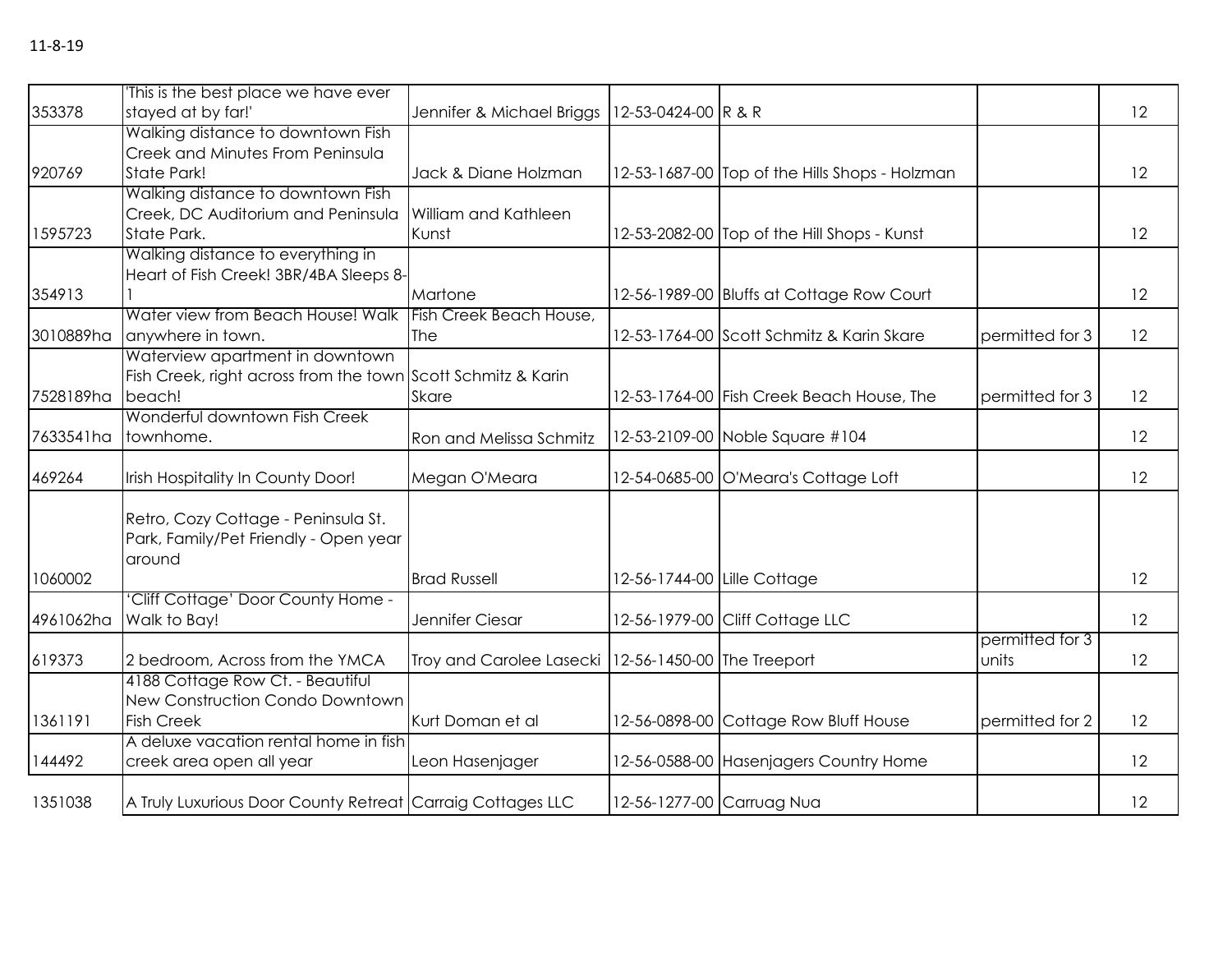|         | As seen in Door County Magazine!                         |                              |                             |                                                                   |    |
|---------|----------------------------------------------------------|------------------------------|-----------------------------|-------------------------------------------------------------------|----|
| 453464  | Private, Family Friendly, Sat TV, WIFI                   | Todd and Lisa Mion           | 12-56-1261-00 Five Birches  |                                                                   | 12 |
|         | Bay View Lodge - Log Home                                | <b>Bay Breeze Resort Deb</b> |                             |                                                                   |    |
| 431472  | Overlooking Harbor                                       | Krause                       |                             | 12-56-0476-00 Bayview Lodge                                       | 12 |
|         | <b>Breathtaking View! Private High End</b>               |                              |                             |                                                                   |    |
|         | Home Secluded on the Bluff in Fish                       |                              |                             | Island View Vacation Home -                                       |    |
| 1292282 | Creek!                                                   | <b>Charles Paschke</b>       |                             | 12-56-1894-00 8750 Island View                                    | 12 |
|         | Cedarwood, Rent 3 Nights & Get                           |                              |                             |                                                                   |    |
| 182426  | One Night Free through June 1                            | Carla Marr                   |                             | 12-55-0778-00 Cedarwood Marr                                      | 12 |
|         |                                                          |                              |                             | <b>Eckert Vacation Home Cape</b>                                  |    |
| 1262366 | Charming Cape Cod in Fish Creek                          | Deb Eckert                   | 12-56-0679-00 House         |                                                                   | 12 |
|         | Country Chalet, Sleeps 6 Adults, Book                    |                              |                             |                                                                   |    |
| 118184  | Your Mid-week Getaway!!                                  | Dennis & Marla Sunstrom      |                             | 12-55-0830-00 Country Chalet                                      | 12 |
|         |                                                          |                              |                             |                                                                   |    |
| 1219483 | Country Farm House - Fish Creek                          | Roger and Jeni Ripley        |                             | 12-56-2164-00 Gibraltar Road Farm House                           | 12 |
|         | Cozy Cabin in the Woods: Between                         |                              |                             |                                                                   |    |
|         | Fish Creek and Ephraim-- Perfect                         | Michelle and Kurt Van        |                             |                                                                   |    |
| 396135  | location!                                                | Thiel                        |                             | 12-56-1206-00 Cozy Cabin in the Woods                             | 12 |
|         | Cozy Cottage in the woods: perfect                       | Michelle and Kurt Van        |                             |                                                                   |    |
| 1219104 | location fish creek                                      | <b>Thiel</b>                 |                             | 12-56-1206-00 Cozy Cabin in the Woods                             | 12 |
|         |                                                          |                              |                             |                                                                   |    |
|         | Cozy, Tranquil Home Minutes Away                         |                              |                             |                                                                   |    |
| 1508518 | from the Heart of Fish Creek                             | Paul and Tricia Kaye         |                             | 12-56-2054-00 Kayes Hideaway                                      | 12 |
|         | <b>DOOR COUNTY HOME RETREAT IN</b>                       | Steven and Lisa              |                             |                                                                   |    |
| 976203  | <b>FISH CREEK</b>                                        | Pachonphai                   |                             | 12-56-1692-00 DC Home - Pachonphai                                | 12 |
|         | Exceptional Home in Tranquil Door                        |                              |                             |                                                                   |    |
| 1351075 | County Setting                                           | <b>Carraig Cottages LLC</b>  | 12-56-1276-00 Carriag Dale  |                                                                   | 12 |
|         | Family Friendly Cabin With Modern                        |                              |                             |                                                                   |    |
|         | Kitchen, Working Fireplace, Wrap                         |                              |                             |                                                                   |    |
| 896105  | Around Porch!                                            | Eric Simonson                | 12-56-1572-00 DC Thunder    |                                                                   | 12 |
|         |                                                          |                              |                             |                                                                   |    |
|         | <b>FANTASTIC WATER VIEWS, Newly</b>                      |                              |                             |                                                                   |    |
| 1497755 | Renovated, Secluded, Pet-Friendly                        | Jennifer Ninivaggi           | 12-56-1748-00 Casita Vistas |                                                                   | 12 |
|         |                                                          |                              |                             |                                                                   |    |
| 813262  | Fish Creek- Gibraltar Rd.- Near YMCA Roger & Jeni Ripley |                              |                             | 12-56-1618-00 Gibraltar Road Ripley                               | 12 |
|         |                                                          |                              |                             |                                                                   |    |
| 503056  | Fish Creek-Near Peninsula State Park Rick Ripley         |                              |                             | 12-56-1114-00 Ripley - 3802 & 3806 Gibraltar Rd   permitted for 2 | 12 |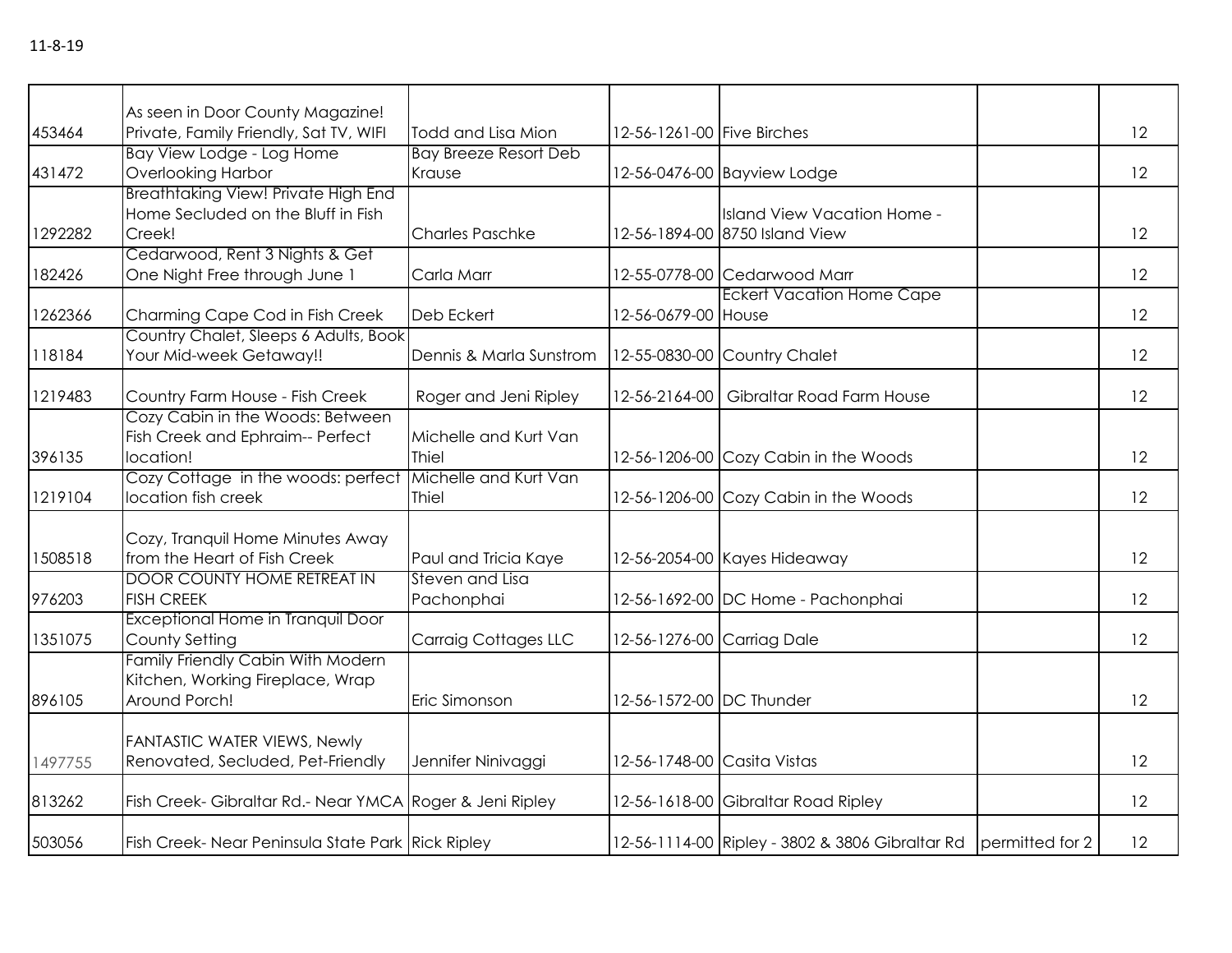| 1071057        | <b>Fish Creek WIFI Fire Pit</b>                                                            | Ryan and Karilyn Dayton                               |                            | 12-56-1743-13 Manistique Stone Cottage          |                          | 12 |
|----------------|--------------------------------------------------------------------------------------------|-------------------------------------------------------|----------------------------|-------------------------------------------------|--------------------------|----|
| 347567         | Fish Creek, 4 Bed, Near Ymca/<br>Peninsula State Park.                                     | <b>Ripley Properties, LLC</b>                         |                            | 12-56-1114-00 Ripley - 3802 & 3806 Gibraltar Rd | permitted for 2          | 12 |
| 42183          | Gingerbread Cottage - Forest<br>Setting - Available Winter Too!                            | Daryle Capelle                                        | 12-56-1266-00              | Gingerbread Cottage                             |                          | 12 |
| 385243         | <b>Great Family Vacation Spot! Across</b><br>from Fish Creek Beach. Sept/Oct<br>Available! | Marlin Volz Jr.-Karen Volz<br>Campbell                | 12-56-0321-00 Louisvilla   |                                                 |                          | 12 |
| 602669         | Great Location! Close to downtown<br>Fish Creek and Peninsula State Park                   | Troy and Carolee Lasecki   12-56-1450-00 The Treeport |                            |                                                 | permitted for 3<br>units | 12 |
| 1328037        | Guest Bedroom at the Quarry House                                                          | Mitchel & Mary Heinrichs                              | 12-56-0805-00 Quarry House |                                                 | permitted for 2          | 12 |
| 614537         | Home on 5 acres just 1 mile from<br>town                                                   | Paul & Amy Devine                                     |                            | 12-56-1439-06 Gibraltar House                   |                          | 12 |
| 1671663        | In town, on the water, dock, sleeps<br>12, brand new construction!                         | Wickman LLC                                           |                            | 12-56-2142-06 Fish Creek Beach House            |                          | 12 |
| 833837         | Large Guest House located within<br>the town of Fish Creek                                 | <b>Greg Lawler</b>                                    |                            | 12-56-1573-00 Lawler Guest House                |                          | 12 |
| 1680472        | Located on the northside of town,<br>walking distance to beach,<br>shopping and more!      | <b>Brett Lecy</b>                                     |                            | 12-56-2147-06 Fish Creek Central Home           |                          | 12 |
| 426335         | Log Retreat At Fish Creek                                                                  | <b>Bill Anderson</b>                                  |                            | 12-56-1225-06 Log Retreat at Fish Creek         |                          | 12 |
| 348054         | Modernized Classic Log Home Close<br>to Shopping and Sunset Walks                          | James Graham                                          |                            | 12-56-1294-00 Modern Classic Log Home           |                          | 12 |
| 1216466        | New Construction - 2 Story - 4<br>bedroom, 3.5 bath                                        | <b>DCLife LLC - Pamela</b><br>Hoppe                   | 12-56-1840-00 DCLife LLC   |                                                 |                          | 12 |
| 7181479ha      | NEW Family-Friendly Fish Creek 'Cape Eckert Vacation Home<br>House' w/Yard                 | Cape House                                            | 12-56-0679-00 Deb Eckert   |                                                 | duplicate<br>listing     | 12 |
| 1671773 Creek! | New home sleeps 10 downtown Fish                                                           | <b>Wickman LLC</b>                                    |                            | 12-56-2141-06 The Road House                    |                          | 12 |
| 1127055        | NEW home. GREAT location across<br>from YMCA. Can accommodate<br>LARGE groups              | The Treeport                                          |                            | 12-56-1450-00 Troy and Carolee Lasecki          | permitted for 3<br>units | 12 |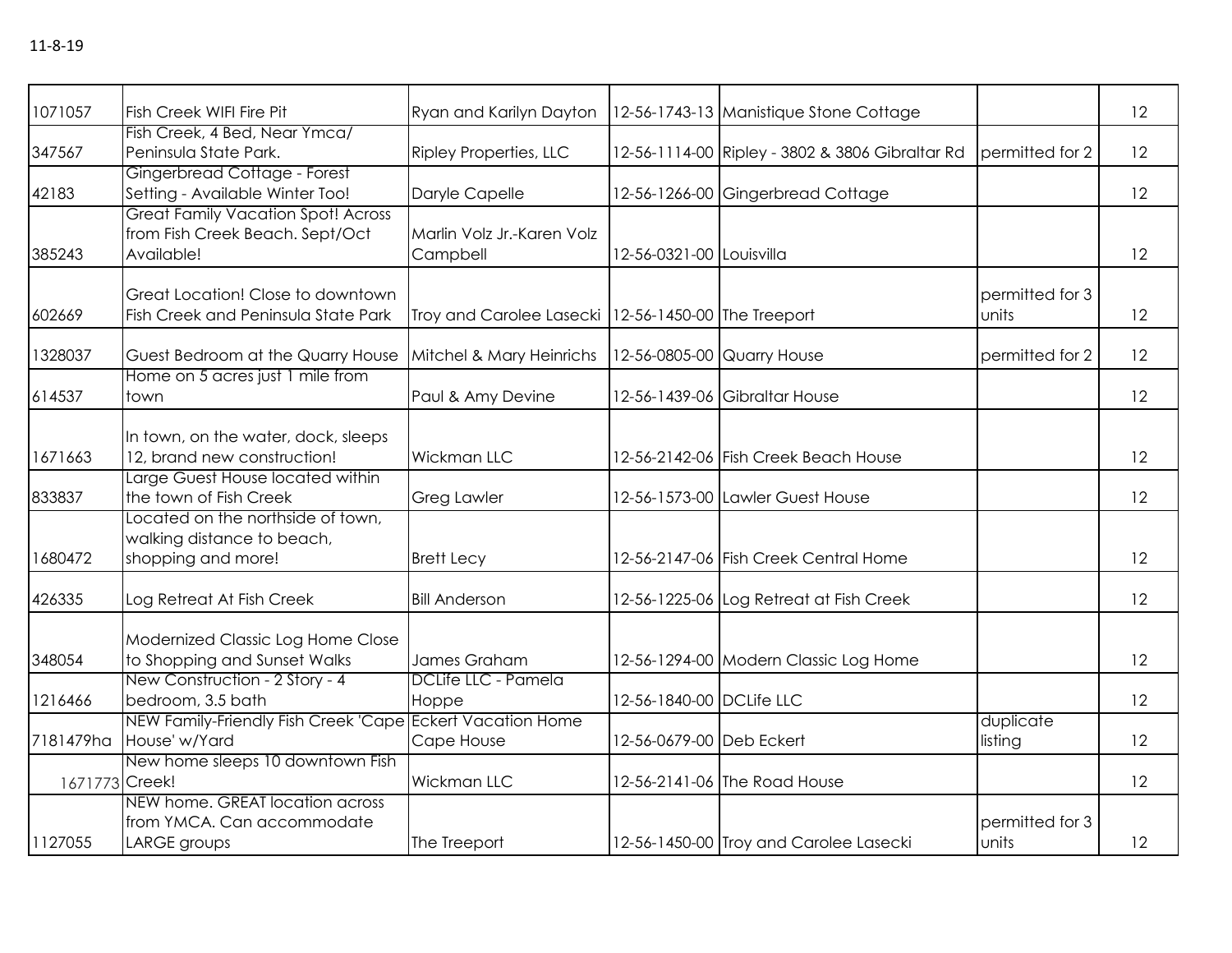|           | NEW! Custom 3BR Home 3 Min from                                                     |                                                       |                            |                                             |                 |    |
|-----------|-------------------------------------------------------------------------------------|-------------------------------------------------------|----------------------------|---------------------------------------------|-----------------|----|
|           | 4841776ha Fish Creek Harbor                                                         | <b>Bluff Barn</b>                                     |                            | 12-56-1858-00 Beth and Karen Ciesar         |                 | 12 |
| 4713533ha | NEW-GREAT LOCATION-SLEEPS 14-<br><b>INDOOR &amp; OUTDOOR POOLS</b>                  | Park House                                            |                            | 12-56-1801-00 PDW Rentals LLC               |                 | 12 |
| 7680927   | Newly renovated farmhouse in Fish<br>Creek!                                         | JJ JETTS LLC                                          |                            | 12-56-2078-00 Triangle Farmhouse            |                 | 12 |
| 1444826   | Nicely located Near Fish Creek,<br>Ranch home, 4 bedroom, 2 bath.<br>NEW OWNERSHIP. | Klems Investment<br>Properties LLC - Mary<br>Klimczyk | 12-56-2027-00 STH 42       | Klems Investments - Klimczyk 8580           |                 | 12 |
| 365869    | PEACE AND TRANQUILITY SETTING IN<br>THE WOODS                                       | Allen & Emelie Franke                                 |                            | 12-55-0021-00 High Ridge Chalet             | Charnetski      | 12 |
| 418193    | Perfect for Family Reunions &<br>Weekend Getaways, sleeps 12                        | Kenneth and Maxine<br>Riche                           |                            | 12-56-1241-00 Riche - 9419 Tree Top         |                 | 12 |
| 503970    | Perfect Location for Family, spotlessly<br>clean sleeps 18 friendly owners          | Michael Servais                                       |                            | 12-56-1357-00 Cedar Creek Lodge II          |                 | 12 |
| 723814    | Pine Cone Guest House                                                               | Minerva & Armando<br>Mejia                            |                            | 12-56-0525-00 Pine Cone Guest House         |                 | 12 |
| 223983    | Quiet Cottage in the Woods - Door<br>County Remote Seclusion                        | <b>Charlie Eckhardt</b>                               |                            | 12-56-0910-00 Eckhardt - 3003 Sugar Bush Rd |                 | 12 |
| 410989    | Remodeled Cottage in Downtown<br>Fish Creek-the Cookery's Lodging                   | <b>Richard Skare</b>                                  |                            | 12-55-0122-00 Cookery Suites & Cottages     | permitted for 2 | 12 |
| 997318    | Spacious Custom 4bedroom a Mile<br>from Fish Creek                                  | Ross Lunn                                             |                            | 12-56-1033-00 Gibraltar Lodge               |                 | 12 |
| 824134    | Spectacular Views of Eagle Harbor<br>and Ephraim                                    | Nancy Claypool                                        |                            | 12-56-1570-06 Eagle Harbor View             |                 | 12 |
| 473918    | SPRING ROAD HOME, JUST MINUTES<br>FROM FISH CREEK                                   | <b>Jeff Herbst</b>                                    |                            | 12-56-1318-00 Herbst Spring Road            |                 | 12 |
| 424315    | The Java Hut, a cottage with 'perks'                                                | Coffee & Crossbones<br>LLC/Carina Helm                |                            | 12-56-1188-00 Java Hut, The                 |                 | 12 |
| 272736    | The Log Home at Fish Creek-In the<br><b>Heart of Door County</b>                    | David & Linda Horne                                   |                            | 12-56-1023-00 The Log Home at Fish Creek    |                 | 12 |
| 90461     | The Perfect Year-Round Vacation<br>Home for All to Enjoy                            | Donald Rubin                                          |                            | 12-56-0645-00 Fish Creek Retreat            |                 | 12 |
| 238110    | Unique Setting - Built on Quarry Bed                                                | Mitchel & Mary Heinrichs                              | 12-56-0805-00 Quarry House |                                             | permitted for 2 | 12 |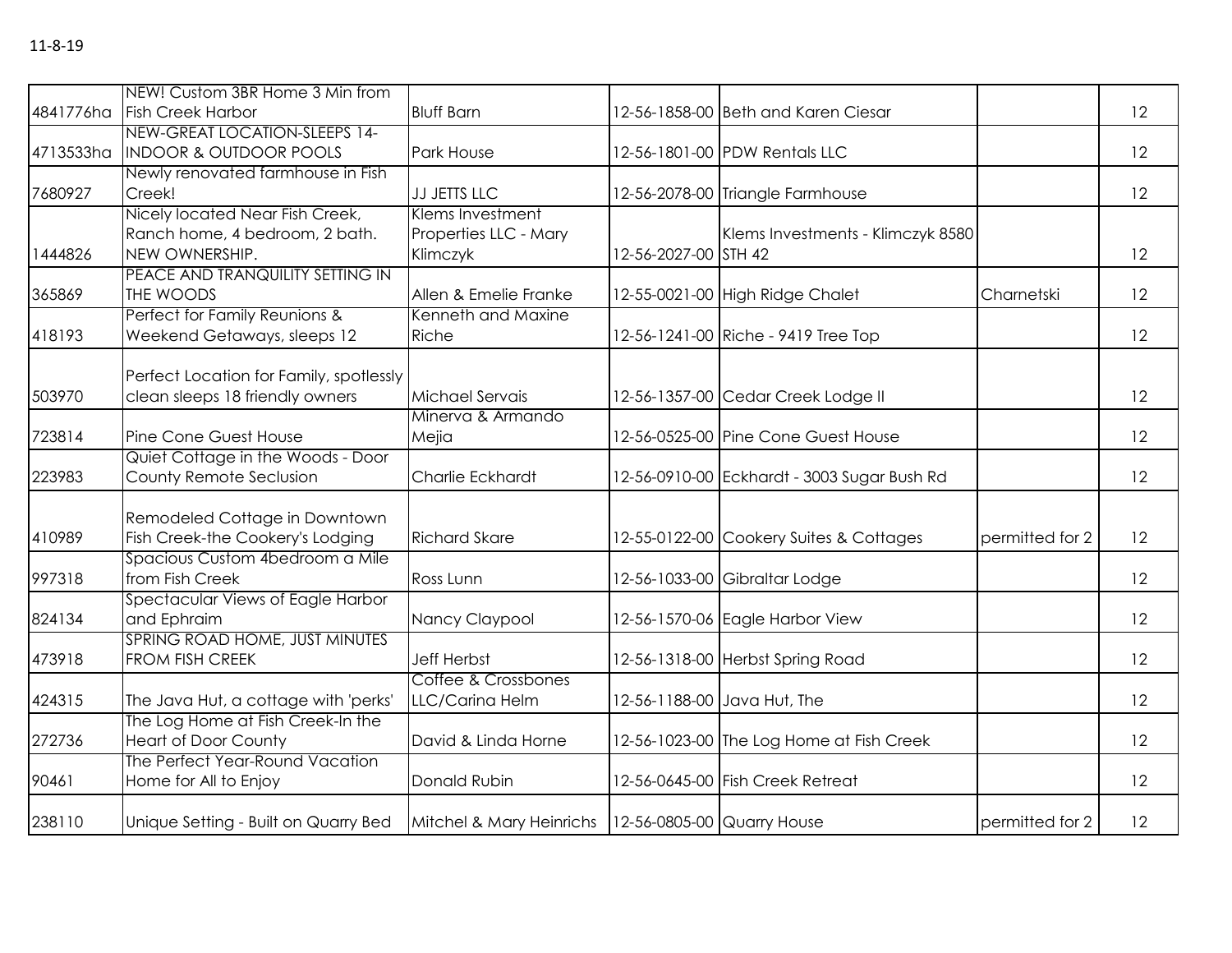|         | Updated Retro Retreat! Indoor &                                      |                             |                            |                                         |                  |                 |
|---------|----------------------------------------------------------------------|-----------------------------|----------------------------|-----------------------------------------|------------------|-----------------|
|         | Outdoor Fireplace, Backyard Oasis                                    |                             |                            |                                         |                  |                 |
| 569210  | With Waterfall<br>Walk to downtown Fish Creek and                    | Mark Schneider              |                            | 12-56-1719-00 Fish Creek Beginnings     |                  | 12              |
| 587050  | Peninsula State Park!                                                | Michael & Diane Cotter      |                            | 12-56-1410-00 Birch Grove II - Unit #2  |                  | 12              |
|         | Water View in Downtown Fish Creek -                                  |                             |                            |                                         |                  |                 |
| 391901  | The Cookery's Lodging.                                               | Cookery Inc                 |                            | 12-55-0122-00 Cookery Suites & Cottages | permitted for 2  | 12              |
|         |                                                                      |                             |                            |                                         |                  |                 |
|         | Woodlands 3 Bedroom, 1 1/2 Bath                                      |                             |                            |                                         |                  |                 |
| 715374  | <b>Fish Creek, Vacation Getaway</b>                                  | Tim & Bonnie Mirkiewicz     | 12-56-1363-00 Woodlands    |                                         |                  | 12              |
| 559794  |                                                                      |                             |                            |                                         |                  | 12              |
|         | 30+ day rental - no permit needed                                    | <b>WATERFRONT COTTAGE</b>   |                            |                                         |                  |                 |
|         |                                                                      | <b>ROW CONDO IN THE</b>     |                            |                                         |                  |                 |
|         |                                                                      | <b>HEART OF FISH CREEK!</b> |                            |                                         |                  |                 |
| 993369  | 30+ day rental - no permit needed                                    | SUNSETS! PET FRIENDLY!      |                            |                                         |                  | 12              |
|         |                                                                      |                             |                            |                                         |                  |                 |
|         | 4 Bedroom, 4 Bath, 2 Story Home,                                     |                             |                            |                                         |                  |                 |
|         | Sand Beach, Handicapped Access,                                      | Sunrise Shores #7 -         |                            |                                         |                  |                 |
| 585337  | Wifi, sleeps 12                                                      | <b>DCRMAALLC</b>            |                            | 15-53-1431-00 DCRMAA LLC                |                  | 15              |
|         | Door County June 1-8 2 bedroom 2<br>bath Condo at The Rushes Baileys |                             |                            |                                         |                  |                 |
| 1335047 | Harbor                                                               |                             |                            | owner info unfound                      | \$0 nightly rate | 15              |
|         | Fantastic Sandy Beach Condo for                                      |                             |                            |                                         |                  |                 |
|         | Family and Friends. Spectacular                                      |                             |                            |                                         |                  |                 |
| 505152  | Sunrises!                                                            | Sanata & Catherine Lau      |                            | 15-53-1362-00 Sunrise Shores #6 - Lau   |                  | 15              |
|         |                                                                      |                             | 15-53-2210-                |                                         | switching from   |                 |
| 1730634 | Gorgeous Sandy Beach Condo                                           | Sunrise Shores #2 - Tiedke  | 04                         | <b>Gary Tiedke</b>                      | 2 to 04          | 15              |
|         | Lake Michigan Sand Beachfront<br>Condo, Spectacular Views, Sunrise   |                             |                            |                                         |                  |                 |
| 171303  | Shores, WiFi                                                         | Sunrise Shores #4           |                            | 15-53-1153-00 Jeanne & Paul Wiesner     |                  | 15              |
| 125749  | Sand Beach, CLEAN condo                                              | <b>Sunrise Shores ASH</b>   | 15-53-0492-00 Mark Ash     |                                         |                  | $\overline{15}$ |
|         | A Cozy, Compact, Welcoming Cabin                                     |                             |                            |                                         |                  |                 |
|         | In The Woods $\sim$ Perfect For 4-6                                  |                             |                            |                                         |                  |                 |
| 1775519 | People!                                                              | <b>Fran Richter</b>         |                            |                                         |                  | 15              |
|         |                                                                      |                             |                            |                                         |                  |                 |
| 414415  | Arts & Crafts Masterpiece                                            | Craig Nelson                | 15-56-0235-00 Nelson House |                                         |                  | 15              |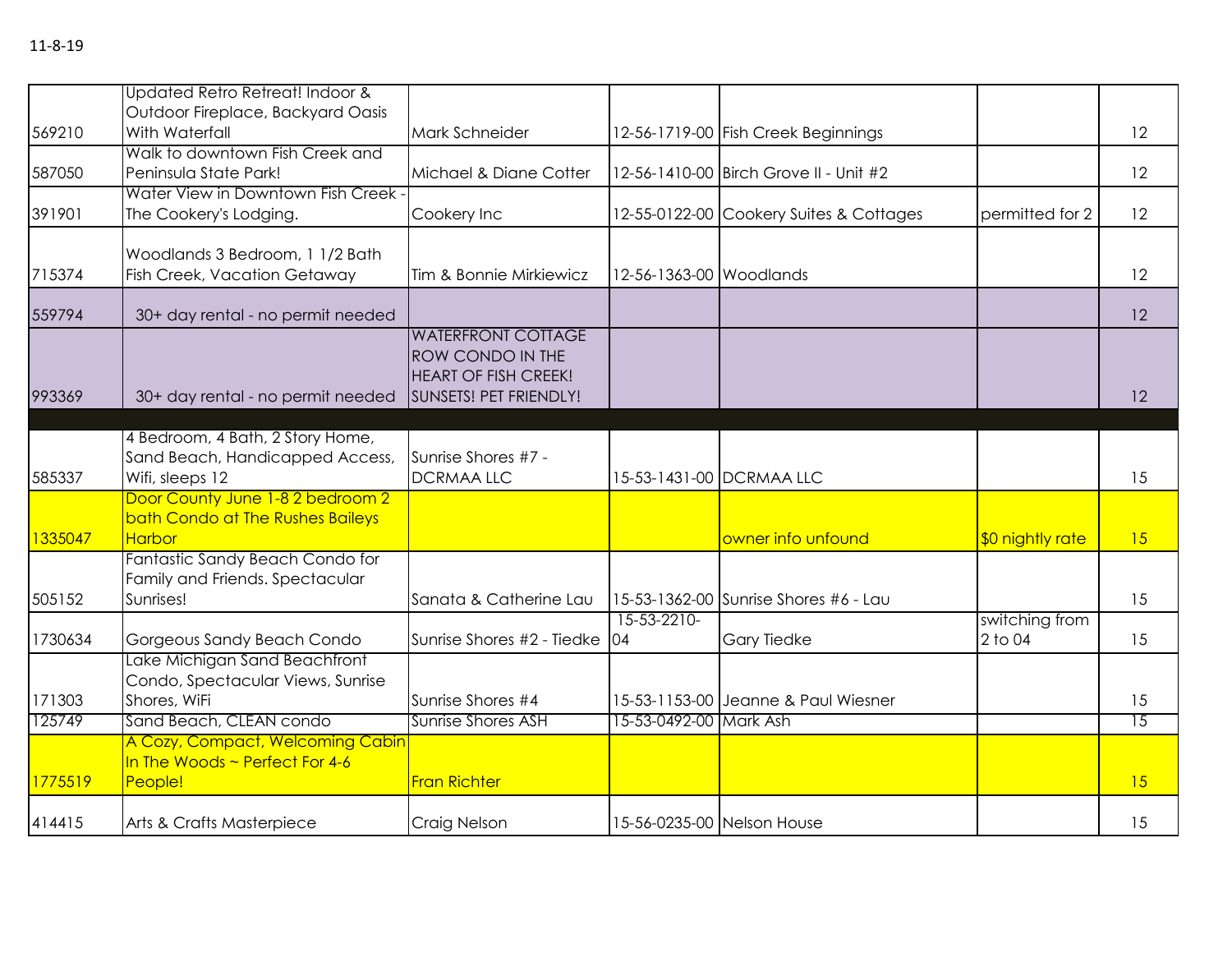|         | Beachfront Cottage, Spring 2018        |                          |                          | Quietside Cottages "the beach              |                  |                 |
|---------|----------------------------------------|--------------------------|--------------------------|--------------------------------------------|------------------|-----------------|
| 352035  | Special 3 nights w/ 4th night free     | Quietside Leadership LLC | 15-55-0398-00 house"     |                                            | permitted for 2  | 15              |
|         |                                        |                          |                          | <b>Beautiful Waterfront Cottage on</b>     |                  |                 |
| 1432604 | <b>Beautiful Clark Lake Cottage</b>    | Scot and Kerri Hunt      | 15-56-1998-00 Clark Lake |                                            |                  | 15              |
|         | <b>Beautiful Sunsets On Clark Lake</b> |                          |                          |                                            |                  |                 |
| 744695  | Located in Door County, Wi             | Kaufman                  |                          | 15-56-1536-00 Kaufman - 5543 Clark Lake Dr |                  | 15              |
|         | Book Summer '18 Now! - Prime Weeks     |                          |                          |                                            |                  |                 |
| 97026   | <b>Book Quickly!</b>                   | Mary Jo Jump             | 15-56-1263-04 Jump Inn   |                                            | permitted for 2  | 15              |
| 216654  | SCHEDULE!1 Aug Wk Open. Book           | Linda Schaap             |                          | 15-55-0831-00 Cedar Shores - Beach Front   |                  | $\overline{15}$ |
| 1331435 | heaven in the woods but close          |                          |                          |                                            |                  | 15              |
|         |                                        |                          |                          |                                            |                  |                 |
|         | Lake Michigan Beachfront Cottage       |                          |                          | Quietside Cottages "the beach              |                  |                 |
| 852534  | Springl Special 3 Nights/4th free      | Quietside Leadership LLC | 15-55-0398-00 house"     |                                            | permitted for 2  | 15              |
|         |                                        |                          |                          |                                            |                  |                 |
| 717637  | Lake Michigan Sand Beach!!             | Les Kiehnau              |                          | 15-56-1531-12 The Beach at Lakeside Park   |                  | 15              |
|         | Lakefront Cottage with Sensational     |                          |                          |                                            |                  |                 |
| 848144  | Sunsets!                               | Paul & Tricia Kaye       |                          | 15-56-1621-00 Kaye Cottage                 |                  | 15              |
|         |                                        |                          |                          |                                            |                  |                 |
| 244227  | Lakefront Home, Architect Designed     | Janet Slater             |                          | 15-56-1085-00 Lakeside Paradise - Slater   |                  | 15              |
|         | for His Family and Friends             |                          |                          |                                            |                  |                 |
| 1665895 | Logan Creek Cottage - Jacksonport      | <b>Rob Geitner</b>       |                          | 15-56-2105-00 Logan Creek Cottage          |                  | 15              |
|         |                                        |                          |                          |                                            |                  |                 |
|         |                                        |                          |                          |                                            | permitted for 3: |                 |
|         |                                        |                          |                          |                                            | 1)Shadow of      |                 |
|         |                                        |                          |                          |                                            | Seagulls 2) It's |                 |
|         |                                        |                          |                          |                                            | All About the    |                 |
|         | Neat Cottage getaway on the Lake       |                          |                          |                                            | Lakeshore        |                 |
|         | Michigan Rugged Shore=Relax-           | Sommer Property Mgmt     |                          | All about the lake shore Door              | 3) same time     |                 |
| 746483  | Romantic-Restore-ah                    | <b>LLC</b>               |                          | 15-56-0023-00 County Cottages              | next year        | 15              |
|         | Neat Cottage Getaway On The Lake       |                          |                          |                                            |                  |                 |
|         | Michigan Rugged Shore=relax-           | Sommer Property Mgmt     |                          | All about the lakeshore Door               |                  |                 |
| 1055782 | romantic-restore-ah                    | <b>LLC</b>               |                          | 15-56-0023-00 County Cottages              |                  | 15              |
|         | <b>NEW LISTING: Spacious Cottage</b>   |                          |                          |                                            |                  |                 |
|         | Close to Lake Michigan with Heated     | Michael and Amanda       |                          |                                            |                  |                 |
| 1361580 | Pool!                                  | Warecki                  |                          | 15-56-1948-00 Cottage at Cave Point, The   |                  | 15              |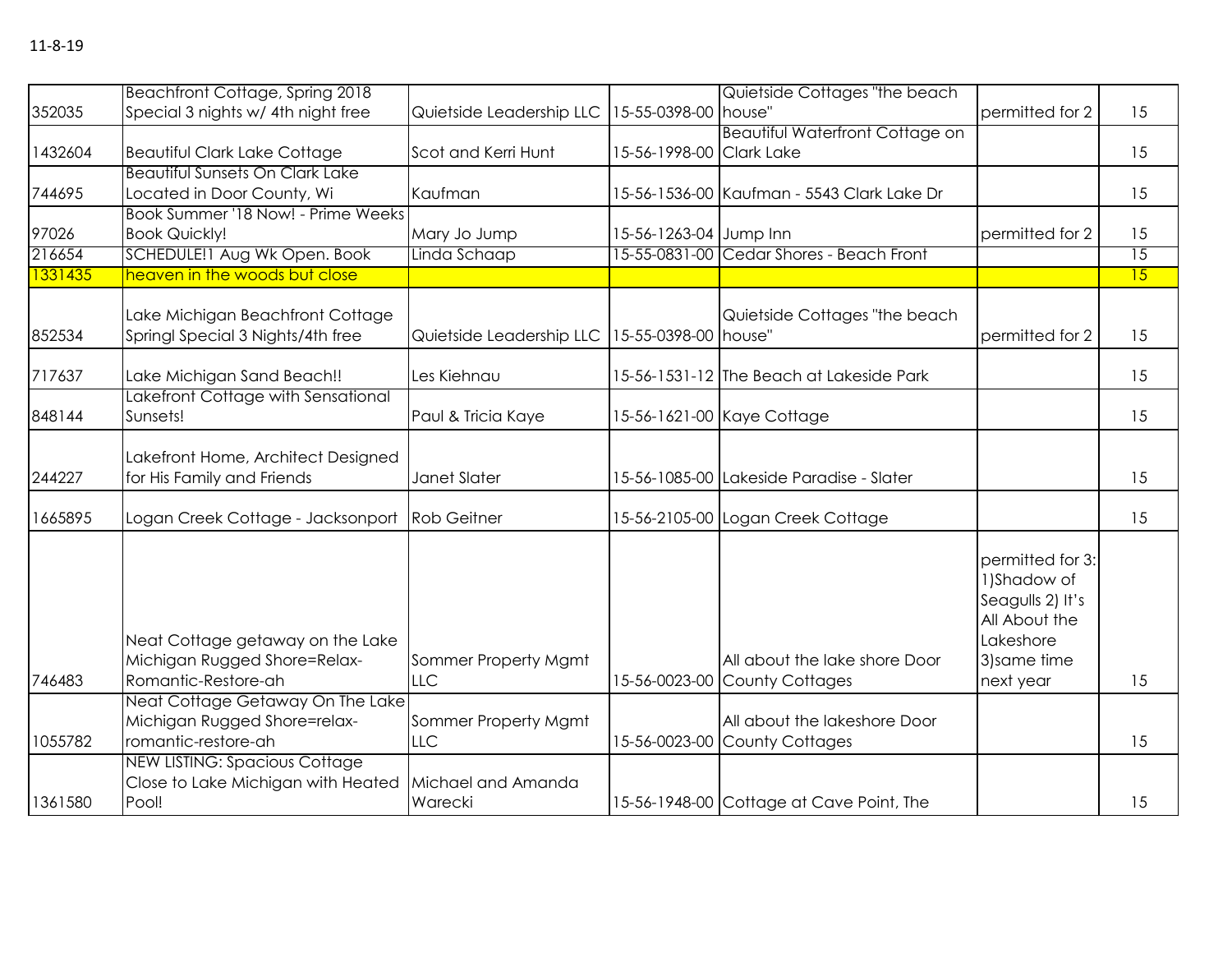| 825405  | New Rental w/Lake & Beach Access                                                                                 | Dan Rehberg - Rehberg<br><b>Boathouse LLC</b> |                          | 15-56-1593-12 Cottage at Trails End                                |                 | 15 |
|---------|------------------------------------------------------------------------------------------------------------------|-----------------------------------------------|--------------------------|--------------------------------------------------------------------|-----------------|----|
| 1697009 | New! Door County Cottage on Lake<br>Michigan                                                                     | Tamara Faulkner Milgen<br>Woods LLC           |                          | 15-56-2086-04 Milgen Woods LLC - Rustic Charm                      |                 | 15 |
| 1621220 | NEW! Door County Lake Cabin on<br>Private Peninsula with an East & West Jeremy and Caitlyn<br><b>Facing Dock</b> | Jeffery                                       |                          | 15-56-2060-00 The Point on Clark Lake                              |                 | 15 |
| 333509  | Newer Log Home on Clarks Lake with Vans Log Home on Clark<br>Dock and Boats                                      | Lake                                          |                          | 15-56-0308-06 Vans Log Home                                        |                 | 15 |
| 414043  | Prime Time Going Fast! May/June<br>Dates Still Available!                                                        | Kris Zeile et al & Mary Jo<br>Jump            | 15-56-1263-04 Inn        | Shoreline Ventures Inc & Jump                                      | permitted for 2 | 15 |
| 34399   | Quintessential Door County Cabin on<br>Lake Michigan                                                             | Carolyn Brzezinski                            |                          | 15-56-0713-00 Killasonna Lodge - Brzezinski                        |                 | 15 |
| 1055804 | Romantic Classic Cedar Cottage-<br>door-county-rentals.com//-<br>Brochure.pdf                                    | Sommer Property Mgmt<br><b>LLC</b>            |                          | All about the lakeshore Door<br>15-56-0023-00 County Cottages      |                 | 15 |
| 1765230 | Sand Beach for 14 on Lake<br>Michigan!                                                                           | Carrington Family Trust<br>c/o Fergus         |                          | Sandy Shores Beach House -<br>15-56-2209-04 Shoreline Ventures     |                 | 15 |
| 369476  | Stella Maris Beach House                                                                                         | Michael & Valerie Schierl                     |                          | Stella Maris Beach House/Stella<br>15-56-1170-00 Vista Beach House | permitted for 2 | 15 |
| 432667  | Stella Vista Beach House                                                                                         | Michael & Valerie Schierl                     |                          | Stella Maris Beach House/Stella<br>15-56-1170-00 Vista Beach House | permitted for 2 | 15 |
| 1655426 | The Sunrise Beach House                                                                                          | Anthony & Patricia<br>Waldron                 |                          | 15-56-2135-12 The Sunrise Beach house                              |                 | 15 |
|         |                                                                                                                  |                                               |                          |                                                                    |                 |    |
| 1397692 | <b>Beach House at Beach Harbor</b>                                                                               | <b>Beach Harbor Resort</b>                    | 27-51-0807-00 Jon Hanson |                                                                    |                 | 27 |
| 921123  | Cozy Studio Cottage Near Water                                                                                   | <b>Beach Harbor Resort</b>                    | 27-51-0807-00 Jon Hanson |                                                                    |                 | 27 |
| 1493156 | 1930 Door County Home on the<br>Water   175' dock                                                                | Steve Sullivan                                |                          | 27-55-0471-17 Merdith House                                        |                 | 27 |
| 112606  | Country setting just outside the city!!! Terry Kinney                                                            |                                               |                          | 27-55-0737-00 Door County Country Home                             |                 | 27 |
| 747958  | Cozy retreat Off the beaten path.                                                                                | <b>Hideaway Cottage</b><br>Smola              | 27-56-1542-0             | Connel Smola                                                       |                 | 27 |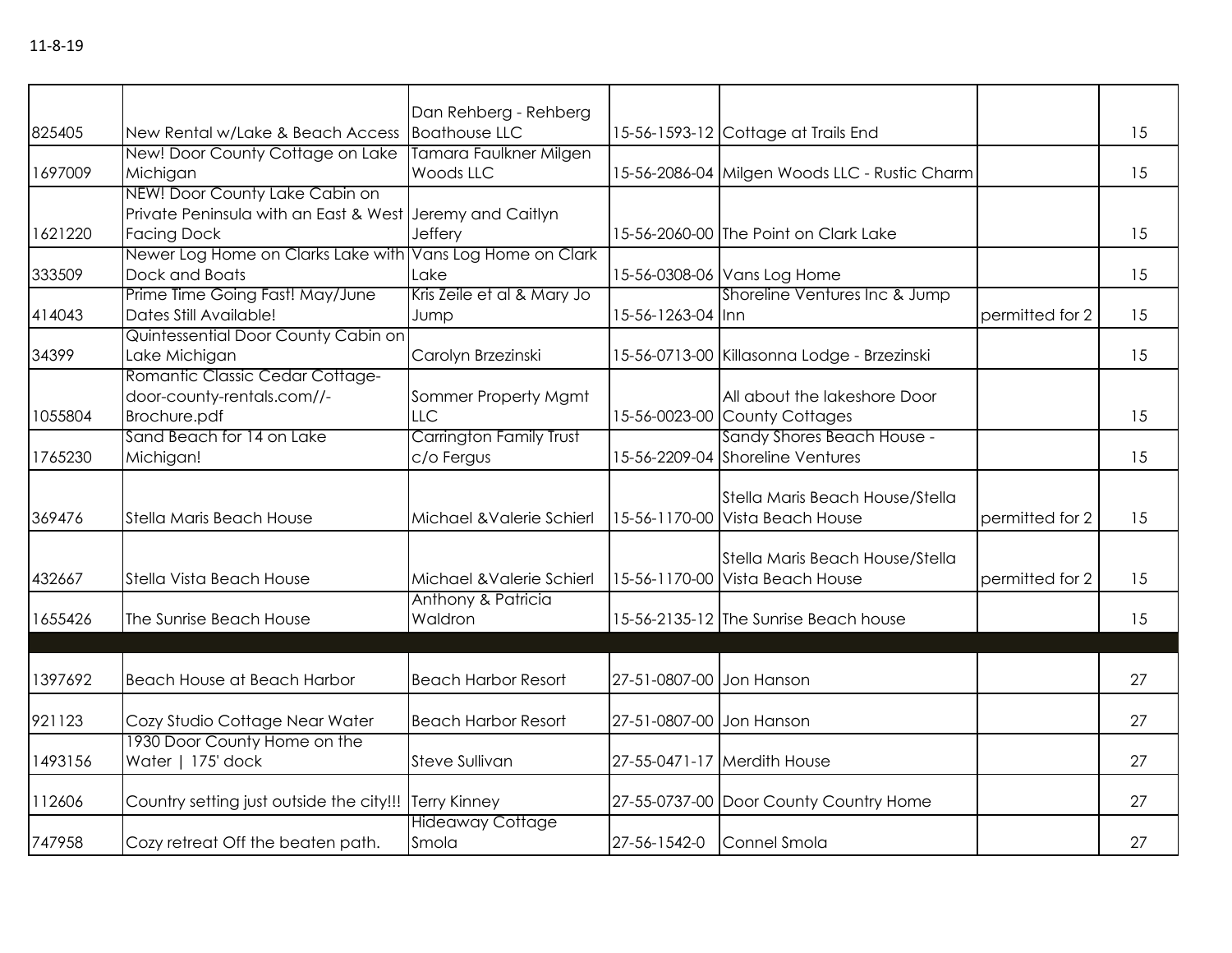|          | Dog Friendly - Cozy Autumn Door          |                                                               |                            |                                              |    |
|----------|------------------------------------------|---------------------------------------------------------------|----------------------------|----------------------------------------------|----|
|          | County Retreat - 100ft From the          | John Yount Jr and Sarah                                       |                            |                                              |    |
| 1773717  | Water's Edge <sup>11</sup>               | <b>B</b> Yount                                                |                            | 27-56-2153-00 Robertsons Cottages            | 27 |
|          | Dog Friendly - Cozy, Autumn Door         |                                                               |                            |                                              |    |
|          | County Retreat - Feet From the           | John Yount Jr and Sarah                                       |                            |                                              |    |
| 1766707  | Water's Edge ***                         | <b>B</b> Yount                                                |                            | 27-56-2153-00 Robertsons Cottages            | 27 |
|          | Eagle View a Year-Round Country          |                                                               |                            |                                              |    |
| 409619   | Home Sleeps 8                            | Lisa B Goldney                                                | 27-56-1228-00 Eagleview    |                                              | 27 |
|          |                                          |                                                               |                            |                                              |    |
|          | Family friendly updated home in          | Richard and Judith                                            |                            |                                              |    |
| 1405853  | Idlewild Peninsula, Door County, WI      | Laessig                                                       |                            | 27-56-1995-00 Uncle Bob's Guest House        | 27 |
|          | Located at the end of the road,          |                                                               |                            |                                              |    |
|          | waterfront home with quiet feel of       |                                                               |                            |                                              |    |
| 1062307  | northwoods!                              | Cabot's Point                                                 |                            | 27-56-1729-06 Cabot's Point Properties LLC   | 27 |
|          | Log Cabin House on the Water             |                                                               |                            |                                              |    |
| 1688165  | (Waterfront)                             | <b>Rachel Messner</b>                                         |                            | 27-56-2184-00 Log Cabin House on the Water   | 27 |
|          |                                          | Nasewaupee Trail Log                                          |                            |                                              |    |
| 1368363  | Nasewaupee Trail Log Home                | Home react 5/29/18                                            | 27-56-1841-00 Terry Kinney |                                              | 27 |
|          | NEW LISTING • Great Getaway with         |                                                               |                            |                                              |    |
| 1449030  | Lots of Comfort and Charm!               | Steve and Joan Rockwell 27-56-2008-00 The Doorstop - Rockwell |                            |                                              | 27 |
|          | New Rental - Breathtaking Water          |                                                               |                            |                                              |    |
| 1705210  | View                                     | Robert Kersher                                                |                            | 27-56-2170-12 Sunrise Shore - Kersher        | 27 |
| 1450867  | only minutes from Potawatomi State       | Park-Isaacson                                                 |                            | 27-56-2011-00 Andrew and Erin Isaacson       | 27 |
|          | One of a Kind Door County                |                                                               |                            | One of a kind Door County Boat               |    |
| 267726   | <b>Boathouse Waiting for Your Visit</b>  | Deb Robinson                                                  | 27-56-1050-00 House        |                                              | 27 |
|          | <b>Outback Cottages in Door County -</b> |                                                               |                            |                                              |    |
|          | near beach, modern, private,             |                                                               |                            |                                              |    |
| 902029ha | peaceful                                 | Outback Cottages                                              |                            | 27-56-1143-00 Galen & Pam Carpenter          | 27 |
|          | Sand Bay Lodge And Cottages              |                                                               |                            |                                              |    |
| 312662   | <b>Waterfront Sleeps 23</b>              | Sand Bay Lodge                                                | 27-55-0667-00 Dan Farah    |                                              | 27 |
|          |                                          |                                                               |                            |                                              |    |
| 735264   | <b>Spectacular Water View</b>            | Karen Hyttel                                                  |                            | 27-56-1540-00 Bay House - Hyttel             | 27 |
|          | Trillium Cottage - Family Friendly       |                                                               |                            |                                              |    |
|          | Retreat on Sand Bay Point in Door        | Trillim Cottage - 4088                                        |                            |                                              |    |
| 1629251  | County                                   | Snake Island Road                                             |                            | 27-56-2118-00 Andrew Swartz and Kristin Long | 27 |
|          | Waterfront 2 b.r. Bay View               |                                                               |                            |                                              |    |
|          | Cottage/sunsets/wineries/lighthouses     |                                                               |                            |                                              |    |
| 642597   | /beaches/fishing                         | Sand Bay Lodge                                                | 27-55-0667-00 Dan Farah    |                                              | 27 |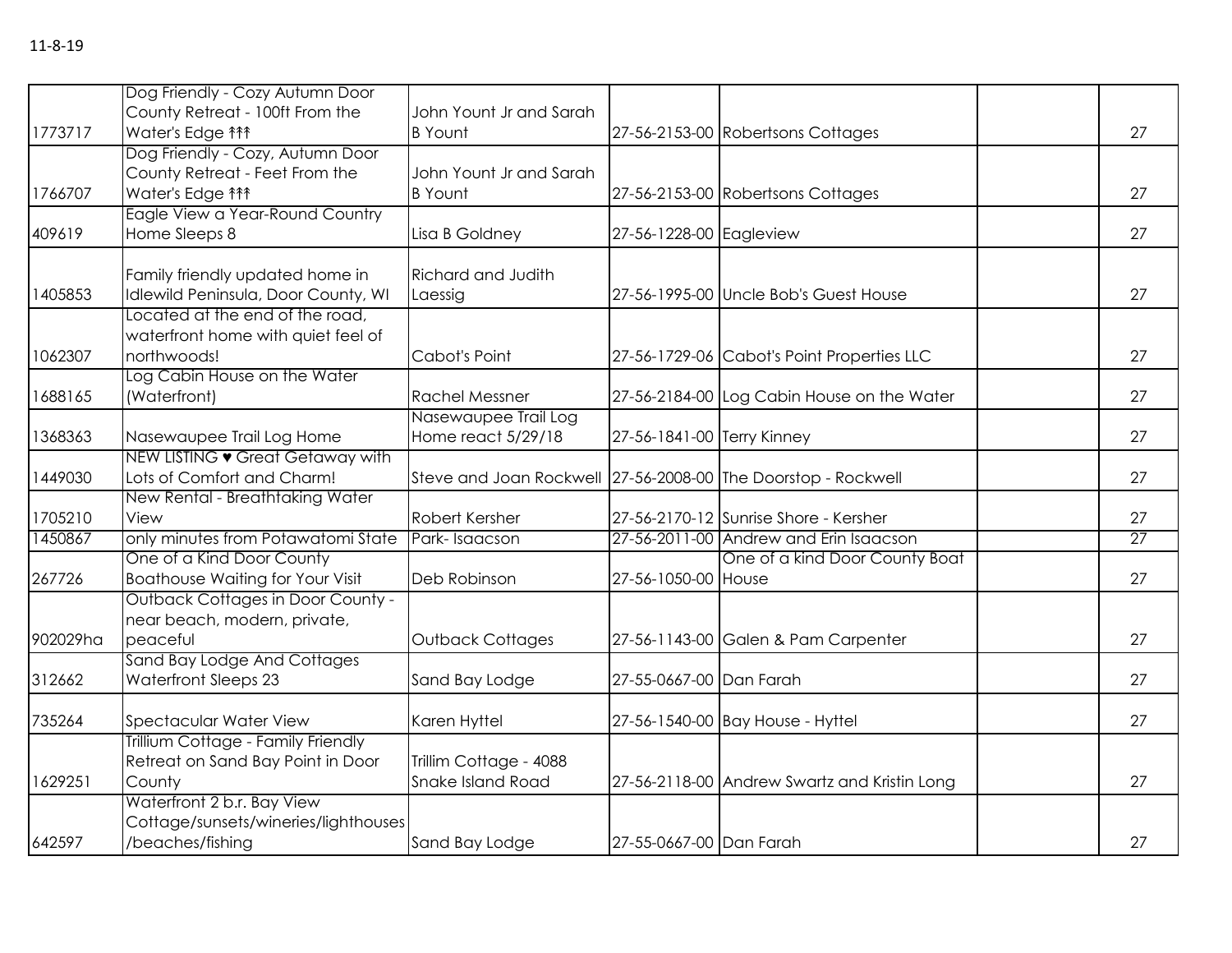|           | Waterfront 4 b.r./3                    |                                                        |                         |                                         |                 |    |
|-----------|----------------------------------------|--------------------------------------------------------|-------------------------|-----------------------------------------|-----------------|----|
|           | ba/beaches/fishing/sunsets/wineries    |                                                        |                         |                                         |                 |    |
| 642598    | /lighthouses/state parks               | Sand Bay Lodge                                         | 27-55-0667-00 Dan Farah |                                         |                 | 27 |
|           | Waterfront Cottage: 2 bedroom, 1.5     | McComb's= 4143 Snake                                   |                         |                                         |                 |    |
| 802382    | bathrooms                              | <b>Island Road</b>                                     |                         | 27-56-1598-00 John McCombs              |                 | 27 |
|           | Waterfront Swedish-style Log Cabin     |                                                        |                         |                                         |                 |    |
|           | on Sand Bay, Door County -             |                                                        |                         |                                         |                 |    |
| 135683    | Moonlight Magic                        | Tammy M Leemon                                         |                         | 27-56-1014-00 Moonlight Magic           |                 | 27 |
|           | Waterside Retreat -- Swedish Stuga     |                                                        |                         |                                         |                 |    |
| 154010    | (Cottage)                              | Barbro & Glen Wilson                                   |                         | 27-56-0948-00 Wilson Sherwood Point     |                 | 27 |
|           |                                        |                                                        |                         |                                         |                 |    |
|           |                                        | Shoreline Resort and                                   |                         |                                         |                 |    |
| 1576440   | <b>Beautiful Shoreline Condominium</b> | Condos                                                 |                         | 32-51-0796-00 Rockton-Shoreline LLC     |                 | 32 |
|           | Water View Condominium at              | Shoreline Resort and                                   |                         |                                         |                 |    |
| 294853    | Shoreline Resort in Gills Rock         | Condos                                                 |                         | 32-51-0796-00 Rockton-Shoreline LLC     |                 | 32 |
|           |                                        |                                                        |                         |                                         |                 |    |
| 1758417   | 3 bedroom waterviews, in town!!!       | Hideaway #203                                          |                         | 32-53-2198-06 Karen Nystrom             |                 | 32 |
|           | Ellison Bay Bluff Waterview Condo      |                                                        |                         | Daniel & Cynthia Shaulis                |                 |    |
| 3915169ha | Retreat                                | Ellison Bay Bluff Retreat                              |                         | 32-53-1533-00 Revocable Trust           |                 | 32 |
| 84278     | County. Fabulous Home Sleeps 14!!      | Hale - 1615 Big Pine Ln                                | 32-53-0717-00 Lyn Hale  |                                         |                 | 32 |
|           | The Hideaway: New Construction         |                                                        |                         |                                         |                 |    |
| 340966    | walk to Beach and Town                 | Hideaway the Herman                                    |                         | 32-53-0955-06 Greg Herman               |                 | 32 |
|           | 2500 sq ft open floor plan short walk  |                                                        |                         |                                         |                 |    |
| 567511    | to water!                              | <b>Arnies Sanctuary</b>                                |                         | 32-56-1352-06 James Arneson             |                 | 32 |
|           | 4 Bedrm, 3 Bath! Between Sister Bay    |                                                        |                         |                                         |                 |    |
|           | & Ellison Bay. New on VRBO, Spring,    |                                                        |                         |                                         |                 |    |
| 1161665   | 2018.                                  | Woodfield House                                        |                         | 32-56-1710-00 Susanne Beaumont          |                 | 32 |
|           | 4 bedroom countryside home yet         |                                                        |                         |                                         |                 |    |
| 1691117   | close to town!                         | Greg & Suzanne Sunstrom 32-56-2144-06 Counry Lane Home |                         |                                         |                 | 32 |
|           | 4 Bedroom Water Front Home, Sunset     |                                                        |                         |                                         |                 |    |
| 1650318   | Views!                                 | Windermere                                             |                         | 32-56-2103-06 Barton Warner             |                 | 32 |
|           | 4 bedroom waterfront home on 100       |                                                        |                         |                                         |                 |    |
| 1739000   | feet of shorefront!                    | Krause Cottage                                         |                         | 32-56-1466-06 Douglas & Elln Krause     |                 | 32 |
|           | Beach @ Sky Ledge - Spectacular        |                                                        |                         |                                         |                 |    |
| 177327ha  | <b>Water Views</b>                     | Beach at Sky Ledge                                     |                         | 32-56-0403-00 Daniel & Cynthia Schaulis |                 | 32 |
|           | Beautiful 3 Bedroom Door County,       |                                                        |                         |                                         |                 |    |
|           | Heavily Wooded, Pet Friendly, NOW      |                                                        |                         |                                         |                 |    |
| 1140156   | OFFERS WIFI                            | Door Stop                                              |                         | 32-56-1612-00 Terrence Rogers           | permitted for 2 | 32 |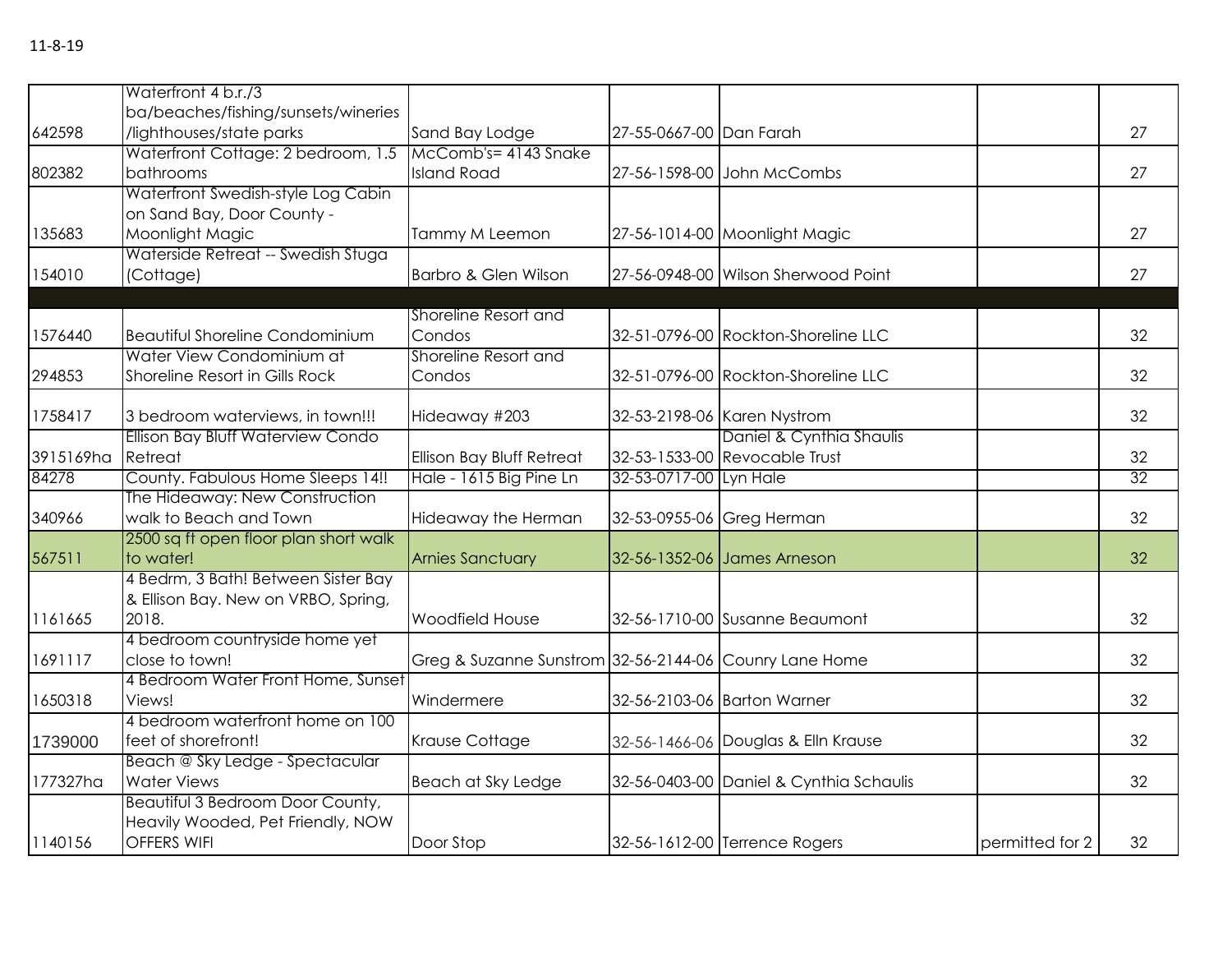|         |                                                            | On the Rocks - Gills Rock-   |                             |                                          |                 |    |
|---------|------------------------------------------------------------|------------------------------|-----------------------------|------------------------------------------|-----------------|----|
|         | 4039459ha Beautiful Bayfront Sunset Views                  | Steeno                       |                             | 32-56-1464-00 David and Susan Steeno     |                 | 32 |
|         | <b>Beautiful Cottage on the Green Bay</b>                  |                              |                             |                                          |                 |    |
| 133165  | Waterfront                                                 | Schwandt Cottage             |                             | 32-55-0177-00 Georgina Schwandt          |                 | 32 |
|         |                                                            |                              |                             |                                          |                 |    |
|         | <b>Beautiful Home with specatcular</b>                     |                              |                             |                                          |                 |    |
| 880863  | views of Garrett Bay and Gills Rock!                       | <b>Garret Bay Bluff</b>      | 32-56-1641-06 William Berry |                                          |                 | 32 |
|         | <b>Beautiful Home With Water Views in</b>                  | <b>Hedgehog Harbor House</b> |                             |                                          |                 |    |
| 996903  | <b>Peaceful Gills Rock</b>                                 | & Cottage                    |                             | 32-56-1506-00 David & Patricia Bernhard  |                 | 32 |
|         |                                                            |                              |                             |                                          |                 |    |
|         | Beautiful log home on 5 acres just                         |                              |                             | Hoffman's Up North LLC - Matthel         |                 |    |
| 659326  | steps away from Lake Michigan                              | <b>Hoffmans Up North</b>     | 32-56-1463-06 Hoffman       |                                          |                 | 32 |
|         |                                                            | The Refuge/Appleport         |                             |                                          |                 |    |
| 116351  | Beautiful Log Home on 5 quiet acres                        | Enterprises                  |                             | 32-55-0623-00 Marc & Lori Maillefer      |                 | 32 |
|         | <b>Beautiful, Newly Renovated Peaceful</b>                 |                              |                             |                                          |                 |    |
| 788481  | Place                                                      | <b>Beach Road Rentals</b>    |                             | 32-56-1541-00 Alma Vaicekauskas          |                 | 32 |
|         | Cappy Cottage, Over 300 Ft. of                             |                              |                             |                                          |                 |    |
| 340765  | Private Shoreline on North Bay                             | Cappy Cottage                |                             | 32-56-1132-06 Hakes Family Trust         |                 | 32 |
|         | <b>Cedar Dell Chalet is the</b>                            |                              |                             |                                          |                 |    |
| 601468  | quintessential Door county cabin                           | <b>Cedar Dell Chalet</b>     |                             | 32-56-1203-06 Vicky Kalscheur            |                 | 32 |
|         | Charming cedar log cabin nestled in                        |                              |                             |                                          |                 |    |
|         | the woods, footsteps from Rowley's                         | Wagon Trail Dombrowski -     |                             |                                          |                 |    |
| 1217459 | Bay                                                        | Unit 1                       |                             | 32-56-1831-00 Edward and Jill Dombrowski |                 | 32 |
|         | Charming Cottage On The Shore Of                           |                              |                             |                                          |                 |    |
| 482895  | Lake Michigan!                                             | <b>Appleport Sunrise</b>     |                             | 32-56-1913-06 Kathleen & Edward Callahan |                 | 32 |
|         | <b>Charming Traditional Cottages</b>                       |                              |                             |                                          |                 |    |
| 343690  | Affordable and Travel Green                                | Terra Cottages               |                             | 32-55-0124-00 Deborah Taubert Gehan      | permitted for 5 | 32 |
|         |                                                            |                              |                             |                                          |                 |    |
|         | Charming, Warm, and Naturally Well- Wagon Trail #26 Lengh- |                              |                             |                                          |                 |    |
| 706539  | Lit with Wooded Privacy                                    | Little House in the Woods    |                             | 32-56-1589-00 Carolyn Lengh              |                 | 32 |
|         | Classic 1927 Shore Log Home. Sleeps                        |                              |                             |                                          |                 |    |
|         | 8. Enjoy water views from 7 of 9                           | Northern Lights Properties - |                             |                                          |                 |    |
| 571419  | rooms!                                                     | Summer Joy & Windsong        | 32-56-1325-00 Alan Frisoni  |                                          | permitted for 2 | 32 |
|         |                                                            |                              |                             |                                          |                 |    |
|         | Classic Waterfront Estate,                                 |                              |                             |                                          |                 |    |
| 1603939 | Spectacular Sunset Views, Sleeps 20                        | Shadow Lawn                  |                             | 32-56-0190-06 John Peterson              |                 | 32 |
|         | 7064918ha Country Haven on Mink River Road                 | Country Haven                |                             | 32-55-0329-00 Myron & Andrea Beard       | permitted for 2 | 32 |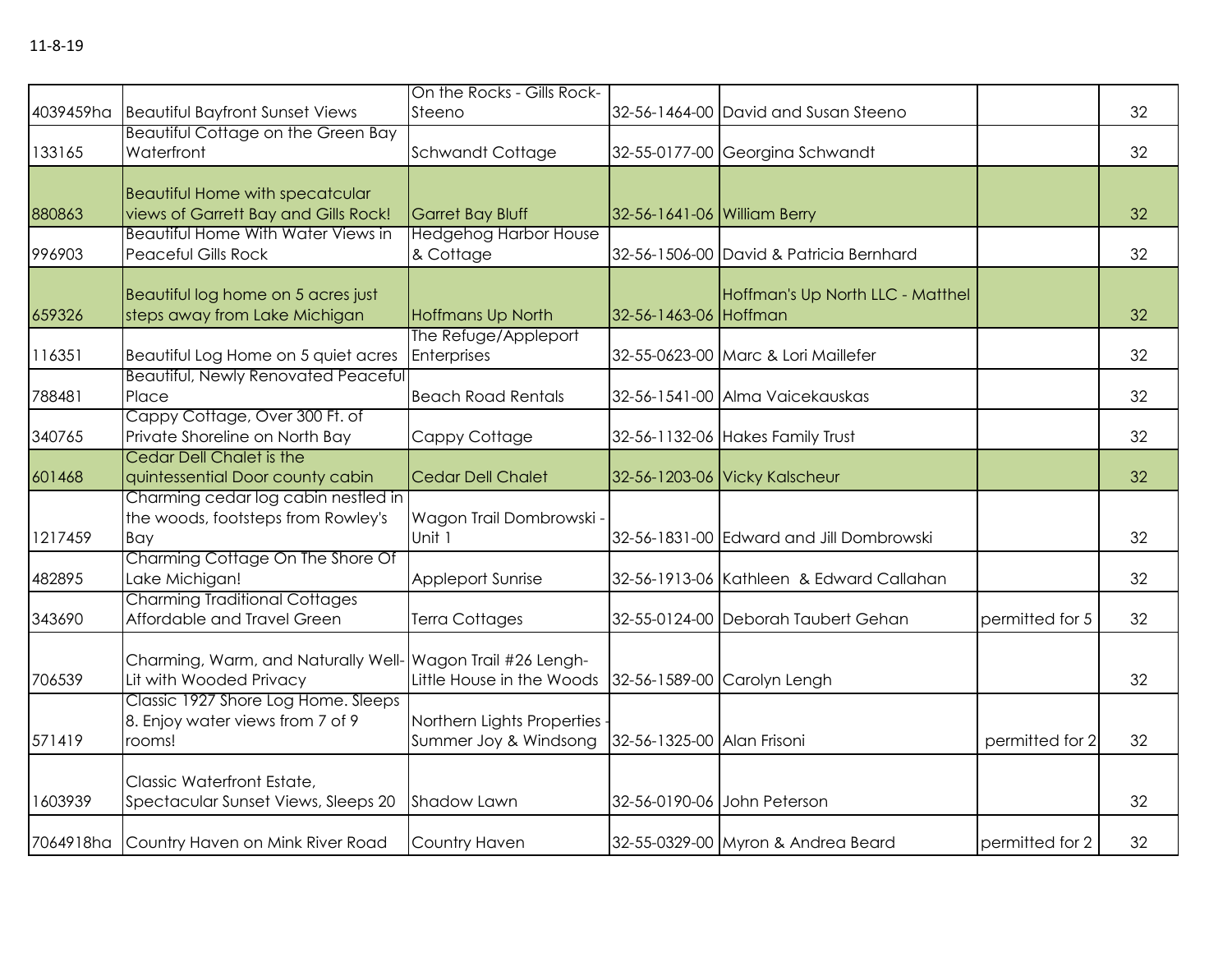| 571451    | Ellison Bay bluff retreat with water<br>views                                                                       | The Refuge/Appleport<br>Enterprises                          |                         | 32-55-0623-00 Marc & Lori Maillefer           |                 | 32 |
|-----------|---------------------------------------------------------------------------------------------------------------------|--------------------------------------------------------------|-------------------------|-----------------------------------------------|-----------------|----|
| 4555418ha | Ellison Bay tranquility close to Europe<br>Lake and Newport State Park!                                             | Country Comfot                                               |                         | 32-56-1753-00 Daniel & Valerie Austgen        |                 | 32 |
| 724130    | Enjoy Your Own Private View Of Sister<br>Bay Sunsets on the Waterfront                                              | The Nest                                                     |                         | 32-56-1514-06 Paul O'Keeffe & Tiffany Hubbard |                 | 32 |
| 1022944   | <b>Family Retreat Lake Front Wifi Bikes</b><br><b>Grill Lakeshore Fire Pits</b>                                     | <b>Sunset Shore Cottages</b>                                 |                         | 32-56-1720-00 David & Deborah Cresto          | permitted for 2 | 32 |
| 1036054   | Family Retreat Lake View Wifi Cable<br>Tv Grill Lakeshore Fire Pits Dog<br>Friendly<br>Great water view in peaceful | <b>Sunset Shore Cottages</b><br><b>Hedgehog Harbor House</b> |                         | 32-56-1720-00 David & Deborah Cresto          | permitted for 2 | 32 |
| 998960    | Northern Door                                                                                                       | & Cottage                                                    |                         | 32-56-1506-00 David & Patricia Bernhard       | permitted for 2 | 32 |
| 254081    | Historic Log Cabin (winter rate)                                                                                    | Docs Hideaway                                                |                         | 32-55-0770-00 Terry & Kermit Bott             |                 | 32 |
| 396817ha  | Little House on the Bay---Door<br>County Retro Style/ Comfortable--                                                 | Little House on the Bay                                      | 32-56-1142-00 Schaulis  | Schaulis & Schaulis & Werdeard &              |                 | 32 |
| 821538    | Located in Ellison Bay, less than $\frac{1}{4}$<br>mile from a public boat launch on<br>beautiful                   | <b>Beechers Cabin</b>                                        |                         | 32-56-1571-06 Susan Szabo & Mark Beecher      |                 | 32 |
| 1459031   | Lovely Moonbird Cottage                                                                                             | Moonbird                                                     | 32-56-2015-00           | Desire Bromstad                               |                 | 32 |
| 1185191   | Murphy's "KipDee" Cottage                                                                                           | Murphy's Kipdee Cottage 32-56-1827-00 Jon Murphy             |                         |                                               |                 | 32 |
| 581649    | Nestled amongst the trees with<br>commanding views of Green Bay!                                                    | A Pearl                                                      |                         | 32-56-1409-06 Jeffrey & Allison Ockwood       |                 | 32 |
|           | 9166427ha Never Want To Leave Lake Home!                                                                            | Never Want To leav<br>cabin                                  |                         | Camille Unger                                 |                 | 32 |
| 7921159   | NEW! Cottage in Roweleys Bay w/<br>Deck & Grill!                                                                    | <b>Rowleys Bay Cabins</b>                                    | 32-55-0014-00 Mary Cole |                                               | evolve          | 32 |
| 1409799   | NEW! DOOR 42- minutes away from<br>the hustle and bustle of Sister Bay!                                             | Door 42                                                      |                         | 32-56-1976-00 Shawn and Kim Marshall          |                 | 32 |
| 7921221   | NEW! Rowleys Bay Cottage w/Grill &<br>Fire Pit!                                                                     | <b>Rowleys Bay Cabins</b>                                    | 32-55-0014-00 Mary Cole |                                               | evolve          | 32 |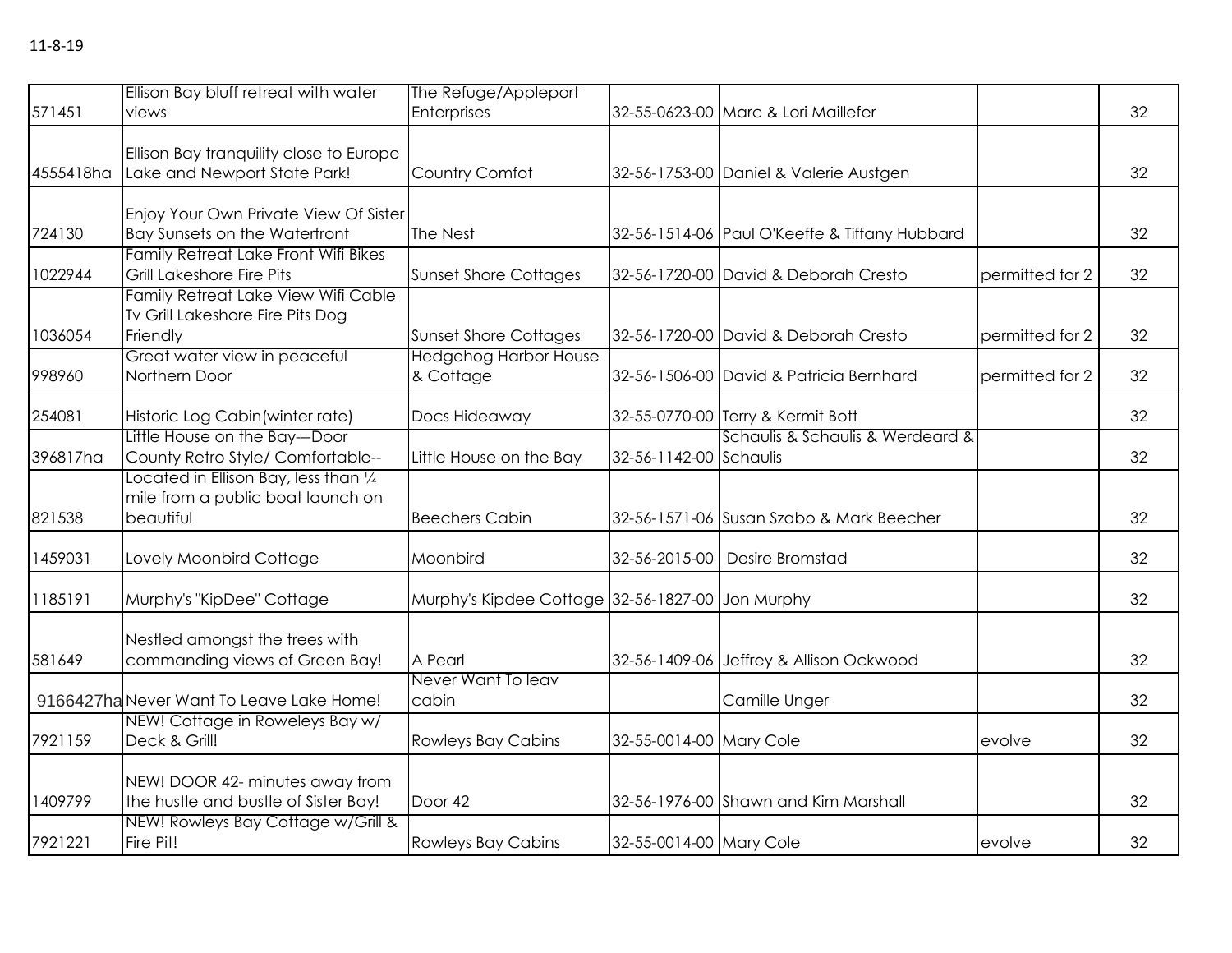| 9127709 | NEW! Updated Home w/Deck, 2 Mi<br>to Sister Bay Beach                                                  | <b>Beach Road Cottage -</b><br>Schwalbach                       |                             | 32-56-2200-00 Brian and Alissa Schwalbach | evolve          | 32 |
|---------|--------------------------------------------------------------------------------------------------------|-----------------------------------------------------------------|-----------------------------|-------------------------------------------|-----------------|----|
|         |                                                                                                        | On the Shore of Deaths                                          |                             |                                           |                 |    |
| 1032665 | On the Shore of Deaths Door                                                                            | Door                                                            | 32-56-1745-00 Todd Frisoni  |                                           |                 | 32 |
| 886997  | Porcupine Shores Has An Elevated<br>View And Access To The Water                                       | Porcupine Shores                                                |                             | 32-56-1603-06 Brian Bartell & Kim Winburn | dcpm            | 32 |
| 1177141 | Premier Vacation Rental Just a Short<br>Walk to The Heart of Sister Bay!!                              | Sister Bay Respite                                              |                             | 32-56-1838-00 Todd and Michelle Cox       |                 | 32 |
| 835033  | Friendly, Walk to Water, Restaurant,                                                                   | Door Stop                                                       |                             | 32-56-1612-00 Terrence Rogers             | permitted for 2 | 32 |
| 1711483 | Romantic getaway for 2 With all the<br>charm & comfort for an<br>unforgettable getaway                 | Forget me not cottage                                           | 32-56-2177-00 Darla Yanny   |                                           |                 | 32 |
| 403817  | Romantic Waterfront Suite with<br>amazing water views (Cherry)<br>serendipity Meadow: Family-friendly, | Dan's Fish, Inc. d/b/a<br>Hedgehog Harbor Rental                |                             | 32-56-1195-00 Daniel and Sherrie Schwarz  |                 | 32 |
| 1362190 | 7-acre oasis                                                                                           | Serendipity Meadow                                              |                             | 32-56-1963-00 Cecilia & Dennis Lindell    |                 | 32 |
| 59435   | <b>Sister Bay Door County Private</b><br><b>Vacation Paradise</b>                                      | <b>Dovetail Acres</b>                                           | 32-55-0422-00 Terry Wurster |                                           |                 | 32 |
| 1153343 | <b>Spacious Lakefront Home Minutes</b><br>From Sister Bay                                              | Wagon Trail #20 - DiSalvo 32-56-1786-00 Michah & August DiSalvo |                             |                                           |                 | 32 |
| 482130  | Summer Joy Cottage in Sister Bay,<br>WIYou Can't Get Any Closer to the<br>Water                        | Northern Lights Properties<br>Summer Joy & Windsong             | 32-56-1325-00 Alan Frisoni  |                                           | permitted for 2 | 32 |
| 738760  | Sunny Cottage in Ellison Bay                                                                           | Terra Cottages                                                  |                             | 32-55-0124-00 Deborah Taubert Gehan       | permitted for 5 | 32 |
| 1639724 | The Goddess Door Family Home near<br>The Clearing                                                      | <b>Goddess Door</b>                                             |                             | 32-56-2126-00 Jennifer Gaddes             |                 | 32 |
| 4465521 | Three Sisters Meadow Sweet Retreat-<br>a quiet, spacious relaxation haven to<br>unwind                 | <b>Three Sisters Farm</b>                                       |                             | 32-56-1523-00 Tim and Kathleen Kay        |                 | 32 |
| 611204  | <b>Totally Remodeled 2012 Brenner</b><br>Tower!                                                        | <b>Brenner Tower</b>                                            |                             | 32-56-1227-06 Brenner Tower, LLC          | dcpm            | 32 |
| 431068  | Two person efficiency cottage on<br>green bay                                                          | <b>Door County Vacation</b><br>Cottage                          |                             | 32-56-0932-00 John Finn & Carol Molepske  | permitted for 2 | 32 |
| 336228  | View the Lake from Every Room -<br>Hedgehog Harbor--                                                   | <b>Hedgehog Harbor</b><br>Retreat                               |                             | 32-56-0404-00 Daniel & Cynthia Schaulis   |                 | 32 |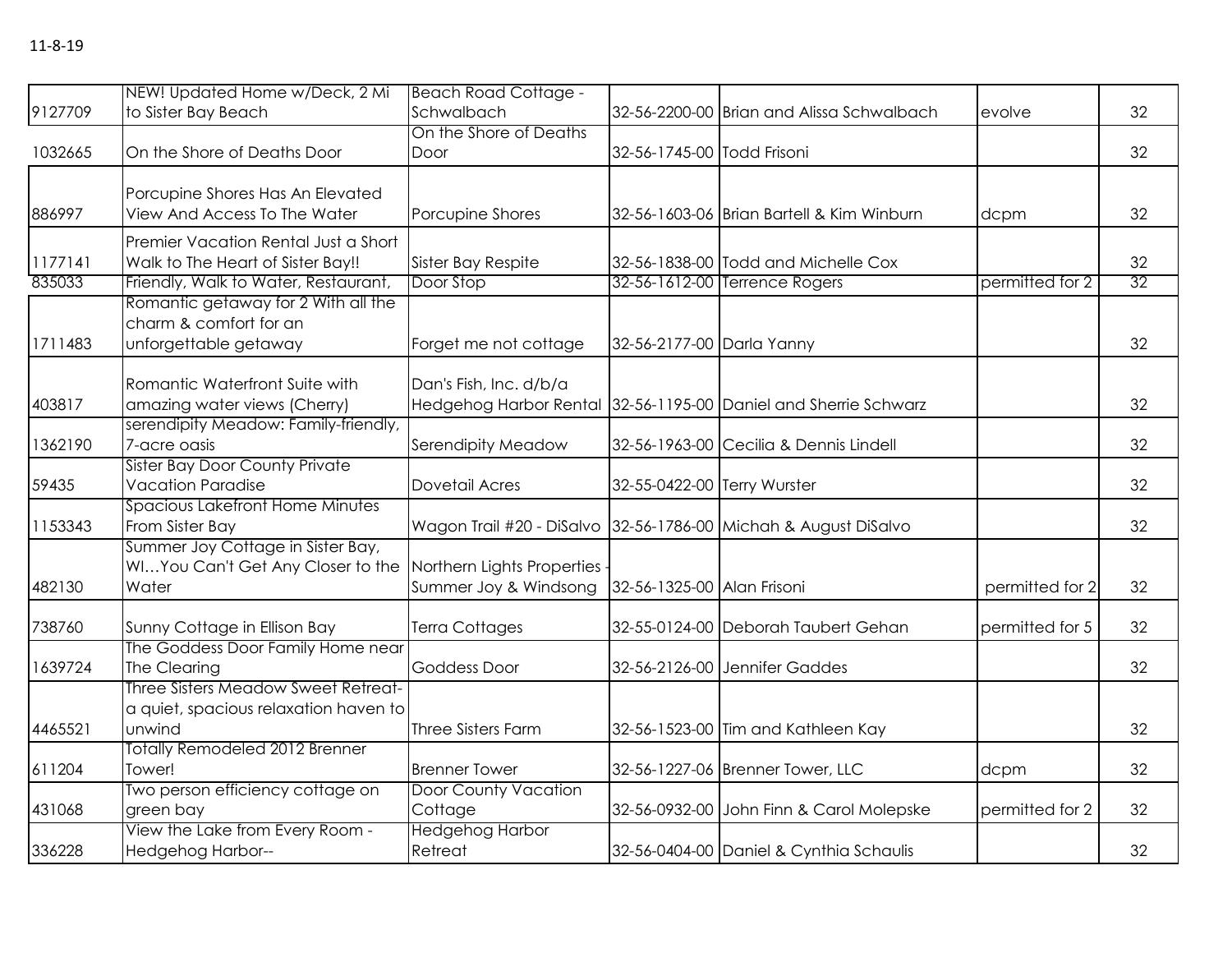| 839291    | Water Front Log Cabin!                                                | East Haven                                      |                           | 32-56-1592-06 Barbara Moline                                    |                      | 32 |
|-----------|-----------------------------------------------------------------------|-------------------------------------------------|---------------------------|-----------------------------------------------------------------|----------------------|----|
| 241353    | Waterfront Cottage Nestled in<br>Picturesque Setting, Gills Rock      | Teskies Cottage                                 | 32-56-0962-00 Lyle Teskie |                                                                 |                      | 32 |
|           | Waterfront Cottage with Views of                                      | Bells Cottage - 12748 N                         |                           |                                                                 |                      |    |
| 350098    | Deaths Door, New Kitchen                                              | Port Des Mortes                                 |                           | 32-56-1131-06 Matt & Ryan Bell                                  | dcpm                 | 32 |
|           | Waterfront Dream Cottage with a                                       | Dan's Fish, Inc. d/b/a                          |                           |                                                                 |                      |    |
| 403462    | Million Dollar View (Apple)                                           |                                                 |                           | Hedgehog Harbor Rental 32-56-1195-00 Daniel and Sherrie Schwarz |                      | 32 |
|           | Your own sandy shore on the most                                      |                                                 |                           |                                                                 |                      |    |
| 1351557   | pleasant bay in Door County!                                          | <b>Vandelay Shore</b>                           |                           | 32-56-1870-06 Matthew P Shumway                                 | dcpm                 | 32 |
|           |                                                                       |                                                 |                           |                                                                 |                      |    |
|           | 240' of Lake Michigan Sandy Beach<br>awaits! Have some fun in the sun |                                                 |                           |                                                                 |                      |    |
| 847672    | and sand!                                                             | Linzmeier's on Glidden                          |                           | 33-56-1604-00 Mark & Margaret Linzmeier                         |                      | 33 |
|           | 8 miles of Sand Beach and 1/2 price                                   |                                                 |                           |                                                                 |                      |    |
| 130307ha  | rates Monday - Thurs                                                  | <b>Mary Spangler</b>                            |                           | 33-56-0400-00 Mary's Beach House                                |                      | 33 |
|           | A Waterfront Home for All-Seasons in                                  |                                                 |                           |                                                                 |                      |    |
| 137311    | Door County!                                                          | Killkare                                        | 33-55-0483-00 Tom Nebel   |                                                                 | 369083ha             | 33 |
| 369083ha  | A Waterfront Home for All-Seasons in<br>Door County!                  | Killkare                                        | 33-55-0483-00 Tom Nebel   |                                                                 | duplicate<br>listing | 33 |
|           | At-The-Lake Lake Michigan Cape                                        |                                                 |                           |                                                                 |                      |    |
|           | Cod Home with Sand Beach Access                                       |                                                 |                           |                                                                 |                      |    |
| 371719    | to Lake Mich.                                                         | At the Lake                                     | 33-56-0350-00 Sally Jilot |                                                                 |                      | 33 |
|           | <b>Beachfront Cottage with Rustic</b>                                 |                                                 |                           |                                                                 |                      |    |
| 114234    | Charm and Beautiful Sunsets                                           | BayShore Sunset Cottage 33-55-0240-00 Paul Peot |                           |                                                                 |                      | 33 |
|           | Best Location, ON THE BEACH.                                          |                                                 |                           |                                                                 |                      |    |
| 330470    | borders Whitefish Dunes State Park                                    | <b>William Thornton</b>                         |                           | 33-56-2075-00 Door County Beach Home                            |                      | 33 |
|           | Big Sully's Bay Shore House! July is                                  |                                                 |                           |                                                                 |                      |    |
|           | Booked. August Has Limited                                            |                                                 |                           |                                                                 |                      |    |
| 3554564ha | Availability.                                                         | Tim Sullivan                                    |                           | 33-55-0829-00 Hidden Gem Cottages                               |                      | 33 |
|           | Borders the Whitefish Dunes State                                     |                                                 |                           |                                                                 |                      |    |
| 327497ha  | Park, Private Sand Beach - Best<br>Beach in Dc!!                      | <b>William Thornton</b>                         |                           | 33-55-0726-00 Door County Beach Retreat                         |                      | 33 |
|           | <b>Camelot Cliffs-Making Magical</b>                                  |                                                 |                           |                                                                 |                      |    |
| 1024399   | Memories                                                              | <b>Brian Dougal</b>                             |                           | 33-56-1740-00 Camelot Cliffs                                    |                      | 33 |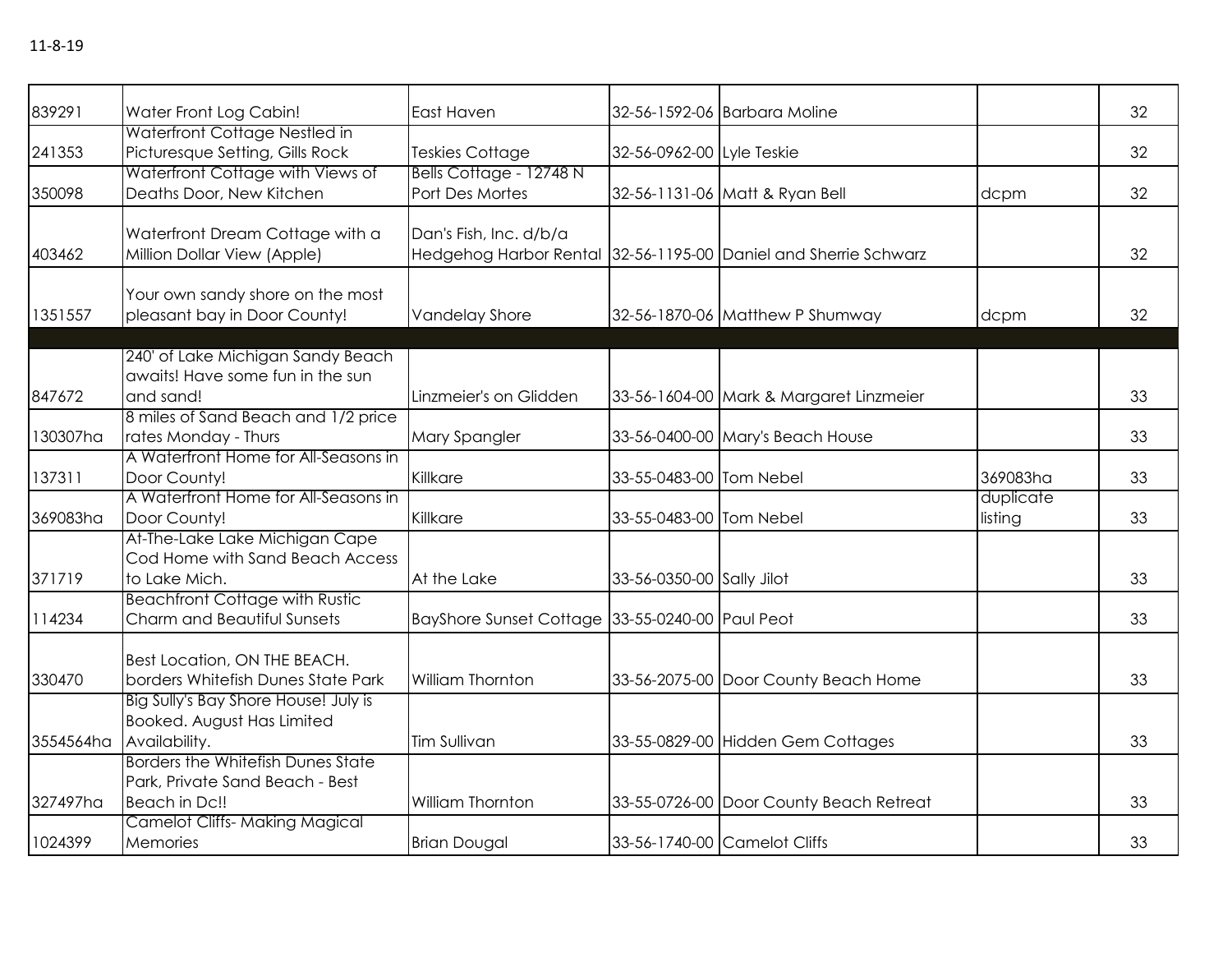| 804324   | Clark Lanke - Door County's Best<br>Kept Secret                                      | Chuck & Kathy Steinmetz 33-56-1581-12 Steinmetz Home |                           |                                                                  |                 | 33 |
|----------|--------------------------------------------------------------------------------------|------------------------------------------------------|---------------------------|------------------------------------------------------------------|-----------------|----|
| 1154220  | Clean Cozy Cottage On Waterfront<br>Property Privacy Yet Close To Town               | Andrew J & Annette J<br>Andropolis                   |                           | Andropolis Waterfront Cottages -<br>33-55-0030-00 4309 Bay Shore | permitted for 4 | 33 |
| 1154198  | Clean Cozy Door County Cottage<br>On A Quiet Resort Property                         | Andropolis Waterfront<br>Cottages                    |                           | 33-55-0030-00 Andrew J & Annette J Andropolis permitted for 4    |                 | 33 |
| 1123981  | Clean Cozy Door County Cottage.<br>Waterfront Property, Free row boat<br>use + WiFi. | Andropolis Waterfront<br>Cottages                    |                           | 33-55-0030-00 Andrew J & Annette J Andropolis Permitted for 4    |                 | 33 |
| 1108105  | Coastal Cottage Resort. Comfy Cozy<br>Cottage. Sleeps upto 5, Free WiFi,<br>secluded | Andropolis Waterfront<br>Cottages                    |                           | 33-55-0030-00 Andrew J & Annette J Andropolis permitted for 4    |                 | 33 |
| 569474   | Country Charm-North Of Sturgeon<br>Bay On Hwy 42                                     | Country Charm                                        | 33-56-1436-00 Nancy Raye  |                                                                  |                 | 33 |
| 26252    | Cozy Cottage Newly Available for<br>Winter and All 2019 Dates!                       | Kevin & Laura Forrest                                |                           | 33-55-0619-00 Hidden Glidden                                     |                 | 33 |
| 579668   | Cozy Fireplace, Waterfront Grill,<br><b>Campfires &amp; Gorgeous Sunsets</b>         | Jon Hanson / Snug<br>Harbor                          |                           | 33-56-0906-00 Little Harbor Cottages                             |                 | 33 |
| 1370751  | Door County Bayside Waterfront<br>Home                                               | Scott & Tammy Duncan                                 |                           | 33-56-2018-00 Duncan - 5092 Bay Shore Dr                         |                 | 33 |
| 1469978  | Door County Waterfront                                                               | Polly and Doug Kerkman -<br>Shirley Becker Trust     |                           | 33-56-1492-17 Lodge on Laurie Lane                               |                 | 33 |
| 235306ha | 'Dream Home' Borders Whitefish<br>Dunes Park, Private Sand Beach - Wifi Fred Suchy   |                                                      |                           | 33-56-0695-00 Door County Dream Home                             |                 | 33 |
| 813345   | Enjoy beautiful sunset on the bay in<br>this large lakefront family retreat          | Ian & Lindsey Kazian                                 | 33-56-1584-00 Camp Sunset |                                                                  |                 | 33 |
| 433696   | Enjoy the best of Door County with<br>waterfront Lake Michigan Views                 | Lakeside Haven                                       |                           | 33-56-1240-06 Kathy Richmond                                     |                 | 33 |
| 567961   | Family Friendly Glidden Drive Beach<br>Retreat on Lake Michigan                      | Glidden Drive Beach<br>Retreat                       |                           | 33-56-1405-00 Jill Parak & Ryan Cantzler                         |                 | 33 |
| 194419   | Fantastic Family Cottage on Sand<br>Beach                                            | Nicola Kaftan                                        | 33-55-0777-00 Kaftan      |                                                                  |                 | 33 |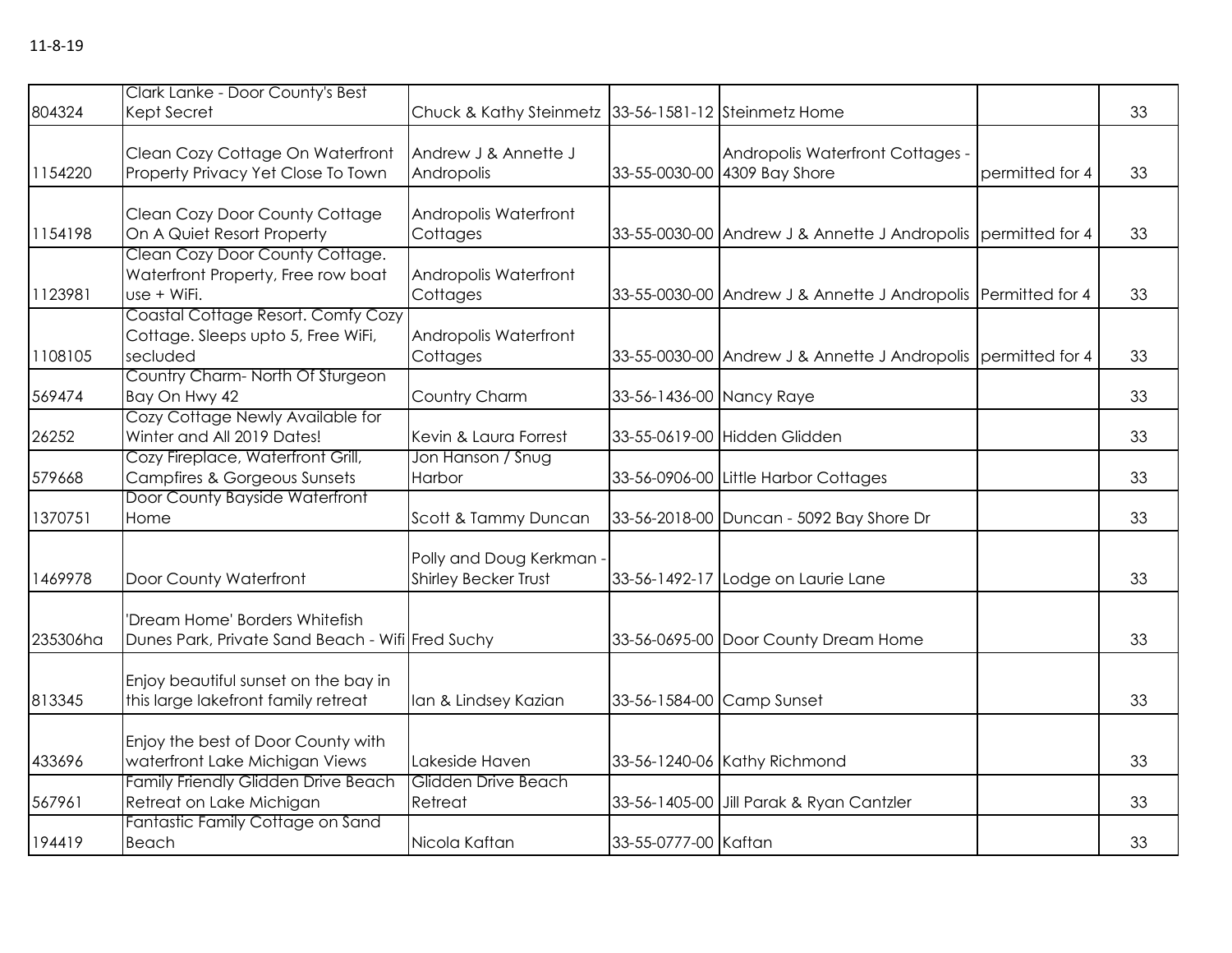|          | <b>Featured in Door County Magazine</b> |                         |                           |                                      |                |    |
|----------|-----------------------------------------|-------------------------|---------------------------|--------------------------------------|----------------|----|
| 113217   | Luxuy                                   | Travis & Jolyn Boland   | 33-56-0620-00 Boland      |                                      |                | 33 |
|          | Just a short walk or bike ride to       |                         |                           |                                      |                |    |
| 705536   | downtown Sturgeon Bay.                  | The Green House         |                           | 33-56-1493-06 A&J Properties, LLC    |                | 33 |
|          | Lake House - Spacious Newly             |                         |                           |                                      |                |    |
|          | Renovated with Relaxing Wave            | Garth Kolterjahn & Greg |                           |                                      |                |    |
| 1326854  | Ambiance                                | Powlowski               | 33-56-1380-04 Lake House  |                                      |                | 33 |
|          | Log Cabin on the Water-Best Beach       |                         |                           |                                      |                |    |
| 241956ha | in Door County - Wifi                   | Fred Suchy              |                           | 33-56-1447-00 Log Cabin on the Water |                | 33 |
|          | New 7/2019* Beautiful * Secluded *      |                         |                           |                                      |                |    |
|          | Romantic or Kid-Friendly * Unique       | Estes Equestrian - 4606 |                           |                                      |                |    |
| 1695687  | Experience                              | <b>Bechtel Rd</b>       | 33-56-2172-00 Tammy Estes |                                      |                | 33 |
|          | New As Of June '18 - Sunrise Cove -     |                         |                           |                                      |                |    |
| 1352380  | Sandy Beach                             | Sunrise Cove - Cecchini |                           | 33-56-1871-04 Jill and Tony Cecchini |                | 33 |
|          |                                         |                         |                           |                                      |                |    |
|          | NEW LISTING - Thenell Cottage -         |                         |                           |                                      |                |    |
| 1610629  | Rustic Charm just steps from the Bay!   | Thenells Cottage        | 33-55-0063-07             | John Thenell                         |                | 33 |
|          | New Listing! Sand beach and             | Sand Beach Cottage -    |                           | Greg, Mary, Nick and Jennelle        |                |    |
| 1331712  | Amazing views on Lake Michigan          | Anderson                | 33-56-1942-00 Anderson    |                                      |                | 33 |
| 1070197  | New Rental! SAND BEACH!                 | Crescent Beach Holiday  |                           | 33-56-2134-12 William Aylward        |                | 33 |
|          |                                         |                         |                           |                                      |                |    |
|          | On the Water, In the Woods, Close to    |                         |                           |                                      |                |    |
| 476585   | Everything. Perfect for Two.            | <b>Gmamas Place</b>     |                           | 33-56-1246-00 Diane Knutson          |                | 33 |
|          | Prancing Pony - Norwegian               |                         |                           |                                      |                |    |
|          | Timberframe Home in Whitefish           |                         |                           |                                      |                |    |
| 676548   | <b>Bay/Family Friendly</b>              | Laura Siebert           |                           | 33-56-0283-00 Prancing Pony          |                | 33 |
|          | Sit on the Dock of the Bay, Watching    |                         |                           |                                      |                |    |
|          | Boats Float by, Sunsets Sizzle on the   | Jon Hanson / Snug       |                           |                                      |                |    |
| 580389   | Water                                   | Harbor                  |                           | 33-56-0906-00 Little Harbor Cottages |                | 33 |
|          |                                         |                         |                           |                                      |                |    |
|          | The Cottage on Lake Michigan-sand       |                         |                           |                                      |                |    |
| 236281ha | beach, wooded lot, family friendly      | <b>Stehling Cottage</b> |                           | 33-56-0970-00 Susan M Stehling       |                | 33 |
|          | Waterfront+Grill+Campfire+S'Mores+      | Jon Hanson / Snug       |                           |                                      |                |    |
| 580438   | <b>Sunsets = Starboard Cottage</b>      | Harbor                  |                           | 33-56-0906-00 Little Harbor Cottages | pemitted for 3 | 33 |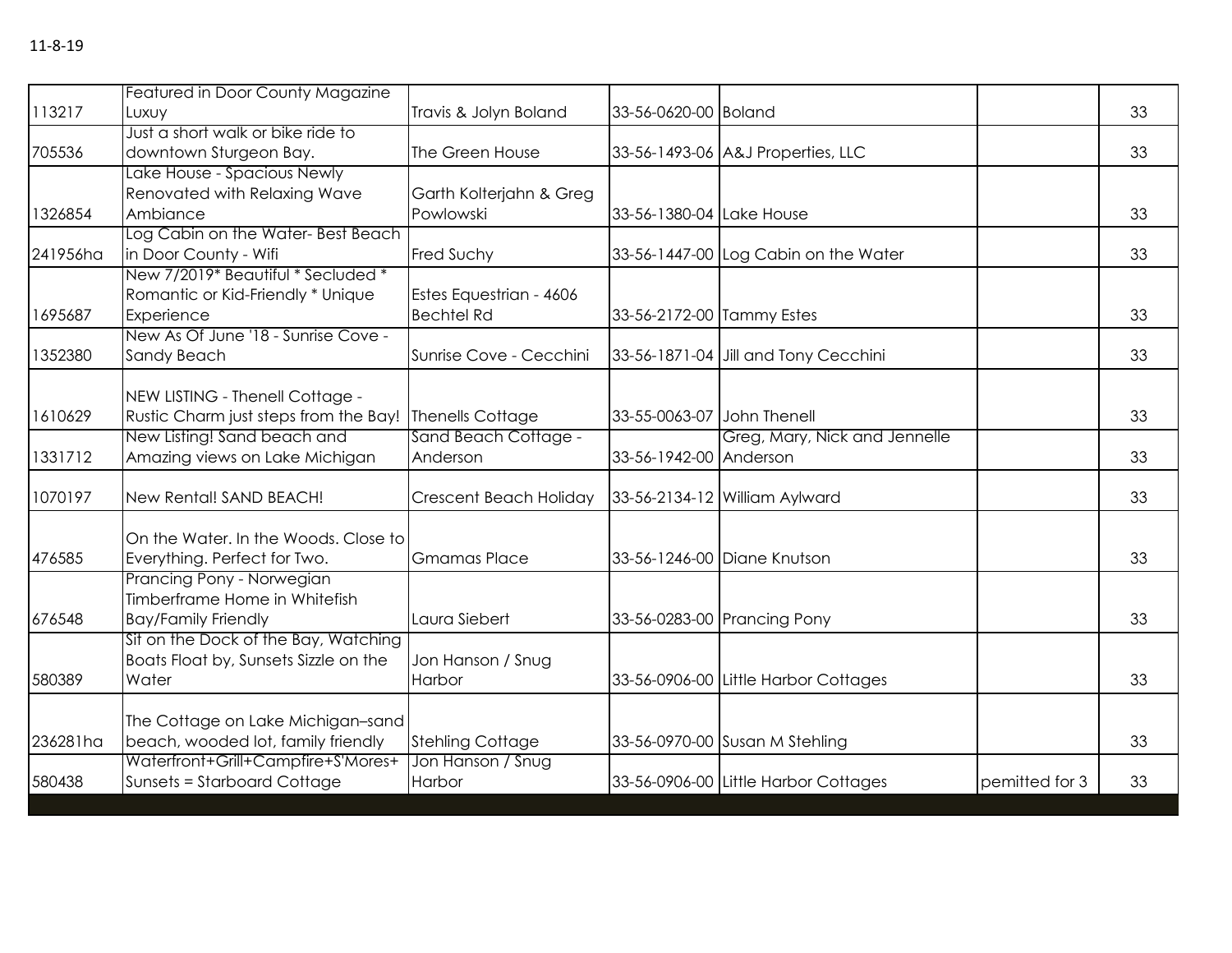|           | Scandinavian Lodge - Near                 |                                                 |                                                                   |      |    |
|-----------|-------------------------------------------|-------------------------------------------------|-------------------------------------------------------------------|------|----|
|           | Waterfront Park - Studio Suite, 1 King    | Scandinavian Lodge                              |                                                                   |      |    |
| 4884541ha | <b>Bed</b>                                | COA, Inc                                        | 34-51-0036-00 Scandinavian Lodge                                  |      | 34 |
| 7931748   | 101: Downtown Sister Bay, Door            |                                                 | 34-53-2150-00 Marina View Condominium #101                        |      | 34 |
|           | County, Wisconsin                         | Mary Erickson                                   |                                                                   |      |    |
|           | Amazing winter deals!!! Thanksgiving      |                                                 |                                                                   |      |    |
| 347875    | 4 nights for the price of 3 nights!!      | Richard & Ellen Weber                           | 34-53-0392-00 Skogland Weber                                      |      | 34 |
|           | <b>Beautiful and Cozy Condo in Sister</b> |                                                 |                                                                   |      |    |
| 297305    | Bay!                                      | Sarah George                                    | 34-53-1039-00 George's Getaway                                    |      | 34 |
|           | <b>Brand new Water View Condo</b>         |                                                 |                                                                   |      |    |
|           | across from marina and walk to            |                                                 |                                                                   |      |    |
| 1647494   | everything in town!                       | Max McCormick                                   | 34-53-2023-06 Marina View Condo #104                              | dcpm | 34 |
| 1166404   | Downtown Sister Bay!                      | Susan Schlieble                                 | 34-53-1795-00 Harborview Condo - Schieble                         |      | 34 |
|           | Marina View 102! High End                 |                                                 |                                                                   |      |    |
|           | Downtown New Construction Now             |                                                 |                                                                   |      |    |
| 1434839   | Renting For Summer 2019!                  |                                                 | Marina Development LLC 34-53-2021-18 Marina View Condominium #102 |      | 34 |
|           | Marina View 203! Water View               |                                                 |                                                                   |      |    |
|           | Downtown New Construction Now             |                                                 |                                                                   |      |    |
| 1477900   | Renting Summer 2019!                      |                                                 | Marina Development LLC 34-53-2025-18 Marina View Condominium #203 |      | 34 |
|           | Marina View 204! Water View               |                                                 |                                                                   |      |    |
|           | Downtown New Construction Now             |                                                 |                                                                   |      |    |
| 1468836   | Renting Summer 2019!                      |                                                 | Marina Development LLC 34-53-2026-18 Marina View Condominium #204 |      | 34 |
|           | Marina View 302! Water View               |                                                 |                                                                   |      |    |
|           | Downtown New Construction Now             |                                                 |                                                                   |      |    |
| 1432397   | Renting Summer 2019!                      |                                                 | Marina Development LLC 34-53-2022-18 Marina View Condominium #302 |      | 34 |
|           | NEW 2019 Condo Downtown Sister            | <b>McCormick Family</b>                         |                                                                   |      |    |
|           | Bay (walk to everything)<br>Waterveiw!!!! | <b>Enterprises LLP-Kris</b><br><b>McCormick</b> | 34-53-2024-06   Marina View Condo #201                            |      | 34 |
| 1653227   | Newly built Excecutive Condo              |                                                 |                                                                   | dcpm |    |
| 1647469   | located in heart of Sister Bay!           | Patrick Quinn                                   | 34-53-2072-06 Mill Road Place 1                                   |      | 34 |
|           |                                           |                                                 |                                                                   |      |    |
|           | Newly constructed Condo in town           |                                                 |                                                                   |      |    |
| 1669304   | only a block from Sister Bay Beach!       | Kevin and Vicki Quinn                           | 34-53-2120-06 Mill Road Place 2                                   |      | 34 |
|           |                                           |                                                 |                                                                   |      |    |
|           | Newly constructed Condominium in          | Ken Larsen - Mill Road                          |                                                                   |      |    |
| 1680444   | the heart of Sister Bay!                  | Place LLC                                       | 34-53-2112-06 Mill Road Place 3                                   |      | 34 |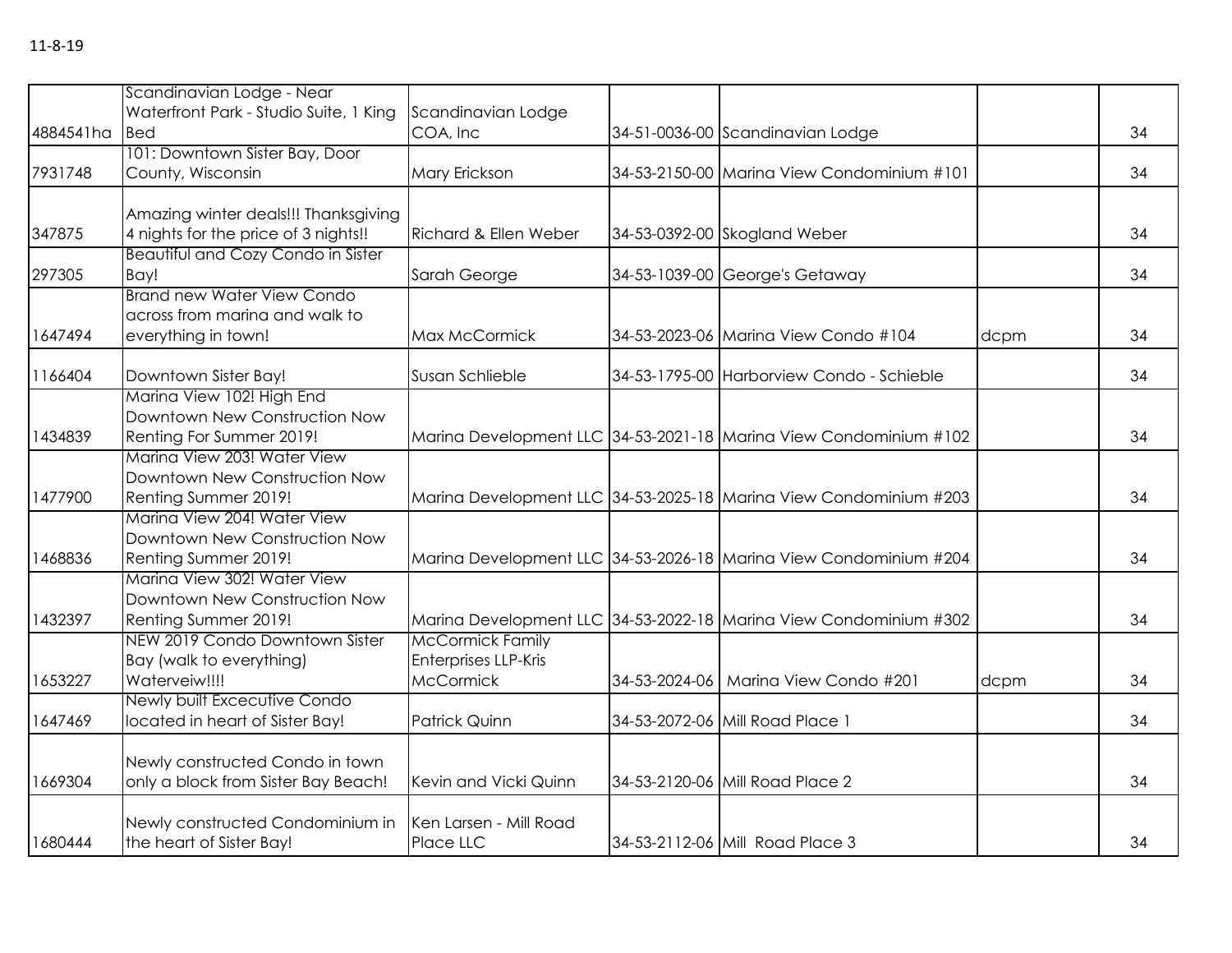|           | Newly constructed Mill Road Place is Ken Larsen - Mill Road                |                                                             |                           |                                            |    |
|-----------|----------------------------------------------------------------------------|-------------------------------------------------------------|---------------------------|--------------------------------------------|----|
| 1658821   | in heart of downtown Sister Bay!<br>3800 Sq Ft Home On Wood Lot,           | Place LLC                                                   |                           | 34-53-2113-06 Mill Road Place 4            | 34 |
| 482635    | Walking Distance To Town!                                                  | Jack and Teresa Wall                                        |                           | 34-56-1335-06 Wall to Wall Retreat         | 34 |
|           | 4 bedroom, 5 bathroom newly                                                |                                                             |                           |                                            |    |
|           | remodeled water view home Sister                                           | Donna & Kirk                                                |                           |                                            |    |
| 1666689   | Bay!                                                                       | Scattergood                                                 | 32-56-2132-06 Bumpgy Hill |                                            | 34 |
|           | 4 bedroom, remodeled kitchen, new                                          |                                                             |                           |                                            |    |
|           | flooring throughout, and updated                                           |                                                             |                           |                                            |    |
| 1747178   | bathrooms!!                                                                | Kevin Schuhart                                              |                           | 34-56-1291-06 Abode on Spring              | 34 |
|           | Amazing water views from the                                               |                                                             |                           |                                            |    |
| 1585184   | moment you drive up                                                        | Lynn and Jason Gilroy                                       |                           | 34-56-2102-00 Sunny Bluff - Gilroy         | 34 |
|           |                                                                            |                                                             |                           |                                            |    |
| 127227    | An inn all your own                                                        | Deb Homan                                                   | 34-55-0743-00 Sweetbriar  |                                            | 34 |
|           | <b>Beach Views, Waterfront Park</b>                                        |                                                             |                           |                                            |    |
| 854329    | Access, Downtown Convenience!                                              | Dawn and Walter Nawrot 34-56-1620-00 The Sister Bay Getaway |                           |                                            | 34 |
|           |                                                                            |                                                             |                           |                                            |    |
| 188785    | Copper Moon Cottage                                                        | Donald & Linda Denny                                        |                           | 34-55-0761-06 Copper Moon Cottage          | 34 |
|           | Door County Church Restored to a                                           |                                                             |                           |                                            |    |
| 299942    | <b>Beautiful Home</b>                                                      | <b>Gary Polipnick</b>                                       |                           | 34-56-2050-00 Maple Manor                  | 34 |
|           |                                                                            |                                                             |                           |                                            |    |
| 1282834   | Door County Farm House Sister Bay                                          | Dorin Colcer                                                |                           | 34-56-1945-00 My Door County Home - Colcer | 34 |
|           |                                                                            | Corrine B. Vieth Survivors                                  |                           |                                            |    |
| 1179558   | Door County Sunsets in Sister Bay!                                         | Trust                                                       |                           | 34-56-1675-00 Woldts Waterfront Retreat    | 34 |
|           | Downtown Sister Bay Cottage (walk)<br>to everything), Sleeps 15, Open Year |                                                             |                           |                                            |    |
| 4941549ha | Round.                                                                     | <b>Brandon Cotter</b>                                       |                           | 34-56-1885-00 Cotter Cottage               | 34 |
|           | Downtown-Walking Distance to                                               |                                                             |                           |                                            |    |
| 788504    | Everything                                                                 | Alma Vaicekauskas                                           |                           | 34-56-1597-00 Parkview Rental              | 34 |
|           | Enjoy the holidays in the heart of                                         |                                                             |                           |                                            |    |
| 1098719   | Sister Bay.                                                                | David and Karen Bushre                                      |                           | 34-56-1771-00 Sunset Drive - Bushre        | 34 |
|           |                                                                            |                                                             |                           |                                            |    |
|           | Enjoy this restored, old log home with                                     |                                                             |                           |                                            |    |
| 1359639   | recently completed renovations                                             | David R Peterson                                            |                           | 34-56-1805-06 Another Thyme                | 34 |
|           | Family Friendly Retreat in the Heart of                                    |                                                             |                           |                                            |    |
| 4444671ha | Sister Bay                                                                 | Pam Schmitz                                                 |                           | 34-56-1695-00 Sister Bay Chalet            | 34 |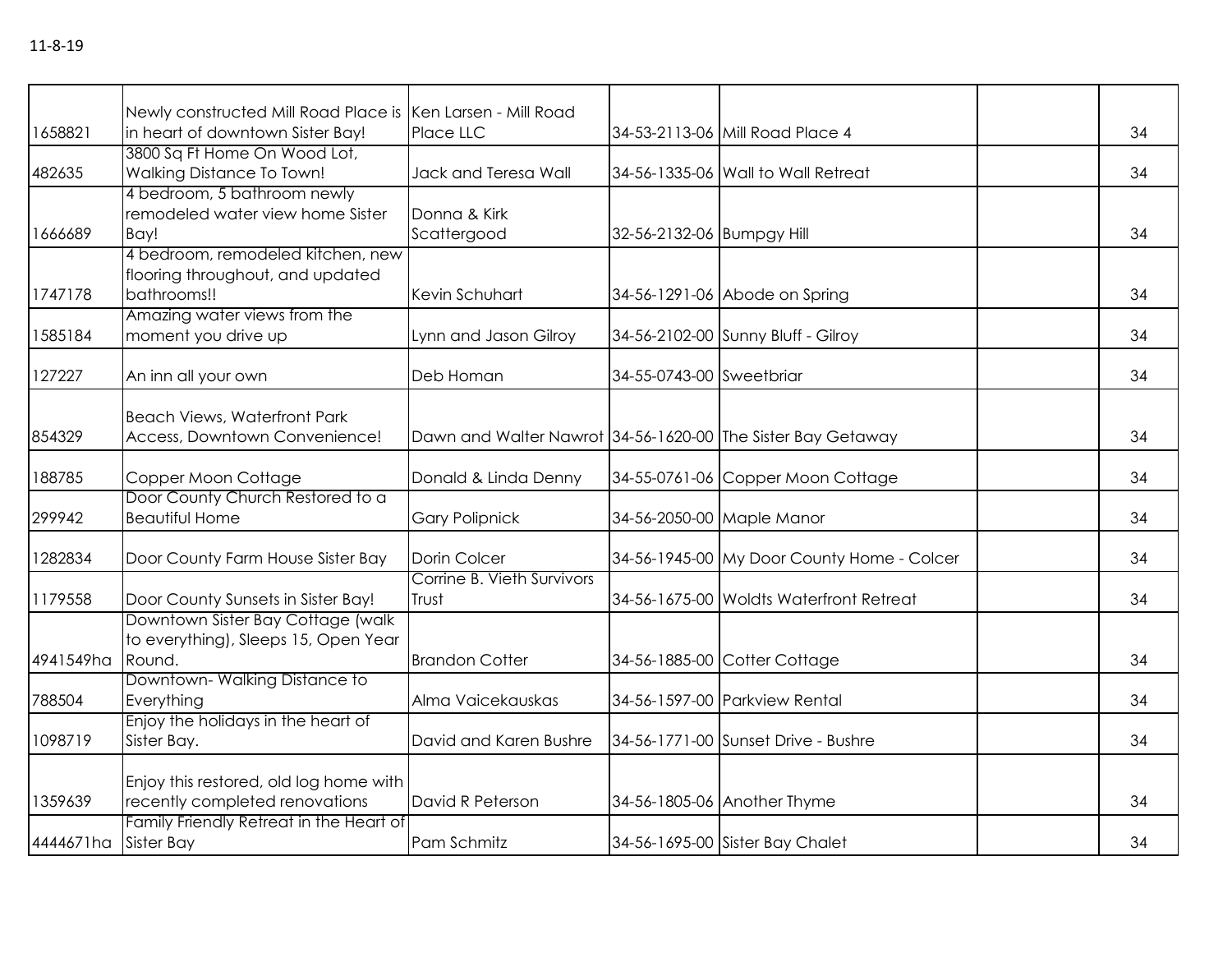| 1201340   | IN THE HEART OF SISTER BAY!!!        | Dan and Chris Murphy          |                           | 34-56-1289-00 Waterview Place               | permitted for 3 | 34 |
|-----------|--------------------------------------|-------------------------------|---------------------------|---------------------------------------------|-----------------|----|
|           | In Town Sister Bay, Completely       | Jeff & Alicia Wiswell -       |                           |                                             |                 |    |
|           | Renovated In 2015 With Excellent     | <b>Wiswell Property Group</b> |                           |                                             |                 |    |
| 810432    | <b>Upgrades</b>                      | LLC                           |                           | 34-56-1888-06 High Garden Wiswell           |                 | 34 |
|           | Mid-Century Home Close to the        |                               |                           |                                             |                 |    |
| 1624727   | Beach                                | Louis J Wuollett              |                           | 34-56-2106-00 Mid Century on Forest         |                 | 34 |
|           |                                      |                               |                           |                                             |                 |    |
| 7625994ha | Minutes away from downtown Sis       | <b>Enza Piech</b>             |                           | 34-56-2064-00 Piech -10873 N Spring         |                 | 34 |
|           | New 2018 Condo - Water View -        |                               |                           |                                             |                 |    |
| 1239848   | Walk To Everything                   | Dan & Chris Murphy            |                           | 34-56-1289-00 Waterview Place               | permitted for 3 | 34 |
|           | New Condo in the heart of Sister Bay |                               |                           |                                             |                 |    |
| 1215728   | Waterview!!!                         | Chris and Dan Murphy          |                           | 34-56-1289-00 Water View Place              | permitted for 3 | 34 |
|           | New for 2016, Luxuriously Renovated, |                               |                           |                                             |                 |    |
|           | Walk to the Beach & Downtown         | <b>Wiswell Property Group</b> |                           |                                             |                 |    |
| 849698    | Sister Bay                           | LLC                           |                           | 34-56-1602-06 Kings Landing                 |                 | 34 |
|           | New Gathering Spot in Heart of Door  |                               |                           |                                             |                 |    |
| 1635434   | County!                              | Daniel & Laurel Simons        |                           | 34-56-2173-00 Treetops in Sister Bay        |                 | 34 |
|           | NEW-Sister Bay Home w/Fire Pit, Walk |                               |                           | Spacious Sister Bay Home - FEG              |                 |    |
| 9130657ha | to Beach+Town                        | Hristo Blagoev                | 34-56-2180-00 LLC         |                                             | evolve          | 34 |
|           | Port New, One Block from Downtown    |                               |                           |                                             |                 |    |
| 286713    | and Public Beach                     | Andrew Boockmeier             | 34-56-0075-06 Port New    |                                             |                 | 34 |
|           | Remodeled Cottage only steps         |                               |                           |                                             |                 |    |
| 1359612   | away from Sister Bay!                | Jim Sailinsky                 |                           | 34-56-1757-06 Salinsky's Domicile - Cottage |                 | 34 |
|           | Sister Bay Condo, Walk to the Beach  |                               |                           |                                             |                 |    |
| 1335838   | and Village                          | Jean Rosio                    | 34-56-1941-00 Rosio Condo |                                             |                 | 34 |
|           |                                      |                               |                           |                                             |                 |    |
| 1158494   | Sister Bay Cozy Cottage              | Karen Berndt                  |                           | 34-56-1788-00 Sister Bay Cottage - Berndt   |                 | 34 |
|           | Sister Bay Modern Farmhouse on       |                               |                           |                                             |                 |    |
| 1631282   | Northwoods                           | Louis J Wuollett              |                           | 34-56-2080-00 Farmhouse on Northwoods       |                 | 34 |
|           | Sister Bay Parkview Beach Cottage    |                               |                           |                                             |                 |    |
| 1208896   | #1                                   | Kim Erzinger                  |                           | 34-55-1385-00 Parkview Beach Cottage        | permitted for 2 | 34 |
|           | Sister Bay Parkview Beach Cottage    |                               |                           |                                             |                 |    |
| 1218114   | #2                                   | Kim Erzinger                  |                           | 34-55-1385-00 Parkview Beach Cottage        | permitted for 2 | 34 |
|           |                                      |                               |                           |                                             |                 |    |
|           | Trillium Retreat is conveniently     |                               |                           |                                             |                 |    |
| 1360790   | located in the Village of Sister Bay | Dennis & Maribeth Dorn        |                           | 34-56-0495-06 Trillium Retreat              |                 | 34 |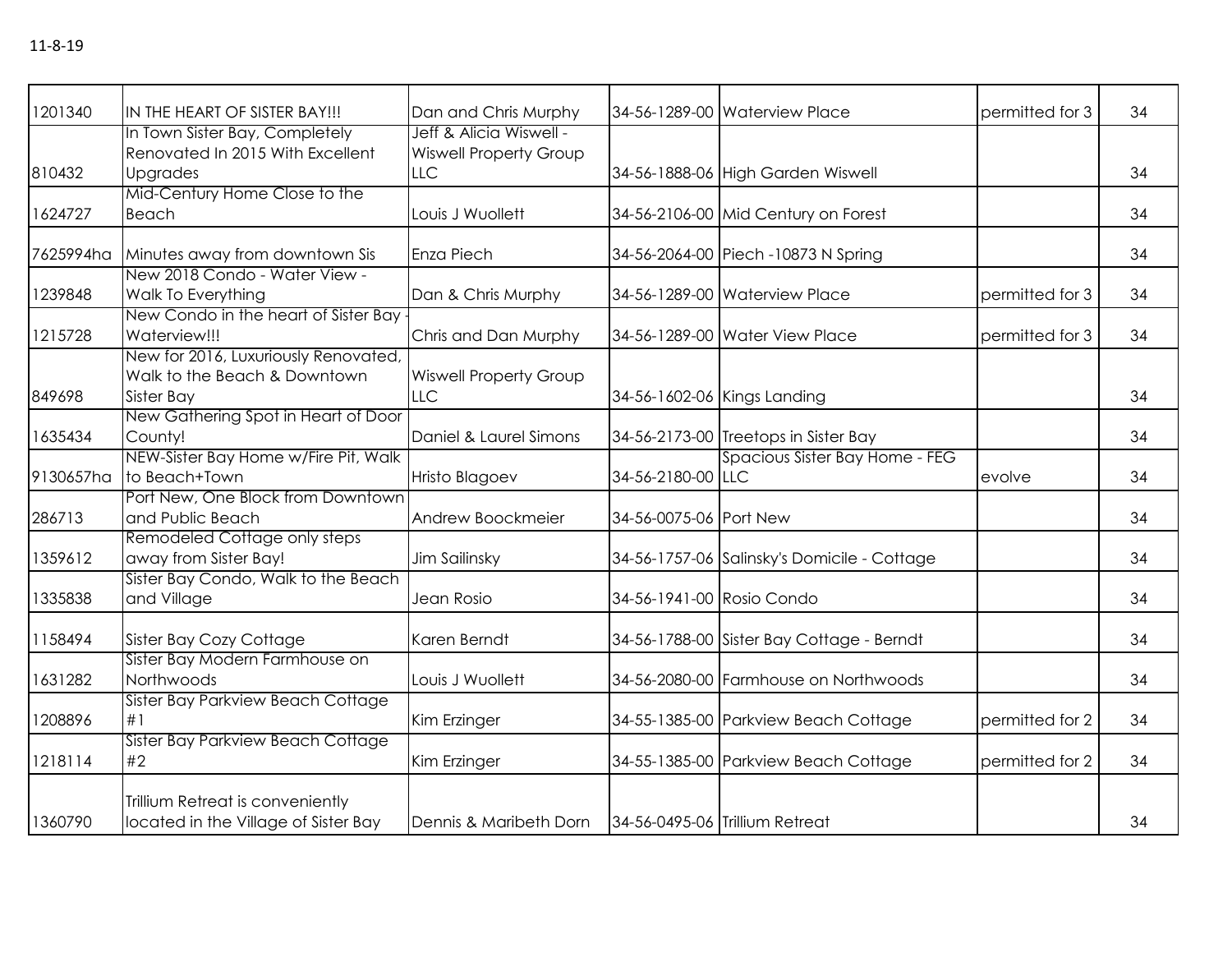|           | Walk to town! Newly furnished 4                           |                                                       |                        |                                                 |                 |    |
|-----------|-----------------------------------------------------------|-------------------------------------------------------|------------------------|-------------------------------------------------|-----------------|----|
| 1022700   | bedrooom home in Sister Bay                               | Julie & Nathan Slovin                                 |                        | 34-56-1702-06 Hidden Gem on Trillium            |                 | 34 |
| 7465774ha | Walk to Town, Quiet, Wooded<br>Neighborhood               | Pam Schmitz                                           |                        | 34-56-2051-00 Hillside Hideaway                 |                 | 34 |
|           | Walking Distance to beach, shops                          | Tom Ahlbeck - Daisy                                   |                        |                                                 |                 |    |
| 1357055   | and Sister Bay!                                           | Ahlbeck Trust                                         |                        | 34-56-1892-06 Door in the Woods                 |                 | 34 |
|           | Welcome to your home away from                            |                                                       |                        |                                                 |                 |    |
| 1607444   | home in the heart of Sister Bay!                          | Dennis King                                           |                        | 34-56-2101-00 Sister Bay House - DJK Properties |                 | 34 |
|           |                                                           |                                                       |                        |                                                 |                 |    |
|           | Overlooking 3rd Ave Downtown                              |                                                       |                        |                                                 |                 |    |
| 4768058ha | Sturgeon Bay                                              | Overlooking 3rd Ave                                   |                        | 35-53-1816-00 Joe Baw and Rob Paul              |                 | 35 |
|           | The Arbor Suite - Modern Comfort In                       |                                                       |                        |                                                 |                 |    |
|           | The Heart Of Downtown Sturgeon                            | The Arbor & Postcard -                                |                        |                                                 |                 |    |
| 746476    | Bay<br>The Coach House Suite - Downtown                   | <b>RME Holdings</b><br>Villa, Coach and Corner        |                        | 35-53-1452-00 Robert Esposito RME Holdings      | permitted for 2 | 35 |
| 1103228   | Sturgeon Bay                                              | Suite                                                 | 35-53-1628-00 ADIP LLC |                                                 |                 | 35 |
|           | The Magnolia Suite-Romantic                               |                                                       |                        |                                                 |                 |    |
| 360120    | Victorian Elegance                                        | Diane Allen & Mike Perski                             |                        | 35-53-1096-00 The Magnolia Suite                |                 | 35 |
|           |                                                           |                                                       |                        |                                                 |                 |    |
|           | The Postcard: Modern Comfort in the RME Holdings - Robert |                                                       |                        |                                                 |                 |    |
| 483699    | Heart of Downtown Sturgeon Bay                            | Esposito                                              |                        | 35-53-1452-00 Arbor & Postcard - RME Holdings   | permitted for 2 | 35 |
|           | Villa Suite - Modern Comfort and                          |                                                       |                        |                                                 |                 |    |
| 862731    | Rustic Italian Charm                                      | Villa and Corner Suite                                | 35-53-1628-00 ADIP LLC |                                                 | permitted for 3 | 35 |
|           | Historic Luxurious Suite, Modern                          |                                                       |                        |                                                 |                 |    |
|           | Amenitites, Downtown, One block to                        |                                                       |                        |                                                 | permitted for 6 |    |
| 794064    | waterfront                                                | Tami Dal Santo                                        |                        | 35-54-1544-00 Diplomat B&B                      | units           | 35 |
|           | Historic Luxurious Suite, Modern                          |                                                       |                        |                                                 |                 |    |
|           | Amenitites, Downtown, One block to                        |                                                       |                        |                                                 | permitted for 6 |    |
| 814648    | waterfront                                                | Tami Dal Santo                                        |                        | 35-54-1544-00 Diplomat B&B                      | units           | 35 |
|           | Charming Home Within Walking                              |                                                       |                        |                                                 |                 |    |
|           | Distance To Beach, Park And                               | Perfectly Downtown and                                |                        |                                                 |                 |    |
| 1073150   | Downtown Shops!                                           | Delaware Dream                                        |                        | 35-56-1746-00 Carter Holdings                   | permitted for 2 | 35 |
|           | Charming Private Home for Your                            |                                                       |                        |                                                 |                 |    |
| 1503292   | <b>Relaxing Door County Vacation</b>                      | Ballard House - Restassure 35-56-2044-17 Geri Ballard |                        |                                                 |                 | 35 |
|           |                                                           |                                                       |                        |                                                 |                 |    |
| 1391961   | Door County Home Away From<br>Home                        | Door County Home Away<br>from Home - Weckler          |                        | 35-56-2001-00 Phil and Alison Weckler           |                 | 35 |
|           |                                                           |                                                       |                        |                                                 |                 |    |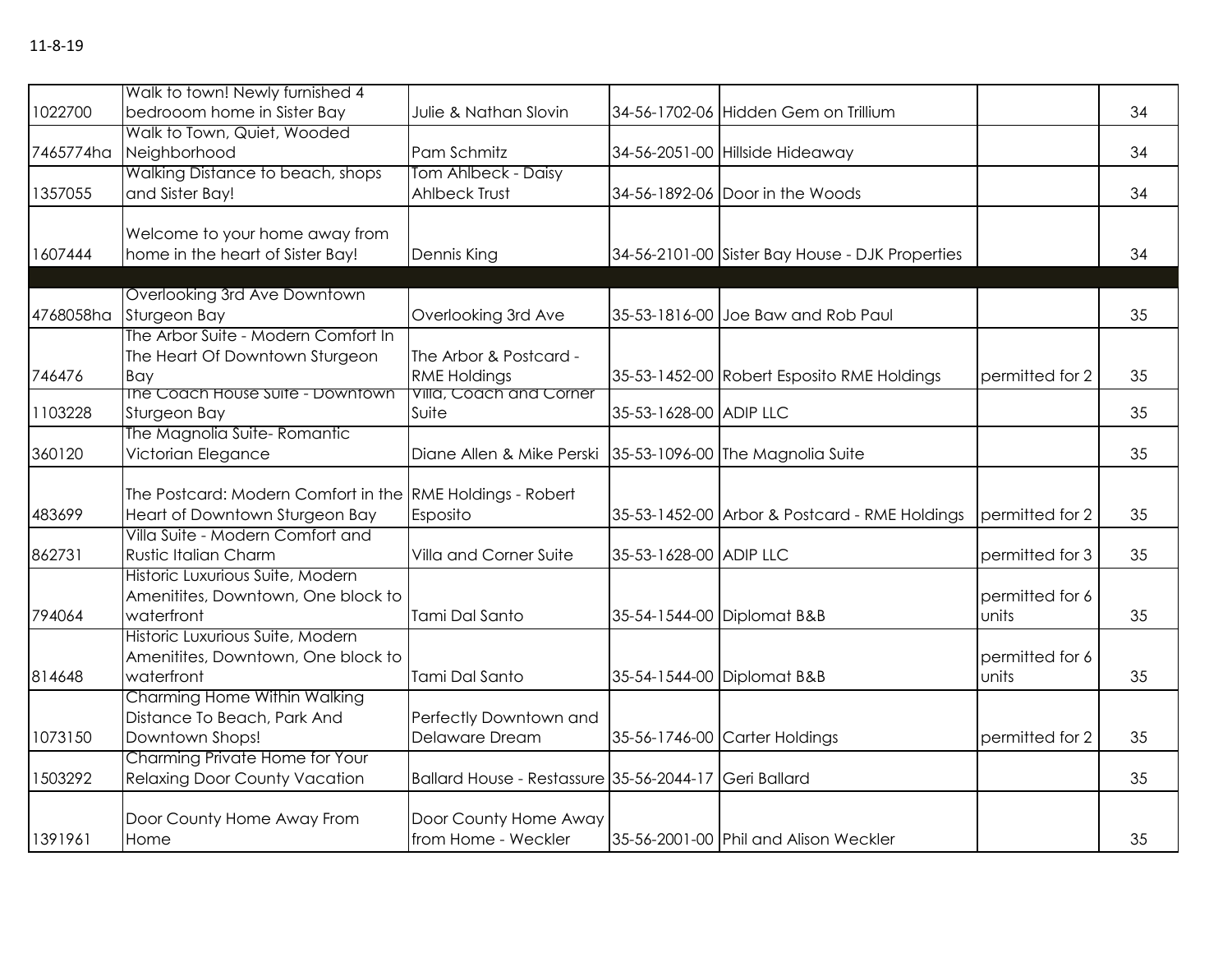| 1017982   | Door County Waterfront Cottage                                                         | Door County Waterfront<br>Cottage - Minten                                          | 35-56-1767-00 Eric Minten  |                                              |                 | 35 |
|-----------|----------------------------------------------------------------------------------------|-------------------------------------------------------------------------------------|----------------------------|----------------------------------------------|-----------------|----|
| 7713779ha | Door County Waterfront Cottage<br>with Indoor/Outdoor Pools                            | Marina<br>Cottages/Centerpointe<br>Marina                                           |                            | 35-56-0911-00 Shipyard Partners              | permitted for 3 | 35 |
| 243639ha  | Door County Waterfront Cottage<br>with Indoor/Outdoor Pools                            | Marina<br>Cottages/Centerpointe<br>Marina                                           |                            | 35-56-0911-00 Shipyard Partners              | permitted for 3 | 35 |
| 892303    | Door County's Chalet on the Shore                                                      | Chalet on the Shore                                                                 |                            | 35-56-1663-00 Jennifer Jorns & Brian Frisque |                 | 35 |
| 1618234   | Eagle's Nest, Waterfront Apartment                                                     | Lily Pad Cottage & Eagles<br><b>Nest</b>                                            |                            | 35-56-1808-00 Alisa Landman                  | permitted for 2 | 35 |
| 1656214   | House Sturgeon Bay                                                                     | Barlas Holdings - 610 Jeffersor 35-56-2076-00                                       |                            | <b>Barlas Holdings</b>                       |                 | 35 |
| 1618607   | Lily Pad, a Door County Waterfront<br>Cottage in Sturgeon Bay                          | Lily Pad Cottage & Eagles<br><b>Nest</b>                                            |                            | 35-56-1808-00 Alisa Landman                  | permitted for 2 | 35 |
| 1318797   | New Listing - Lagoon Bungalow<br>Retreat in Sturgeon Bay, with direct<br>water access! | Lagoon Bungalow                                                                     | 35-56-1898-00 Anne Thenell |                                              |                 | 35 |
| 1359613   | New Listing!! Beautiful Waterfront<br>Retreat On Sturgeon Bay with 114'<br>private doc | Tacoma Beach Getaway 35-56-0880-00 Anne Thenell                                     |                            |                                              |                 | 35 |
| 7154645ha | NEW! 'Collectic Farmhouse Suite!' in<br>Sturgeon Bay!                                  | Hilpipre- 228 N 7th Ave -<br>Collectic Farmhouse Suite 35-56-1939-00 Aaron Hilpipre |                            |                                              |                 | 35 |
| 7124043ha | NEW! Sturgeon Bay Home Near<br>Potawatomi State Park!                                  | Port View Cottage                                                                   |                            | 35-56-1927-00 Christine Dehnert              |                 | 35 |
| 1576606   | Sturgeon Bay Hidden Gem                                                                | Sturgeon Bay Hidden<br>Gem                                                          | 35-56-2074-00 Paul Peot    |                                              |                 | 35 |
| 1349260   | Sturgeon Bay Waterfront Estate                                                         | R & H Bayshore Estate                                                               |                            | 35-56-1957-00 Helen & Robin Urban            |                 | 35 |
| 1314613   | The Boathouse Waterfront Home<br>Sturgeon Bay                                          | The Boathouse                                                                       |                            | 35-56-1629-06 Bill and Heather Anderson      |                 | 35 |
|           |                                                                                        |                                                                                     |                            |                                              |                 |    |

S5-56-1628-00 Villa and Corner Suite permitted for 3 35

Robert and Teresa

862730

The Corner Suite: Modern Comfort in the Heart of Downtown Sturgeon Bay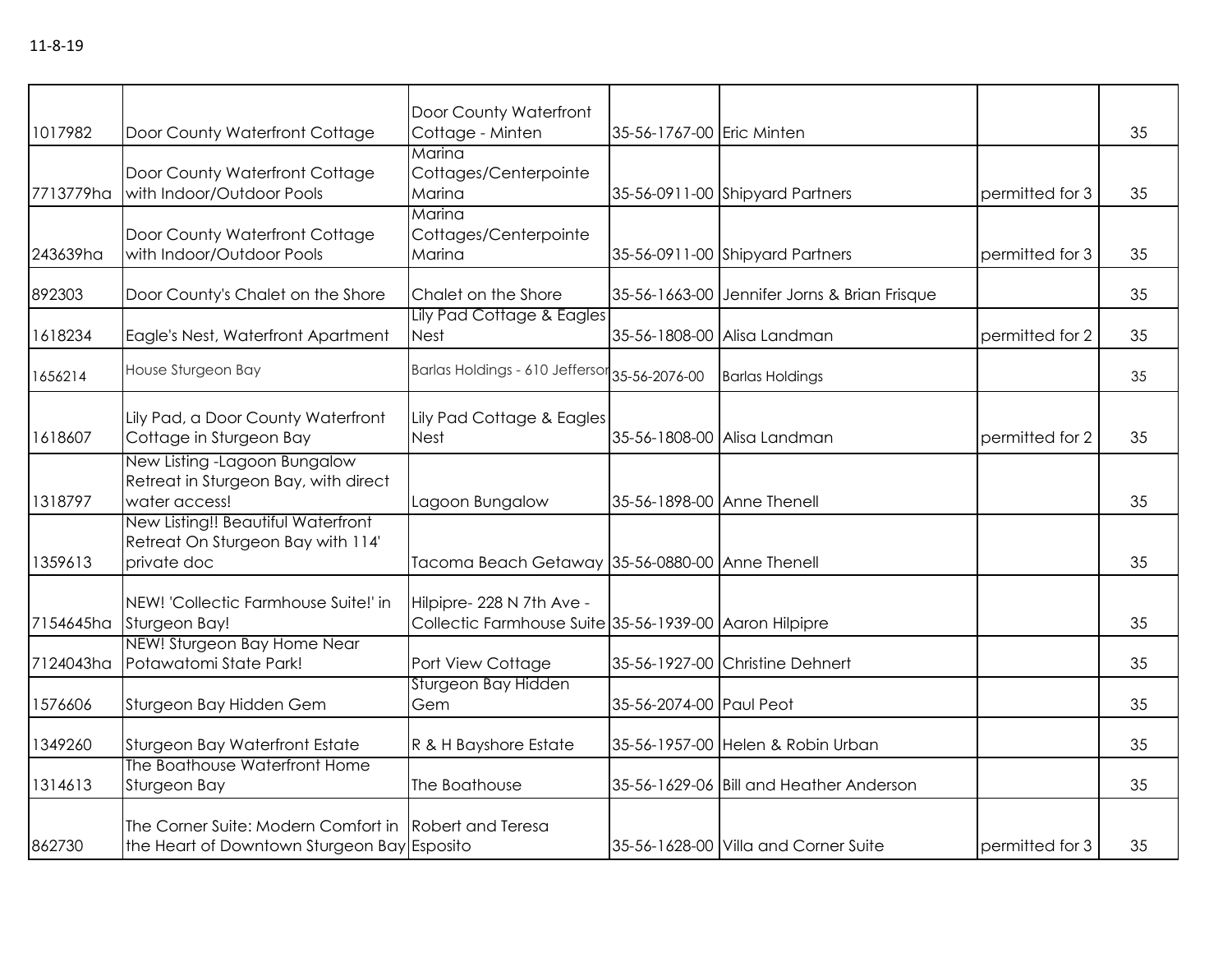| 1643221   | Waterfront cottage 2bdrm              | Bleck-316 N Joliet        | 35-56-1911-00 Mike Bleck  |                                         |                 | 35 |
|-----------|---------------------------------------|---------------------------|---------------------------|-----------------------------------------|-----------------|----|
|           | Waterfront Sturgeon Bay Home w/       |                           |                           |                                         |                 |    |
| 4976711ha | Deck & Fire Pit                       | Cheryl Link               |                           | 35-56-1875-00 On Bay Thyme              | evolve          | 35 |
|           |                                       |                           |                           |                                         |                 |    |
|           | 1 of 2 beachfront RUSTIC dog friendly |                           |                           |                                         |                 |    |
|           | cottage Sturgeon Bay, Door County,    |                           |                           |                                         |                 |    |
| 379533    | sleeps                                | <b>Firefly Cottages</b>   |                           | 36-56-0879-00 Irene Johnson             | permitted for 3 | 36 |
|           | A Scenic Lakefront cottage. Door      |                           |                           |                                         |                 |    |
|           | County spring is comsing soon         |                           |                           | Jenkins 2359-2361 S Lake                |                 |    |
| 418990    | flowers wildlife                      | David & Kay Jenkins       | 36-56-1243-00 Michigan Dr |                                         | permitted for 3 | 36 |
|           | All Season Home- 200 Ft. of           |                           |                           |                                         |                 |    |
|           | Beachfront, Spectacular Views of Lily |                           |                           |                                         |                 |    |
| 437119    | Bay                                   | Mike Moreno               |                           | 36-56-1323-00 Moreno All Season Home    |                 | 36 |
|           | Arrowhead Waterfront Log Cottage      |                           |                           |                                         |                 |    |
| 838167    | On Sand Beach With Fireplace.         | <b>Arrowhead Cottage</b>  |                           | 36-56-0844-00 Tom Groenfeldt            |                 | 36 |
|           | Authentic Waterfront Log Cottage      |                           |                           |                                         |                 |    |
| 893687    | On Sand Beach                         | Pioneer Cottage           |                           | 36-56-0866-00 David Groenfeldt          |                 | 36 |
|           | Beach Cottage on Lake Michigan        |                           |                           |                                         |                 |    |
| 515430    | near Sturgeon Bay                     | Philip & Miriam Cote      |                           | 36-56-0882-00 Cotes Cottages            |                 | 36 |
|           | Beautiful cozy cottage on Lake        |                           |                           |                                         |                 |    |
|           | Michigan. Steps to sandy beach.       |                           |                           | Jenkins 2359-2361 S Lake                |                 |    |
| 429277    | Shake off winter!                     | David & Kay Jenkins       | 36-56-1243-00 Michigan Dr |                                         | permitted for 3 | 36 |
|           | Beautiful waterfront home with        |                           |                           |                                         |                 |    |
| 659505    | swimming pond - North Unit            | Joe Fittshur              |                           | 36-56-1329-00 Porthaven Executive Homes | permitted for 2 | 36 |
|           | <b>Beautiful Waterfront Home with</b> |                           |                           |                                         |                 |    |
| 659503    | swimming pond - south unit            | Joe Fittshur              |                           | 36-56-1329-00 Porthaven Executive Homes | permitted for 2 | 36 |
|           | Door County Sand Beach Lake           |                           |                           |                                         |                 |    |
|           | House * Linens Incl. * Prime Beach    |                           |                           |                                         |                 |    |
| 1013091   | Location * Kayaks                     | <b>Harbour Lake House</b> | 36-56-1701-00 Tammy Estes |                                         |                 | 36 |
|           |                                       |                           |                           |                                         |                 |    |
|           | Get away from it all at this serene,  | The Clerestory on Lake    |                           | Christopher Mohar and Kerry             |                 |    |
| 1154854   | modern Door County estate.            | Michigan                  | 36-56-1789-00 Kretchmar   |                                         |                 | 36 |
|           | Lake Michigan Home; Awesome           |                           |                           |                                         |                 |    |
|           | <b>SAND Beach; Taking October</b>     |                           |                           |                                         |                 |    |
| 505916    | Reservations; filling up!             | Mike Boyer                |                           | 36-56-1358-00 Boyer Beach House         |                 | 36 |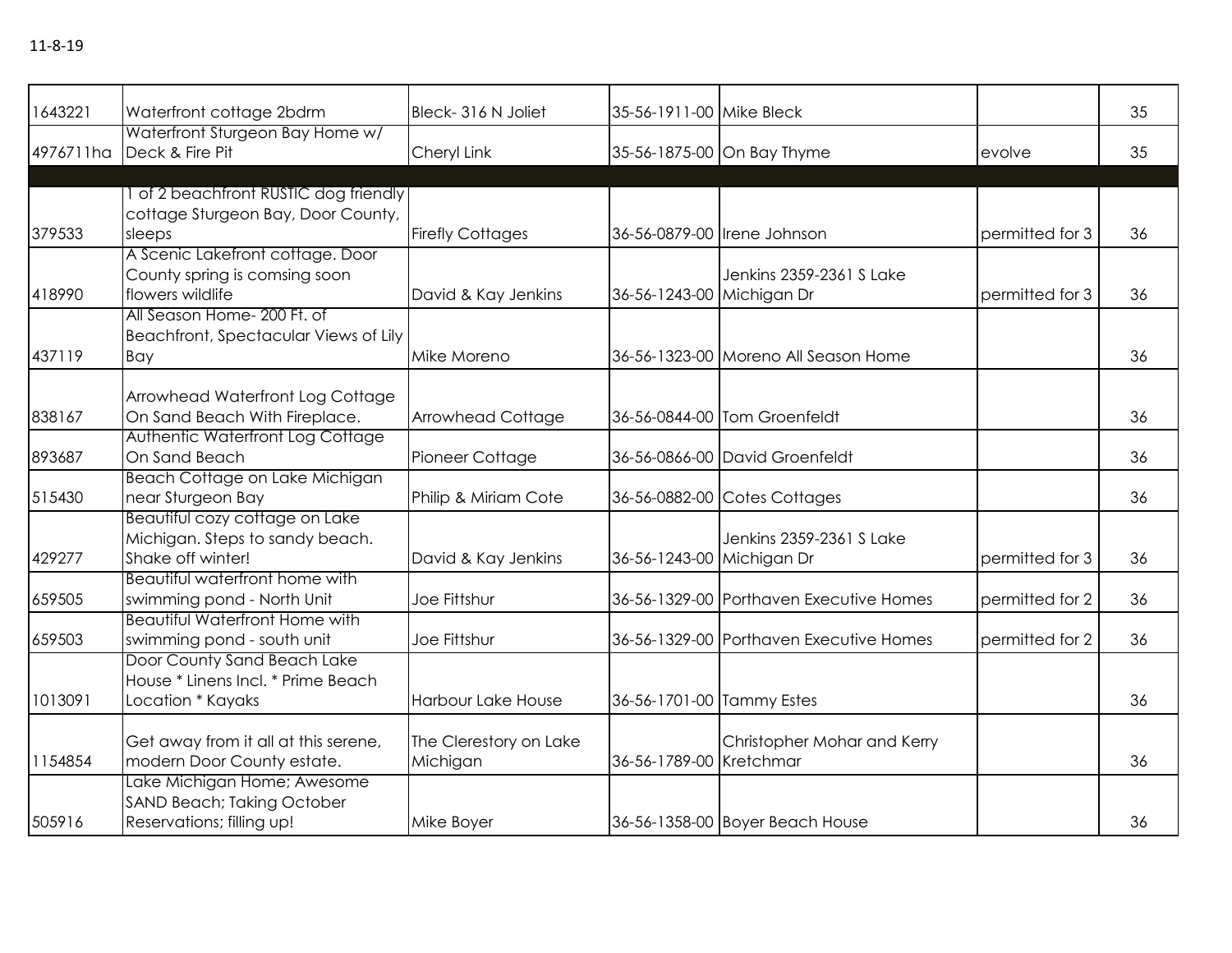| 897656    | Lakefront, waterview, sand beach,<br>RUSTIC, dog friendly, Sturgeon Bay<br>Door County    | <b>Firefly Cottages</b>        |                           | 36-56-0879-00 Irene Johnson                                  | permitted for 3 | 36 |
|-----------|-------------------------------------------------------------------------------------------|--------------------------------|---------------------------|--------------------------------------------------------------|-----------------|----|
| 701320    | Merry Breeze 4 Cottage~Romantic<br>Getaway With 212 Ft Of Sandy Lake<br>Michigan Beach    | Merry Breeze Unit 4            |                           | 36-55-1438-00 Peggy & Don Donaldson                          |                 | 36 |
| 1375405   | New! Lake Michigan Beach Home<br>with 107' of Private Sand Beach                          | <b>Just Beechy</b>             |                           | 36-56-1924-00 Kristin & Theodore Blackwood                   |                 | 36 |
| 7189649ha | Peace of Beach Cottage, private<br>cottage on beautiful shores of Door<br>County          | Chris Jeanquart                |                           | 36-56-1969-00 Jeanquart -3140 Lake Forest Park               |                 | 36 |
| 1616605   | Relaxing cottage in the woods near<br>Lake Michigan                                       | Chickadee Cottage              |                           | 36-56-2073-00 KL Development Group LLC                       |                 | 36 |
| 870129    | Sand Beach on Lake Michigan-<br>Rustic-Tolan's Log Cabin                                  | <b>Tolans Cottage</b>          |                           | 36-56-0816-13 Sally Tolan (Sandy Tolan)                      |                 | 36 |
| 433883    | Spring is Coming. Soon. Great Lake<br>Michigan Beach in Door County. 4<br>Bed/2 Bath.     | David & Kay Jenkins            | 36-56-1243-00 Michigan Dr | Jenkins 2359-2361 S Lake                                     | permitted for 3 | 36 |
| 451482    | Sunrises, Quiet Beach WalksRelax<br>with Family & Friends. Dogs<br>Welcome!               | Abode on the Beach             | 36-56-0811-00 Wulf        | Great Wulf Partners LLC/Capn                                 |                 | 36 |
| 1489258   | Walking distance to Lake Michigan -<br>Public Beaches   Family-Pet friendly               | Clay Banks Woodsy<br>Retreat   |                           | 36-56-1731-17 David Goettelman                               |                 | 36 |
| 224425    | Beautiful spacious home with 260<br>feet of lakefront                                     | <b>Steve Pratapas</b>          |                           | 39-56-1015-00 White Star Lodge                               |                 | 39 |
| 810620    | <b>BOOKING NOW! WATERFRONT-</b><br>ISLAND-LG.SCREEN PORCH-SUNRISE-<br>SUNSET-CAMPFIRES    | Gordon's Isle View<br>Cottages |                           | Jane & Brett Barr/ Jerry &<br>39-56-1648-00 Jacquelyn Gordon |                 | 39 |
| 570935    | <b>BOOKING NOW-WATERFRONT-</b><br>ISLAND- FIRE PIT-SUNRISE SUNSET-9<br>MI.TO STURGEON BAY | Gordon's Isle View<br>Cottages |                           | Jane & Brett Barr/ Jerry &<br>39-56-1648-00 Jacquelyn Gordon | permitted for 2 | 39 |
| 1412219   | <b>Breathtaking peaceful Door County</b><br><b>Vacation Rental</b>                        | Dan and Sue Lind               |                           | 39-56-1986-00 Sunset Serenity LLC                            |                 | 39 |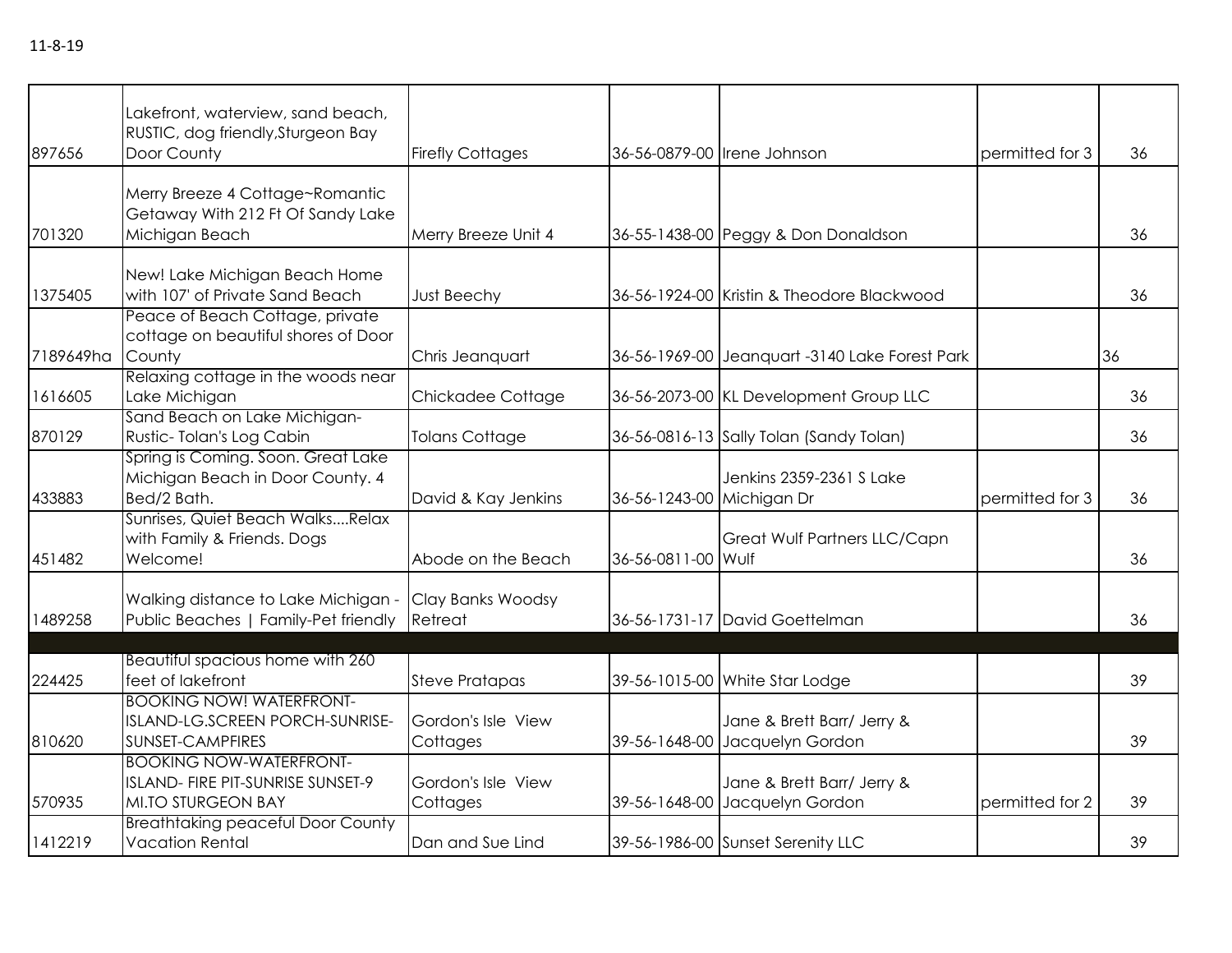|           | Cozy Coffage On the water: Relax,                           |                                                           |                            |                                               |           |    |
|-----------|-------------------------------------------------------------|-----------------------------------------------------------|----------------------------|-----------------------------------------------|-----------|----|
| 1447164   | Fish, Kayak                                                 | Cottage Creek Ahlswede 39-56-2005-00 Rob & Emily Ahlswede |                            |                                               |           | 39 |
|           | Cozy newly built home 35 feet off the                       |                                                           |                            |                                               |           |    |
| 1492937   | Bay with stunning sunsets                                   | Fox Lane Beach House                                      |                            | 39-56-2039-00 Duane and Linda Nolte           |           | 39 |
| 559164    | Home On 1.2 Acres w/100 Ft Of                               | Cabin Sun Over Beach                                      |                            | 39-56-1398-00 Pat O' Donnell                  |           | 39 |
|           |                                                             | Cabin on the Bay -                                        |                            |                                               |           |    |
| 962273    | Family Friendly Cabin On The Bay!                           | Goffard                                                   |                            | 39-56-1709-00 Gregory Goffard                 |           | 39 |
|           | Picturesque Door County Waterfront                          |                                                           |                            |                                               |           |    |
|           | Cottage! Swim, Play, RelaxHave It                           | Bayhouse, The - 2769 Bay                                  |                            |                                               |           |    |
| 1765908   | All!                                                        | Road                                                      |                            | 39-56-2219-00 Michael Morrison                |           | 39 |
|           | Sunset Cliff Cottage - Peaceful &                           |                                                           |                            |                                               |           |    |
|           | Serene perched on a 35' Cliff                               | Jon Hanson / Snug                                         |                            |                                               |           |    |
| 586665    | breathtaking views                                          | Harbor                                                    |                            | 39-56-0860-00 Sunset Cliff Cottage            |           | 39 |
|           |                                                             |                                                           |                            |                                               |           |    |
|           |                                                             |                                                           |                            |                                               |           |    |
|           |                                                             | Writers Haven - Desotell                                  |                            |                                               |           |    |
| 1150626   | Dock, Firepit, WIFI, Large Private Yard Waterfront Property |                                                           |                            | 42-56-1781-13 Helen M Desotell & Tim Desotell | dreamland | 42 |
| 1269309   | Door county rental on Sand Beach or Madl                    |                                                           |                            | 42-56-1862-00 George Madle                    |           | 42 |
| 4264111ha | Cottage. 20 minutes to Green Bay                            | Waterfront Cottage - Bur                                  |                            | 42-56-1666-00 Waterfront Cottage - Bur        |           | 42 |
|           |                                                             |                                                           |                            |                                               |           |    |
|           | NEW!!! STUNNING BAY-FRONT NEW                               |                                                           |                            | KAMI LLC-315 Breezy Acres LLC -               |           |    |
| 1688188   | CONSTRUCTION IN SOUTHERN DOOR! 315 Breezy Acres             |                                                           |                            | 42-56-2115-07 Michael Martell                 |           | 42 |
| 1117085   | County, near Green Bay and                                  | Soukup                                                    | 42-56-1774-00 Lisa Soukup  |                                               |           | 42 |
|           |                                                             |                                                           |                            |                                               |           |    |
| 702550    | 2 Bedroom 1 bath on Lake Michigan                           | <b>Bill Smardo</b>                                        | 46-55-0603-00 Smardo       |                                               |           | 46 |
|           | 2 Bedroom(sleeps 6) Cottage on                              | Dan Jorgenson & Naomi                                     |                            | Detriot Harbor Homestead -                    |           |    |
| 1548669   | Lake Michigan includes 2 Kayaks!                            | <b>Burke</b>                                              | 46-56-1937-00 Skinny Dip   |                                               |           | 46 |
|           |                                                             |                                                           |                            |                                               |           |    |
|           | 60 Acre Farmhouse, Grat property to                         |                                                           |                            |                                               |           |    |
| 557405    | enterain friends family and children                        | Dan Jorgenson                                             |                            | 46-56-1332-00 Buckwild Farm                   |           | 46 |
|           | Amazing Sunsets*80ft shore* 25                              |                                                           |                            |                                               |           |    |
| 285175    | acres*great cottage                                         | Amy Jorgenson                                             |                            | 46-56-0581-00 Funks Cottage                   |           | 46 |
|           | Beautiful lake front 4 bedrom home                          |                                                           |                            |                                               |           |    |
| 292728    | with incredible sunsets                                     | <b>RC Rudolph</b>                                         |                            | 46-55-0566-00 Cascio Cottages                 |           | 46 |
| 1391479   | <b>Breezy Beach Cottage</b>                                 | <b>Richard Tobey</b>                                      | 46-56-1940-00 Breezy Beach |                                               |           | 46 |
|           |                                                             |                                                           |                            |                                               |           |    |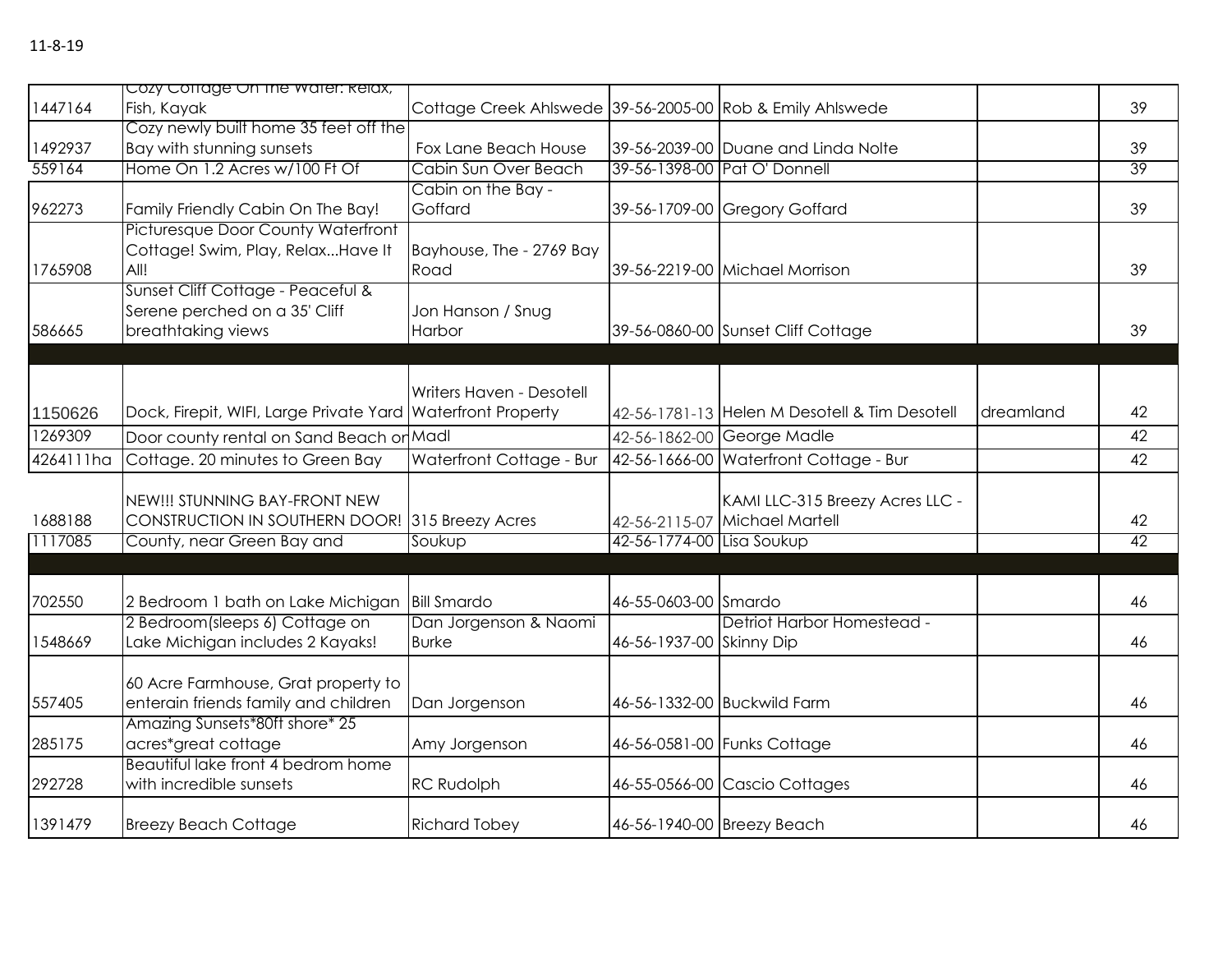|         | Century farmhouse with 4 bedrooms   Debra Sheridan (Thielke)                        |                          |                       |                                                            |                 |    |
|---------|-------------------------------------------------------------------------------------|--------------------------|-----------------------|------------------------------------------------------------|-----------------|----|
| 806333  | and large outside deck.                                                             | and Dawn Chier           |                       | 46-56-1867-00 Old Orchard Century Farmhouse                |                 | 46 |
| 1054806 | Cute Cabin Located Close to Beach<br>On Washington Island, Lake<br>Michigan         | Dawn Chier               |                       | 46-55-0731-00 Coffee Creek Cabins                          | permitted for 2 | 46 |
| 780911  | Great sunrises 200 ft of Lake<br>Michigan Shorefront 1.5 acres, 2<br>bedroom 1 bath | Greg & Kristine Koetter  | 46-56-1588-00 Koetter |                                                            |                 | 46 |
| 594977  | Home Owner Custom Built Log Cabin Dan & Lory Porter                                 |                          |                       | 46-56-1668-00 Log Cabin House - Porter                     |                 | 46 |
| 1243560 | Initiative's Retreat - Ultimate<br>Lakefront Destination!                           | Initiatives Retreat LLC  |                       | 46-56-1846-00 Initiatives Retreat                          |                 | 46 |
| 362233  | Sectacular Sunsets from Becutiful<br>Lake Shore Home                                | <b>Trudy Schelitzche</b> |                       | 46-55-0564-00 Deer Run Shorefront Home                     |                 | 46 |
| 1308276 | Spacious Washington Island Home<br>4bed 2bath                                       | Carol Lemon              |                       | Washington Island Historical<br>46-56-1917-00 Home - Lemon |                 | 46 |
| 806850  | Washington Island Westside<br><b>Shorefront Home</b>                                | William & Mary Filer     |                       | 46-56-1428-00 Above and Beyond Cottage                     |                 | 46 |
| 1392021 | Waterfront cottage on Detroit<br>Harbor. Beautiful beach and<br>dockage.            | Leon A Shellswick        |                       | 46-55-0587-00 Spring Beach Cottage                         |                 | 46 |

|         | Amore' De Bay Romantic Suite for 2<br>includes Free Continental Breakfast |                    |
|---------|---------------------------------------------------------------------------|--------------------|
| 728187  | & WiFi.                                                                   | Not in Door County |
|         | Homey Lakefront Condo In Serene<br>Algoma, WI, A Stone's Throw From       |                    |
| 480722  | Door County                                                               | Not in Door County |
| 1375338 | <b>Your Home Base for Discovering</b><br>Green Bay & Door County!         | Not in Door County |
| 1364728 | <b>Modern Condo just steps from Lake</b><br>Michigan.                     | Not in Door County |
| 723000  | One of the best lakefront condos<br>Algoma has to offer!                  | Not in Door County |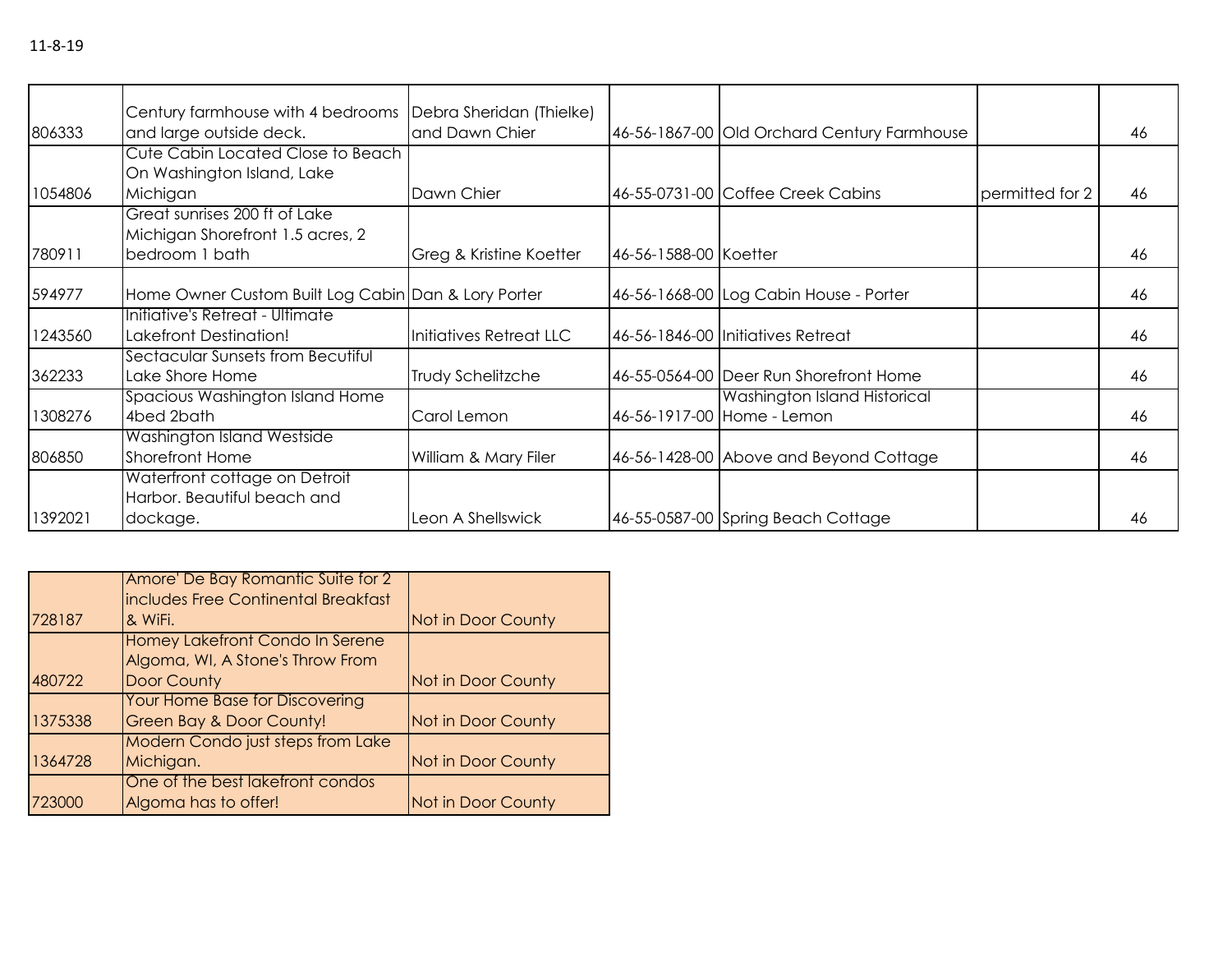|         | 2 Bdrm Waterfront condo in beautiful                          |                    |
|---------|---------------------------------------------------------------|--------------------|
|         | Algoma, minutes to Door County                                |                    |
| 1318887 | and Lambeau                                                   | Not in Door County |
|         | Beautiful Apartments in a turn-of-the-                        |                    |
| 428159  | century historic building                                     | Not in Door County |
|         | Rivers Edge Condominiums,                                     |                    |
|         | Waterfront condos located in                                  |                    |
| 843879  | Algoma WI. Lake Michigan                                      | Not in Door County |
|         | <b>Beautiful Gem of a Home in Algoma</b>                      |                    |
| 4590279 | Wisconsin                                                     | Not in Door County |
|         | <b>Home Base for Discovering Green</b>                        |                    |
| 25466   | <b>Bay &amp; Door County!</b>                                 | Not in Door County |
|         |                                                               |                    |
|         | Waterfront, Beautiful Sunrises, WIFI,                         |                    |
| 344207  | Direct TV, Sleeps a Family of Six.                            | Not in Door County |
|         | Secluded Beach Cottage - 100ft of                             |                    |
| 394047  | Private, Sandy Beachfront                                     | Not in Door County |
|         | Cozy Condo with Gorgeous Views on                             |                    |
| 1414157 | Lake Michigan                                                 | Not in Door County |
|         | Charming farmhouse located near                               |                    |
|         | National Shrine of Our Lady of Good                           |                    |
| 1574130 | Help                                                          | Not in Door County |
|         | <b>CEDAR CABIN on the BAY (Lake</b>                           |                    |
|         | Michigan--Green Bay): Just listed!                            |                    |
| 7855081 | Sleeps 6, Dog friendly,<br>Lakeview Chalet - perfect for your | Not in Door County |
| 1689283 | retreat                                                       | Not in Door County |
|         | <b>Camp Bayshore</b>                                          |                    |
| 1726086 | <b>Beautiful Condo on the shore of</b>                        | Not in Door County |
|         | Green Bay! Short drive to Green Bay                           |                    |
| 1759002 | & Door Co.                                                    | Not in Door County |
|         | Water View Cottage on Lake                                    |                    |
| 1707156 | Michigan (Bay-side)                                           | Not in Door County |
|         |                                                               |                    |